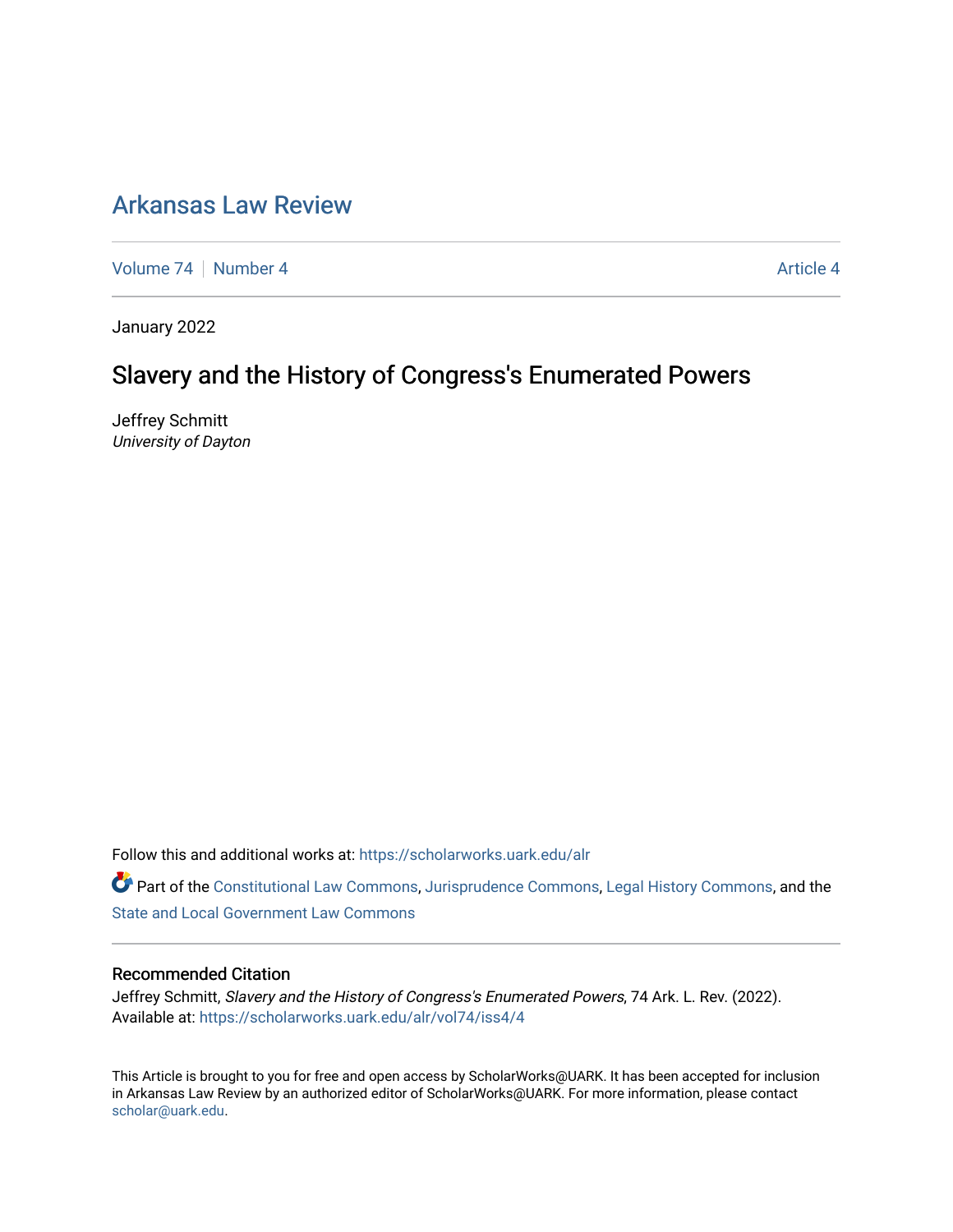# **SLAVERY AND THE HISTORY OF CONGRESS'S ENUMERATED POWERS**

#### Jeffrey Schmitt\*

#### **INTRODUCTION**

In his first inaugural address, President Abraham Lincoln declared, "I have no purpose, directly or indirectly, to interfere with the institution of slavery in the States where it exists. I believe I have no lawful right to do so, and I have no inclination to do so."1 Like virtually all Americans before the Civil War, Lincoln believed in what historians call the "national consensus" on slavery.2 According to this consensus, Congress's enumerated powers were not broad enough to justify any regulation of slavery within the states.<sup>3</sup> Legal scholars who support the modern reach of federal powers have thus conventionally argued that the Constitution is a living document that changes over time outside the formal amendment process. Bruce Ackerman, for example, contends that the constitutional moment of the New Deal effectively amended the Constitution by expanding the reach of implied powers.<sup>4</sup>

A growing number of revisionist scholars, however, argue that the modern reach of federal powers can be justified without

\* Professor of Law, University of Dayton School of Law. I would like to thank Christopher Roederer, Erica Goldberg, Patrick Sobkowski, and the participants of the American Constitutional Society Constitutional Law Forum for their helpful feedback and suggestions.

<sup>1.</sup> Abraham Lincoln, *First Inaugural Address* (March 4, 1861), [https://perma.cc/LBV7-NTSZ].

<sup>2</sup>*. See* Louisa M. A. Heiny, *Radical Abolitionist Influence on Federalism and the Fourteenth Amendment*, 49 AM. J. LEGAL HIST. 180, 184-86; *Id.* at 190-91 (explaining that it was unclear whether Lincoln could end slavery in the states and that Lincoln had no intention of changing the "current constitutional structure").

<sup>3</sup>*. See, e.g.*, SEAN WILENTZ, NO PROPERTY IN MAN: SLAVERY AND ANTISLAVERY AT THE NATION'S FOUNDING 162 (2018); DON E. FEHRENBACHER, THE SLAVEHOLDING REPUBLIC: AN ACCOUNT OF THE UNITED STATES GOVERNMENT'S RELATIONS TO SLAVERY 16 (Ward M. McAfee ed. 2002).

<sup>4</sup>*. See generally* 1 BRUCE ACKERMAN: WE THE PEOPLE: FOUNDATIONS 41 (1991).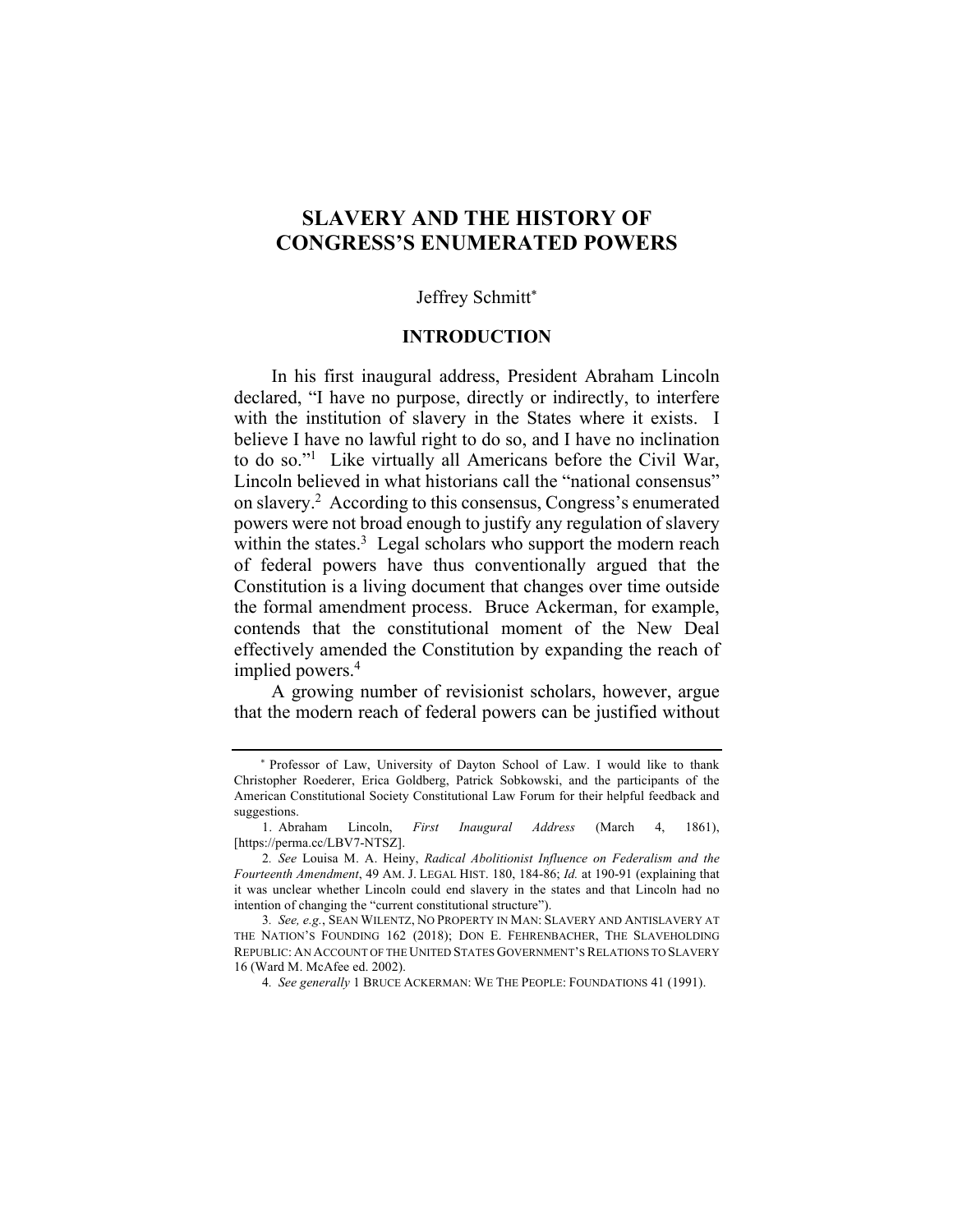resorting to a living Constitution. Scholars like Richard Primus and David Schwartz look to the history of the founding, early congressional debates, and Marshall Court decisions to argue that no subject is off-limits from federal regulation.<sup>5</sup> Moreover, progressive originalists like Jack Balkin contend that the historical purpose underlying Congress's enumerated powers is to empower the federal government to regulate any subject that the states cannot.<sup>6</sup> Many of the most influential scholars in the field thus contend that constitutional history supports virtually unlimited federal power.

This Article argues that the revisionist account of federal powers is inconsistent with the constitutional history of slavery. In sum, the national consensus—the idea that Congress had no power to regulate slavery within the states—was a litmus test for constitutional meaning prior to the Civil War. The Founders, early Congress, and federal courts all rejected any interpretation of federal powers that could have justified the regulation of slavery within the states.<sup>7</sup> In particular, the Commerce Clause, which is the basis for most federal regulation today, did not empower Congress to regulate intrastate economic activity.<sup>8</sup> This was not because, as is sometimes argued, $9$  the economy was less interconnected in the early republic. Instead, Congress and the courts rejected the modern approach to the commerce power precisely because southern plantations produced cash crops for

<sup>5</sup>*. See generally* DAVID S. SCHWARTZ, THE SPIRIT OF THE CONSTITUTION: JOHN MARSHALL AND THE 200-YEAR ODYSSEY OF MCCULLOCH V. MARYLAND 1-4 (2019) [hereinafter SCHWARTZ, THE SPIRIT OF THE CONSTITUTION]; David S. Schwartz, *An Error and an Evil: The Strange History of Implied Commerce Powers*, 68 AM. U. L. REV. 927, 930 (2018) [hereinafter Schwartz, *An Error and an Evil*]; Richard Primus, *"The Essential Characteristic": Enumerated Powers and the Bank of the United States*, 117 MICH. L. REV. 415, 417 (2018) [hereinafter Primus, *The Essential Characteristic*]; Richard Primus, *The*  Gibbons *Fallacy*, 19 U. PA. J. CONST. L. 567, 568-69 (2017); Richard Primus, *Why Enumeration Matters*, 115 MICH. L. REV. 1, 3-4 (2016); Richard Primus, *The Limits of Enumeration*, 124 YALE L. J. 576, 578-79 (2014); Richard Primus, *Reframing Article I, Section 8*, 89 FORDHAM L. REV. 2003, 2003-04 (2021).

<sup>6</sup>*. See* JACK BALKIN, LIVING ORIGINALISM 140, 155 (2011); Jack Balkin, *Commerce*, 109 MICH. L. REV. 1, 6 (2010).

<sup>7</sup>*. See infra* text accompanying notes 78-89.

<sup>8</sup>*. See infra* Part III. The National Consensus in the Courts.

<sup>9</sup>*. See* United States v. Lopez, 514 U.S. 549, 624 (1995) (Breyer, J., dissenting) (asserting that the New Deal approach to the Commerce Clause merely "appl[ied] preexisting law to changing economic circumstances").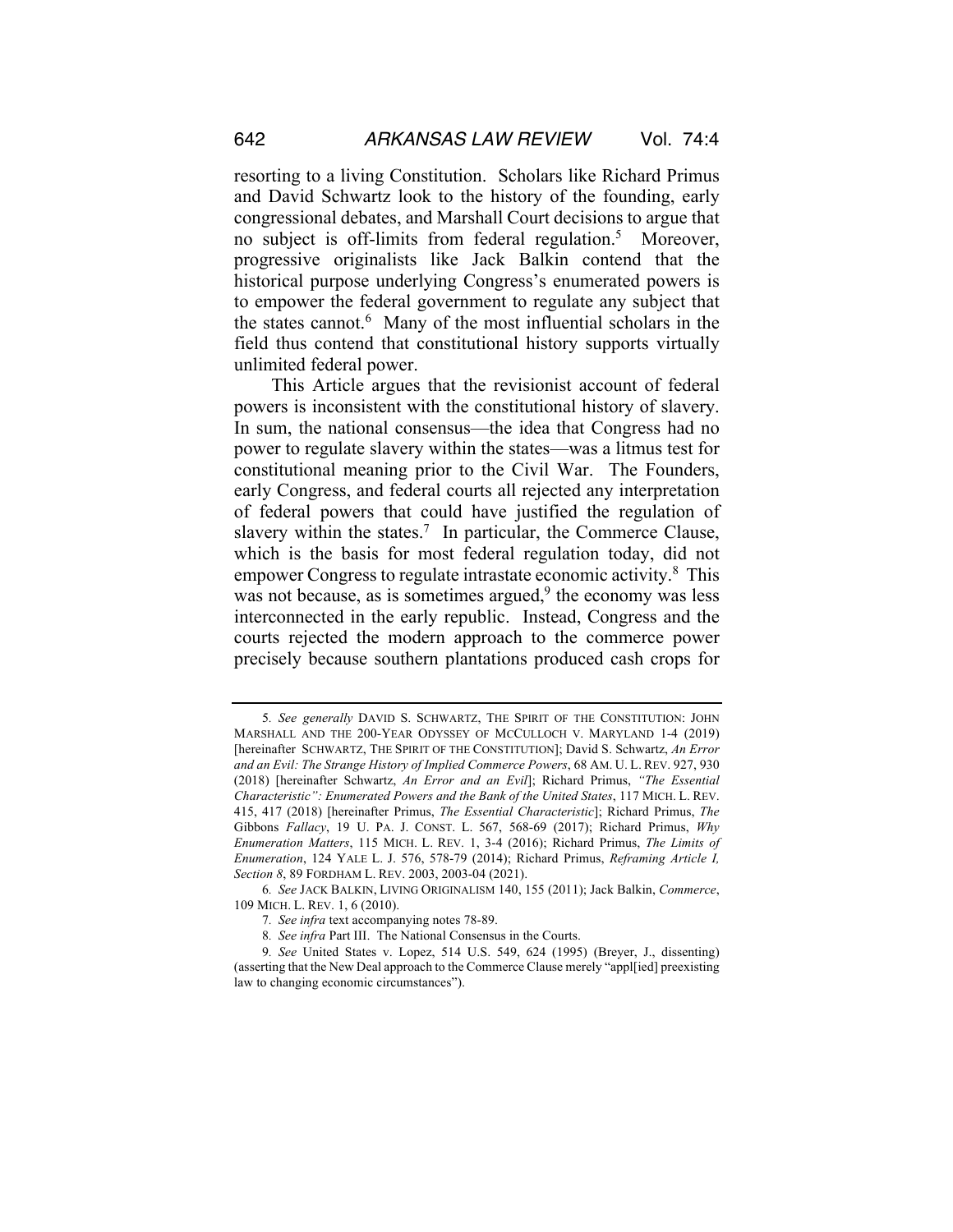interstate and internal trade.10 In fact, constitutional objections to federal power blocked federal initiatives that would be at the core of the commerce power today, such as the construction of interstate roads and canals. $11$  In the constitutional debates over these projects, slavery always lurked in the background.

Although legal scholars often distinguish historical practices from constitutional meaning,<sup>12</sup> no such legal sleight of hand can save the revisionist accounts of federal powers. The revisionist scholars present their theories as being consistent with the principles of the original Constitution, early congressional practice, or landmark Marshall Court decisions. In doing so, they ignore or minimize slavery's pervasive influence on the original Constitution. Especially at this time of racial reckoning, legal scholarship should present an accurate account of how slavery shaped constitutional history.

In fact, slavery's ubiquitous influence on the Constitution of 1787 demonstrates why history should not be dispositive in matters of constitutional interpretation.<sup>13</sup> However, as Justice Amy Coney Barrett's confirmation hearings vividly demonstrate, the revisionist account threatens to provide moral cover for those who pretend that originalism is a neutral and bipartisan theory.<sup>14</sup> Legal scholars thus should stop advancing implausible historical arguments in a vain attempt to convince conservative justices to abandon federalism. Instead, any convincing defense of federal power requires scholarship that justifies a living Constitution and convinces the legal community (and public at large) to reverse the rising influence of originalism. By arguing that slavery was

<sup>10</sup>*. See infra* Part II. The National Consensus in Antebellum Politics.

<sup>11</sup>*. See infra* text accompanying notes 114-16.

<sup>12.</sup> William Baude & Stephen E. Sachs, *Originalism and the Law of the Past*, 37 L. & HIST. REV. 809, 811 (2019) (arguing that constitutional scholars "properly ignor[e] certain facts" about history when constructing legal doctrine).

<sup>13.</sup> This Article is not a comprehensive attack on originalism. The many flaws of originalism have been detailed elsewhere. *See, e.g.*, ERIC J. SEGALL, ORIGINALISM AS FAITH (2018). In fact, originalism may be a defensible approach to the Reconstruction Amendments, which were created with the purpose of eliminating slavery.

<sup>14</sup>*. Amy Coney Barrett Senate Confirmation Hearing Day 2 Transcript*, REV (Oct. 13, 2020), [https://perma.cc/6V5R-ZKL9]. Justice Barrett defended her commitment to originalism by saying that it "is not necessarily a conservative idea." In fact, she explained, "there is a school of . . . progressive originalism" that has gained increasing influence in the academy.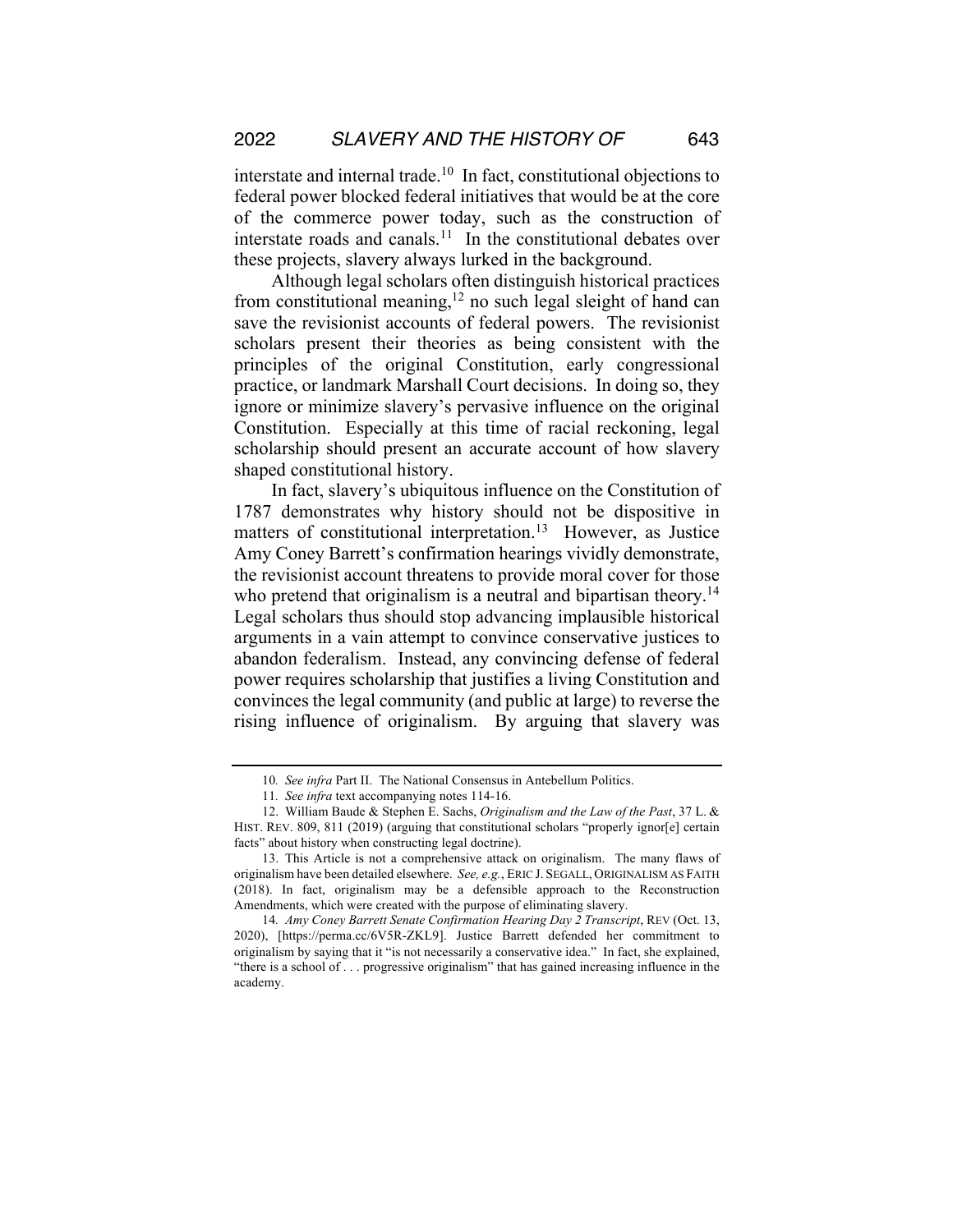central to the structure of the Constitution of 1787, this Article attempts to accomplish the latter.

This Article is divided into five Parts. Part I examines how the national consensus on slavery shaped federal powers at the Founding. Part II explores how slavery influenced Congress's understanding of its powers prior to the Civil War. Part III argues that the national consensus profoundly shaped the Marshall and Taney Courts' jurisprudence on federal powers. Part IV summarizes the revisionist history of federal powers and argues that it is inconsistent with the constitutional history of slavery. Part V discusses why this debate is important and explores how the constitutional history of slavery should shape constitutional interpretation today.

#### **I. THE NATIONAL CONSENSUS AT THE FOUNDING**

At the Constitutional Convention, James Madison recognized that "the great division of interests in the United States . . . did not lie between the large & small States: it lay between the Northern & Southern."15 Although slavery was a national institution at the time of the Founding, the Revolutionary War put it on the path to gradual extinction in the North.<sup>16</sup> Many Americans recognized the hypocrisy of fighting a war for liberty while denying it to those held in bondage.<sup>17</sup> Pennsylvania, Connecticut, and Rhode Island therefore all passed gradual abolition legislation during the 1780s, and Massachusetts abolished slavery by judicial decree in 1783.18

In the South, however, slavery was too deeply rooted to be dislodged by abstract principles of liberty.<sup>19</sup> While enslaved

<sup>15.</sup> 1 RECORDS OF THE FEDERAL CONVENTION OF 1787, at 486 (Max Farrand ed., Yale Univ. Press 1911).

<sup>16.</sup> MICHAEL J. KLARMAN, THE FRAMERS' COUP: THE MAKING OF THE UNITED STATES CONSTITUTION 261 (2016).

<sup>17</sup>*. Id.* at 259-60.

<sup>18</sup>*. Id.* at 260; RICHARD BEEMAN, PLAIN HONEST MEN: THE MAKING OF THE AMERICAN CONSTITUTION 311 (2009). Pennsylvania's law, for example, only freed people who were born after its enactment when they reached the age of twenty-eight. Slaves were therefore expected to pay for their own freedom through decades of forced labor.

<sup>19.</sup> Virginia, Maryland, and Delaware each debated gradual emancipation proposals and passed legislation that authorized masters to manumit their slaves without legislative approval. Virginia even freed slaves who had served in the war for their masters, declaring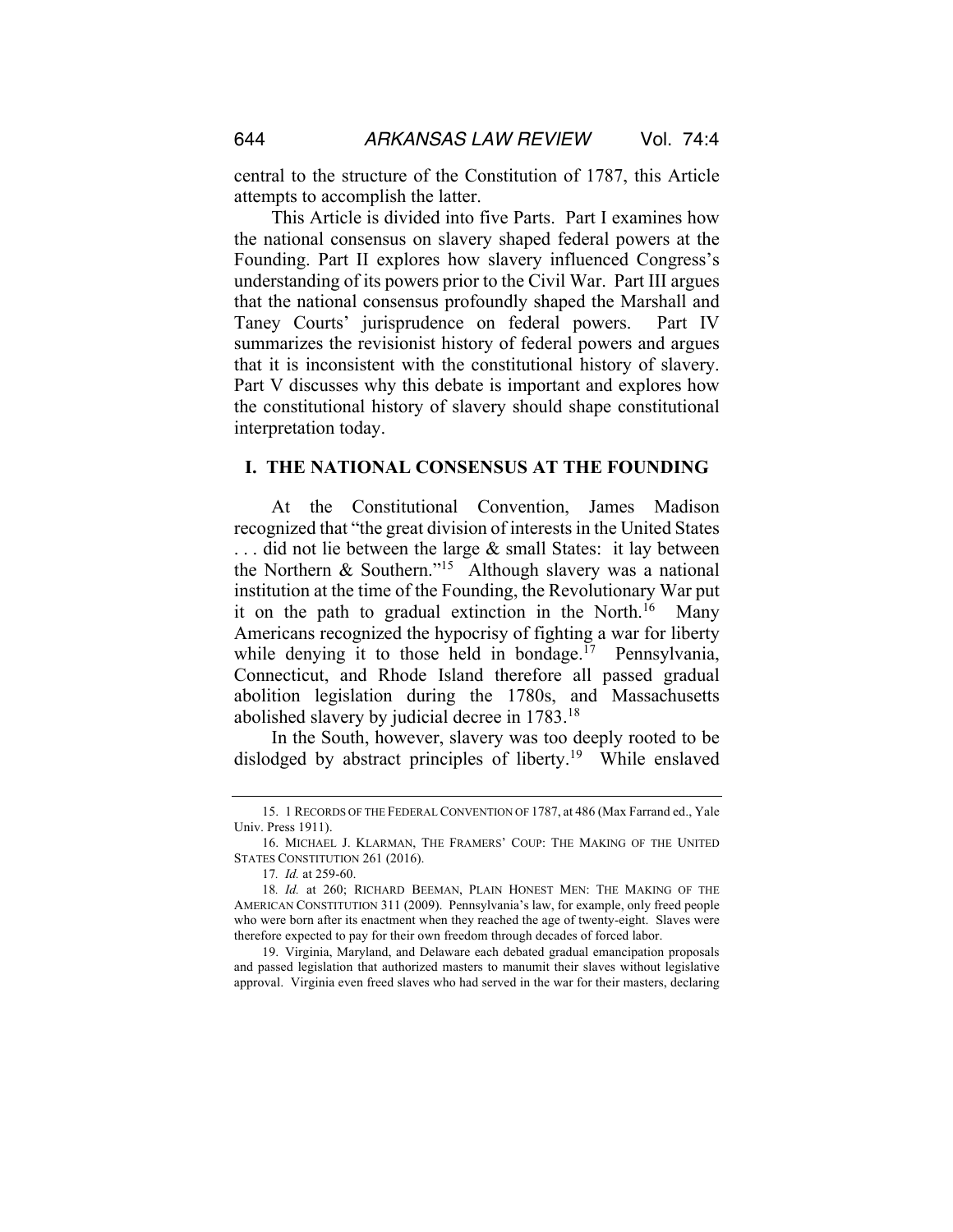people were less than three percent of the population of the North, they represented approximately forty percent of the population and one-third of the wealth of the southern states.<sup>20</sup> Not only was the southern economy dependent on slave labor, but southerners also could not imagine an interracial society without the institution.21 Thomas Jefferson expressed a common sentiment when he said that, if the races lived together without slavery, "[d]eep rooted prejudices" would cause "the extermination of the one or the other  $\dots$  ."22

The delegates to the Convention therefore understood that the national government would have no power to interfere with slavery in the states.<sup>23</sup> Several delegates from the Deep South emphatically declared that their states would never join a union that threatened the future of slavery. For example, when the Committee of Detail wrote the first draft of the Constitution, Charles Cotesworth Pickney of South Carolina warned that, if the committee failed "to insert some security to the Southern States agst. an emancipation of slaves" he would "be bound by his duty to his State" to oppose it.<sup>24</sup> Northern delegates were unwilling to see if the South was bluffing. Oliver Ellsworth of Connecticut asserted that the "morality or wisdom of slavery" was a matter only for "the States themselves,"25 and Elbridge Gerry of Massachusetts told the Convention that it "had nothing to do with the conduct of the States as to Slaves  $\dots$ <sup>26</sup> From the very

that men who "contributed towards the establishment of American liberty and independence should enjoy the blessings of freedom as a reward for their toils and labours . . . ." KLARMAN, *supra* note 16, at 261(quoting BEEMAN, *supra* note 18, at x).

<sup>20.</sup> KLARMAN, *supra* note 16, at 266-67.

<sup>21</sup>*. See* FEHRENBACHER, *supra* note 3, at 15.

<sup>22.</sup> THOMAS JEFFERSON, NOTES ON THE STATE OF VIRGINIA 147 (Philadelphia, Prichard & Hall, 1787). Patrick Henry likewise said: "As much as I deplore slavery, I see that prudence forbids its abolition" because it was not "practicable, by any human means, to liberate them without producing the most dreadful and ruinous consequences[.]" 3 THE DEBATES IN THE SEVERAL STATE CONVENTIONS ON THE ADOPTION OF THE FEDERAL CONSTITUTION 590-91 (Philadelphia, Jonathan Elliot ed., J.B. Lippincott Co., 1891).

<sup>23.</sup> WILENTZ, *supra* note 3, at 2; KLARMAN, *supra* note 16, at 294.

<sup>24.</sup> 2 RECORDS OF THE FEDERAL CONVENTION OF 1787, at 95 (Max Farrand ed., Yale Univ. Press 1911). Thomas Lynch declared that "[i]f it is debated, whether their slaves are their property, there is an end of the confederation." 6 JOURNALS OF THE CONTINENTAL CONGRESS 1774-1789, at 1080 (Worthington Chauncey Ford ed., 1906).

<sup>25.</sup> 2 RECORDS OF THE FEDERAL CONVENTION OF 1787, *supra* note 24, at 364. 26*. Id.* at 372.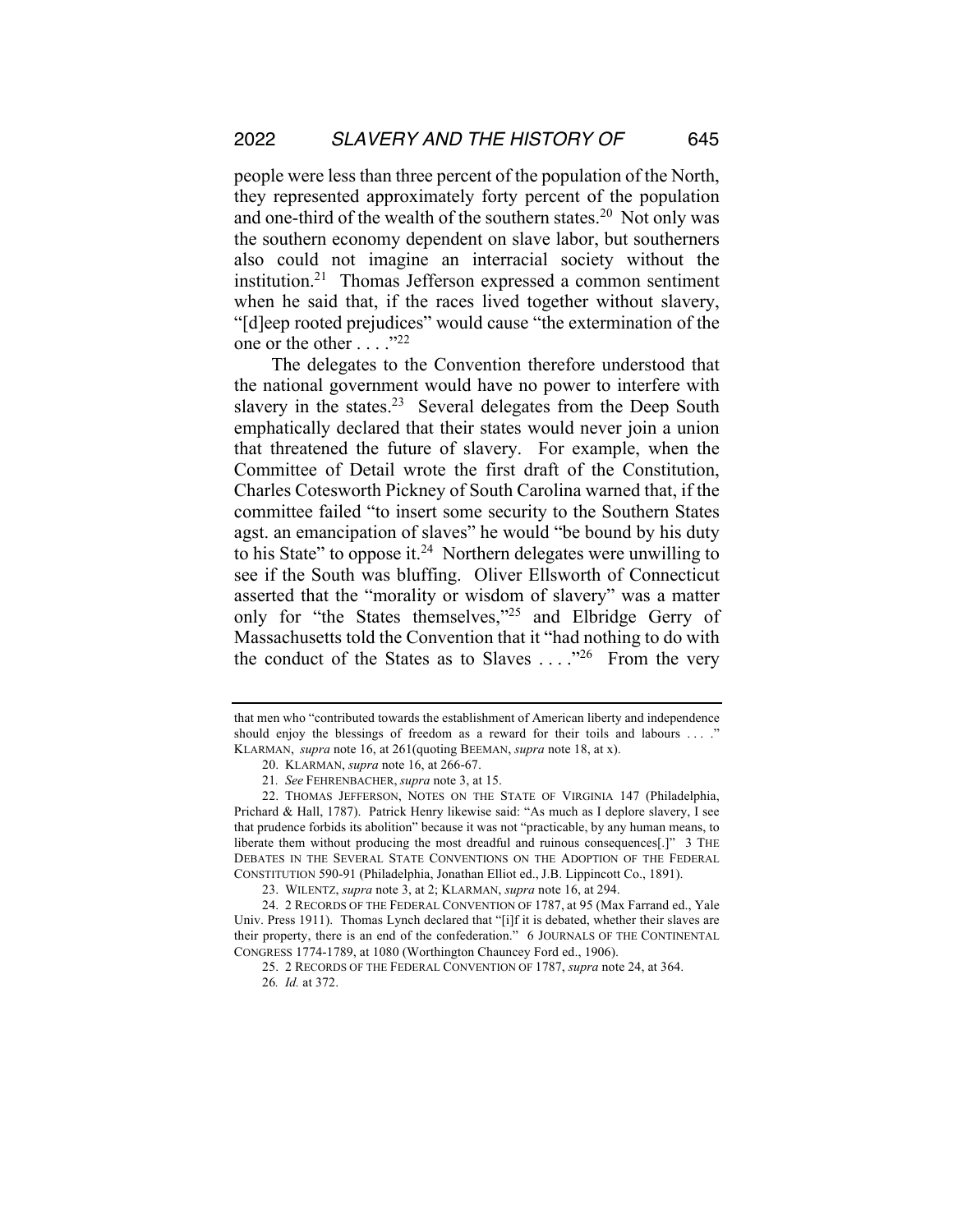beginning, the Framers understood that the state governments would have complete independence on matters relating to slavery within the states. $27$ 

Although the Framers shared a basic assumption that the new federal government would have no power over slavery, the Convention was nearly undone over conflicts regarding the international slave trade and the manner in which slaves would be counted for representation in Congress.28 As Madison would later tell Jefferson, South Carolina and Georgia "were inflexible on the point of the slaves."29 The Deep South was especially committed to preserving the international slave trade. John Rutledge of South Carolina declared: "If the convention thinks that [North Carolina, South Carolina, and] Georgia will ever agree to the plan, unless their right to import slaves be untouched, the expectation is vain. The people of those States will never be such fools as to give up so important an interest."30 Because the delegates from these states believed that their way of life depended on continued access to slave labor, they threatened to abandon the Union if the Convention did not meet their demands.31

Bowing to Southern pressure, Northern representatives struck a deal. They agreed to prohibit Congress from interfering with the international slave trade for twenty years.<sup>32</sup> In exchange, the South agreed to grant Congress the power to regulate commerce—a power they feared Congress could use to protect manufacturing and East Coast shipping interests at the expense of southern cash crops.<sup>33</sup> Although many delegates found the slave trade immoral, most seem to have agreed with Oliver Ellsworth of Connecticut,<sup>34</sup> who feared that, without compromise, the states might "fly into a variety of shapes & directions, and most

<sup>27.</sup> WILENTZ, *supra* note 3, at 31.

<sup>28.</sup> KLARMAN, *supra* note 16, at 257-64, 283-86 (discussion of the southern states asserting that they would not ratify a constitution without protections for slavery).

<sup>29.</sup> Madison to Jefferson, Oct. 24, 1787, *in* 5 THE WRITINGS OF JAMES MADISON 32 (Gaillard Hunt ed., N.Y.: Putnam, 1904).

<sup>30.</sup> 2 RECORDS OF THE FEDERAL CONVENTION OF 1787, *supra* note 24, at 373.

<sup>31.</sup> BEEMAN, *supra* note 18, at 315.

<sup>32.</sup> 2 RECORDS OF THE FEDERAL CONVENTION OF 1787, *supra* note 24, at 415.

<sup>33.</sup> KLARMAN, *supra* note 16, at 287-89.

<sup>34.</sup> 2 RECORDS OF THE FEDERAL CONVENTION OF 1787, *supra* note 24, at 369-75.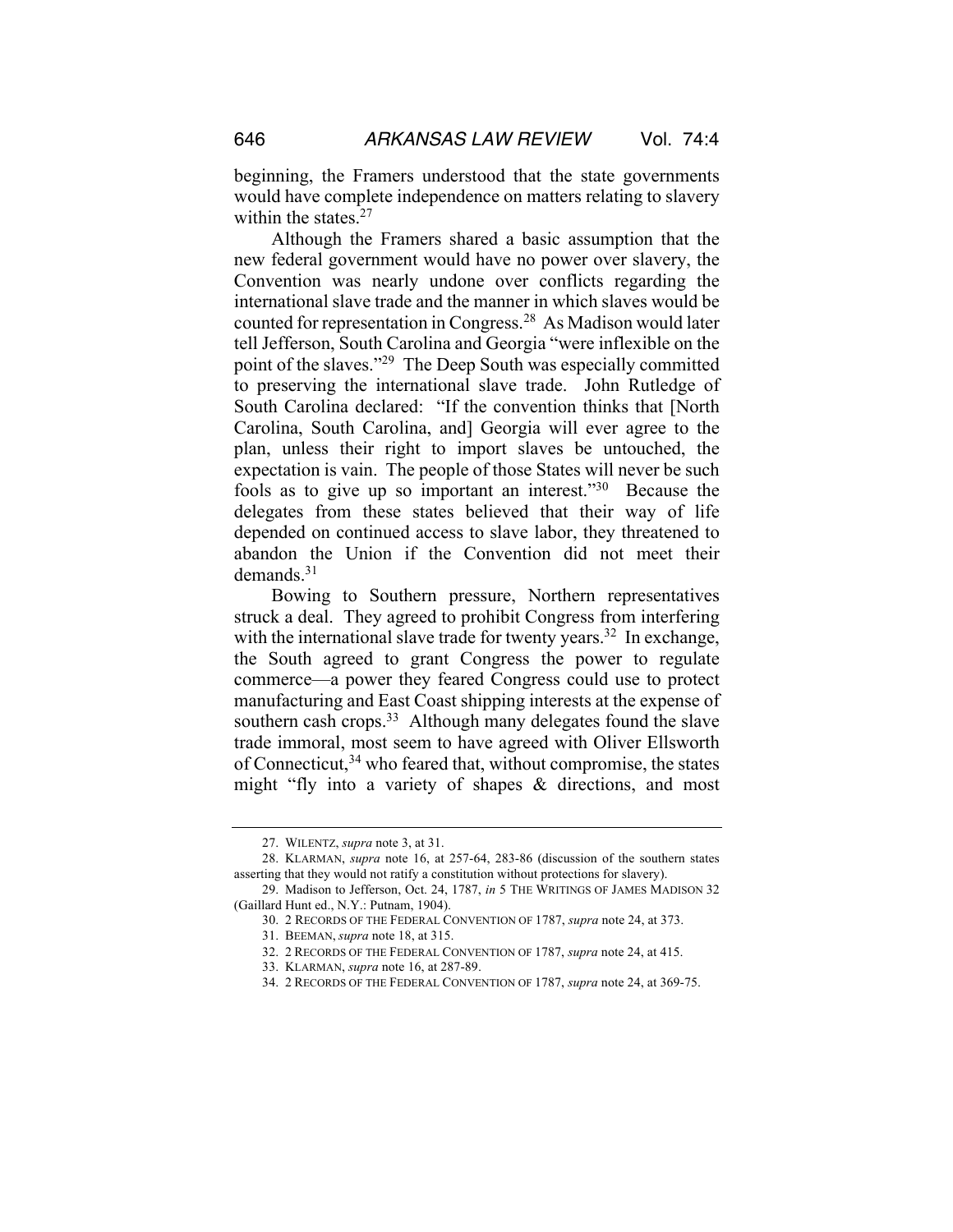probably into several confederations[,] and not without bloodshed."35 When pushed on slavery, most delegates compromised and voted in their self-interest rather than in the interests of liberty.36

The Framers also sought to protect slavery within the states with at least two fundamental features.<sup>37</sup> The first was the infamous Three-Fifths Clause, which allocated representation in the federal government by counting enslaved people as threefifths of a person.<sup>38</sup> If slaves had been counted equally, the North and South would have had roughly the same population at the time of the Founding.<sup>39</sup> The Three-Fifths Compromise ensured that, although the North would initially have a majority in the House, the South would not be a helpless minority.<sup>40</sup> In fact, when Gouverneur Morris attacked the Three-Fifths Clause because it would empower the South to control federal policy, Pierce Butler responded that "[t]he security the Southn. States want is that their negroes may not be taken from them which some gentlemen within or without doors, have a very good mind to do."41 Southerners fought for the Three-Fifths Clause in large part because it gave them the power to protect slavery from federal overreach.<sup>42</sup>

The second major structural protection for slavery was the enumeration of Congress's powers. Enumeration ensured that the federal government had no power to interfere with slavery in the

<sup>35</sup>*. Id.* at 375.

<sup>36.</sup> For more detail on these constitutional compromises on slavery, see KLARMAN, *supra* note 16, at 270-76, 287, 304; BEEMAN, *supra* note 18, at 207-18, 316, 326-33; FEHRENBACHER, *supra* note 3, at 24-28, 32-35, 41; PAUL FINKELMAN, SLAVERY AND THE FOUNDERS: RACE AND LIBERTY IN THE AGE OF JEFFERSON 12-18, 25-35 (2d. ed. M.E. Sharpe Inc., 2001); WILLIAM M. WIECEK, THE SOURCES OF ANTI-SLAVERY CONSTITUTIONALISM IN AMERICA 64-73 (Cornell Univ. Press, 1977).

<sup>37.</sup> Many other provisions protected slavery. Examples include the Fugitive Slave Clause, the Slave Trade Clause, and the duty to suppress insurrections. PAUL FINKELMAN, SUPREME INJUSTICE: SLAVERY IN THE NATION'S HIGHEST COURT 13-18 (Harv. Univ. Press 2018); DAVID WALDSTREICHER, SLAVERY'S CONSTITUTION: FROM REVOLUTION TO RATIFICATION 6-9 (Hill & Wang 2009).

<sup>38.</sup> U.S. CONST. art. 1, § 2, cl. 3.

<sup>39.</sup> KLARMAN, *supra* note 16, at 266.

<sup>40.</sup> WILENTZ, *supra* note 3, at 68-69.

<sup>41.</sup> 1 RECORDS OF THE FEDERAL CONVENTION OF 1787, *supra* note 15, at 603-05.

<sup>42.</sup> Of course, the Three-Fifths Clause also gave the South a larger vote in the Electoral College. KLARMAN, *supra* note 16, at 301.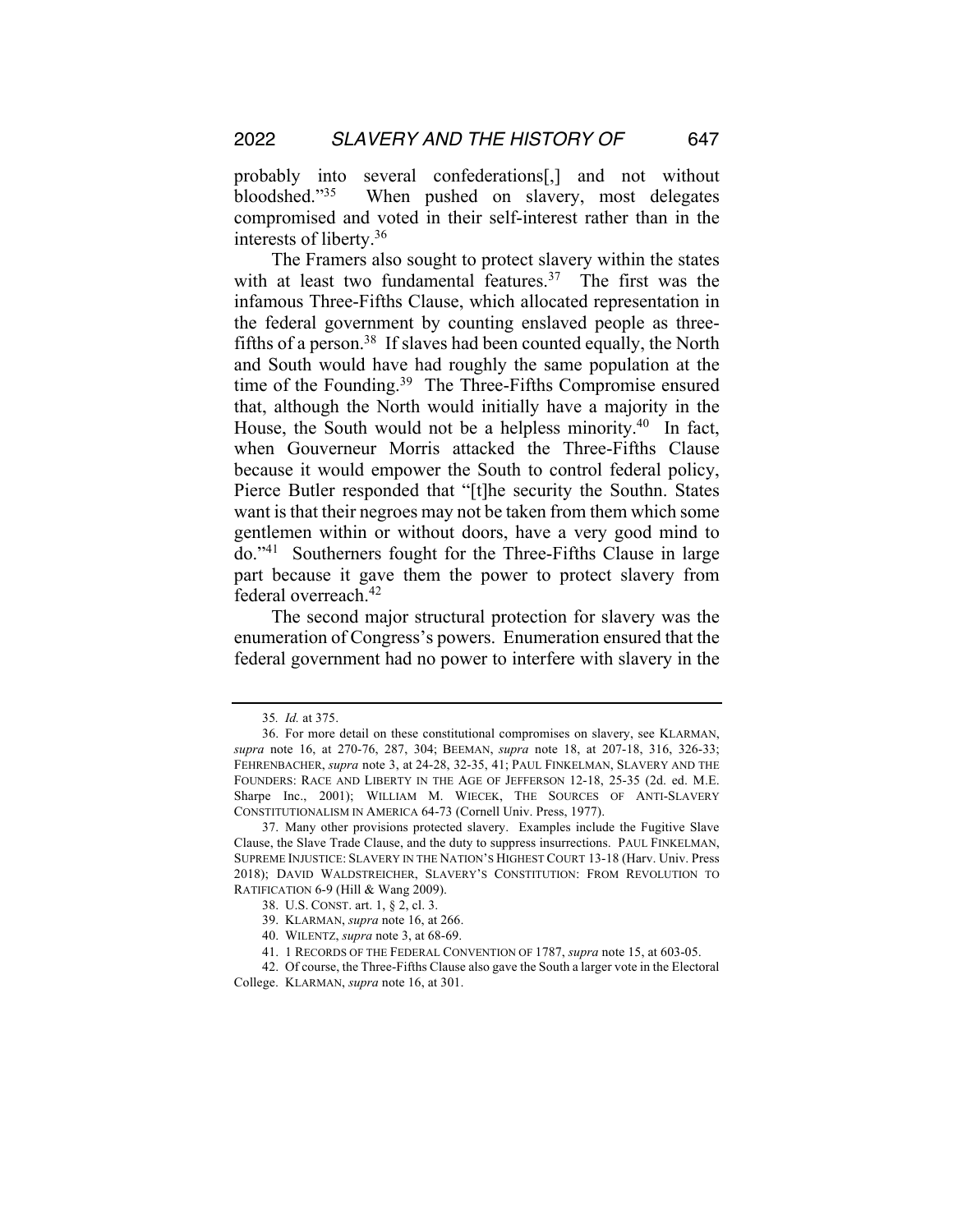states. When the Virginia delegation first introduced Resolution VI of the Virginia Plan, Pierce Butler (of South Carolina) feared that "we were running into an extreme in taking away the powers of the States," and he asked Edmund Randolph to explain "the extent of his meaning."<sup>43</sup> Edmund Randolph, who had introduced the resolution, "disclaimed any intention to give indefinite powers to the national Legislature," and insisted that "he was entirely opposed to such an inroad on the State jurisdictions . . . ."44 Moreover, Luther Martin of Maryland (a small slaveholding state) invoked slavery to explain why the national government could not be trusted with such a power.<sup>45</sup> Historian Michael Klarman captures the scholarly consensus when he says that, "[i]t is likely that every delegate in Philadelphia believed that regulating a domestic institution such as slavery would exceed the delegated powers of Congress."46

The debates over Ratification confirm that the Founders thought Congress lacked the power to regulate slavery within the states. Federalist James Iredell, who would later serve as a Supreme Court Justice, rhetorically asked the North Carolina ratifying convention: "Is there any thing in this Constitution which says that Congress shall have it in their power to abolish the slavery of those slaves who are now in the country?"<sup>47</sup> In South Carolina, Charles Cotesworth Pinckney declared that the South had "a security that the general government can never emancipate them, for no such authority is granted, and it is admitted on all hands, that the general government has no powers but what are expressly granted by the constitution."48 Madison told the Virginia Ratifying Convention that "[n]o power is given to the General Government to interpose with respect to the

<sup>43.</sup> 1 RECORDS OF THE FEDERAL CONVENTION OF 1787, *supra* note 15, at 53.

<sup>44</sup>*. Id.*

<sup>45.</sup> WALDSTREICHER, *supra* note 37, at 79.

<sup>46.</sup> KLARMAN, *supra* note 16, at 294; *see also* FINKELMAN, *supra* note 37, at 19 ("Virtually everyone in 1787—and thereafter until the Civil War—fully understood that Congress could not interfere with the 'domestic institutions' of the states . . . .").

<sup>47.</sup> 4 THE DEBATES IN THE SEVERAL STATE CONVENTIONS ON THE ADOPTION OF THE FEDERAL CONSTITUTION 102 (Philadelphia, Jonathan Elliot ed., J.B. Lippincott Co., 1891).

<sup>48.</sup> THE DOCUMENTARY HISTORY OF THE RATIFICATION OF THE CONSTITUTION 124 (1788) (John Kaminski ed., 2021) [hereinafter THE DOCUMENTARY HISTORY].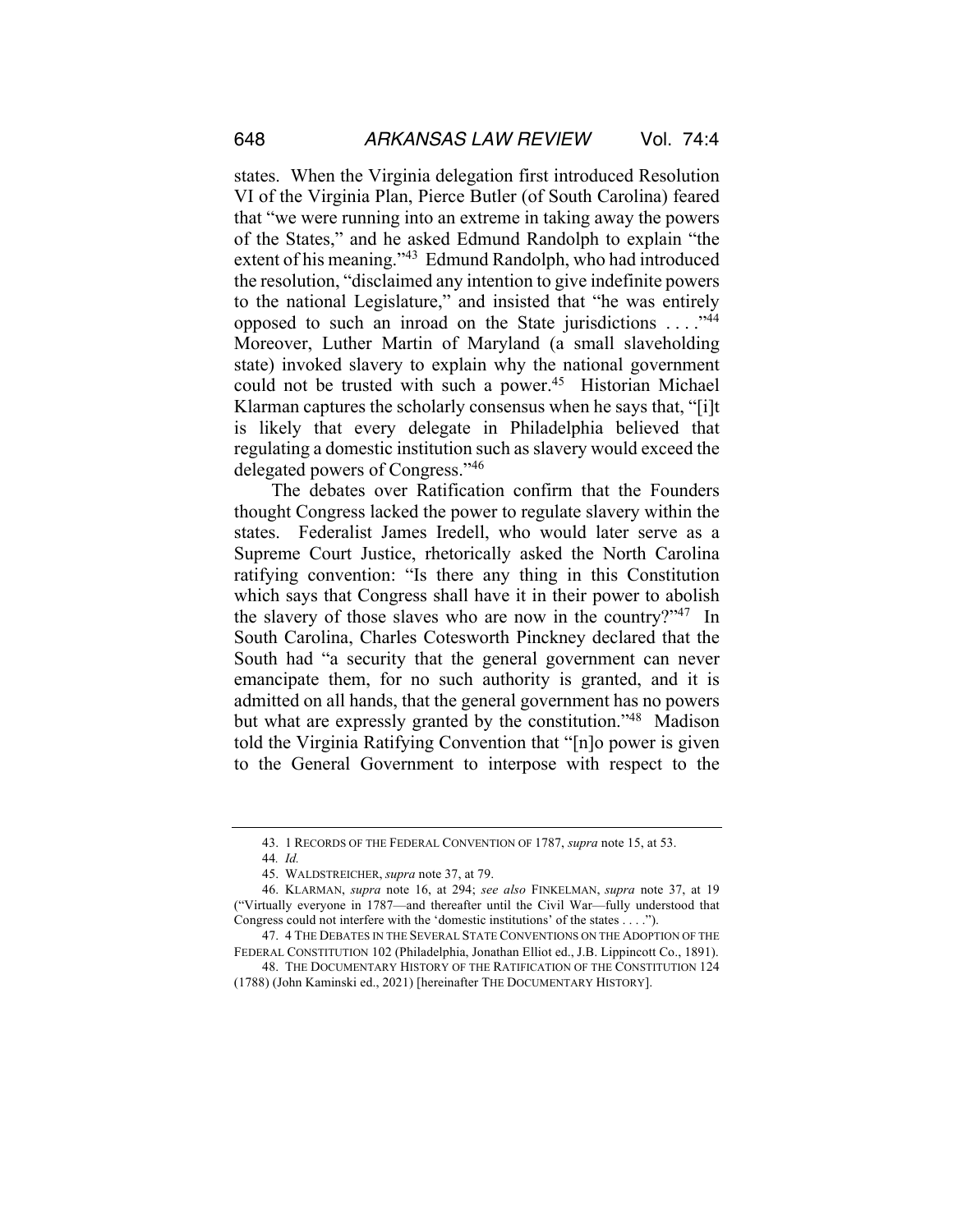property in slaves now held by the States."49 In fact, Anti-Federalist Luther Martin of Maryland, an antislavery southerner, condemned the Constitution on the grounds that the federal government lacked the power "to make such regulations as should be thought most advantageous for the *gradual abolition of slavery*, and the *emancipation* of the *slaves* which are already in the States."50

Southern Anti-Federalists generally responded by arguing that Congress could indirectly undermine or weaken slavery rather than by saying that the Constitution empowered the federal government to emancipate directly. At the Virginia Ratifying Convention, for example, George Mason and Patrick Henry criticized the Constitution for failing to include any explicit protection for slavery.51 Mason warned the Virginia ratifying convention that, without such a protection, Congress could find a way to undermine slavery, such as a tax on slaves so high "as it will amount to manumission."<sup>52</sup> Patrick Henry similarly worried that Congress could use its powers to weaken slavery and thus slowly eradicate it.<sup>53</sup> No prominent politician at the time of the founding, however, seriously suggested that the Constitution granted Congress the power to abolish slavery within the states.<sup>54</sup> Given the Deep South's intense commitment to the institution, Anti-Federalists certainly would have so argued if they could make even a plausible case for a federal power of emancipation.<sup>55</sup>

When Anti-Federalists complained that the Constitution made them complicit in slavery, Federalists generally responded by saying that slavery was an issue wholly reserved to the states.<sup>56</sup> For example, Pennsylvania Federalist Tench Coxe stressed that,

53*. Id.* at 149.

<sup>49</sup>*. Id.* at 1339. Madison later said that the Congress could not emancipate slaves within the states because "[t]here is no power to warrant it, in that paper. If there be, I know it not." *Id.* at 1503.

<sup>50.</sup> WILENTZ, *supra* note 3, at 142 (quoting THE DOCUMENTARY HISTORY, *supra* note 48, at 196).

<sup>51</sup>*. Id.* at 143.

<sup>52</sup>*. Id.* at 144 (quoting THE DOCUMENTARY HISTORY, *supra* note 48, at 1338).

<sup>54</sup>*. Id.* at 158 (quoting THE DOCUMENTARY HISTORY, *supra* note 48, at 1483).

<sup>55</sup>*. See* KLARMAN, *supra* note 16, at 302-03; DAVID L. LIGHTNER, SLAVERY AND THE COMMERCE POWER: HOW THE STRUGGLE AGAINST THE INTERSTATE SLAVE TRADE LED TO THE CIVIL WAR (2006).

<sup>56.</sup> WILENTZ, *supra* note 3, at 121.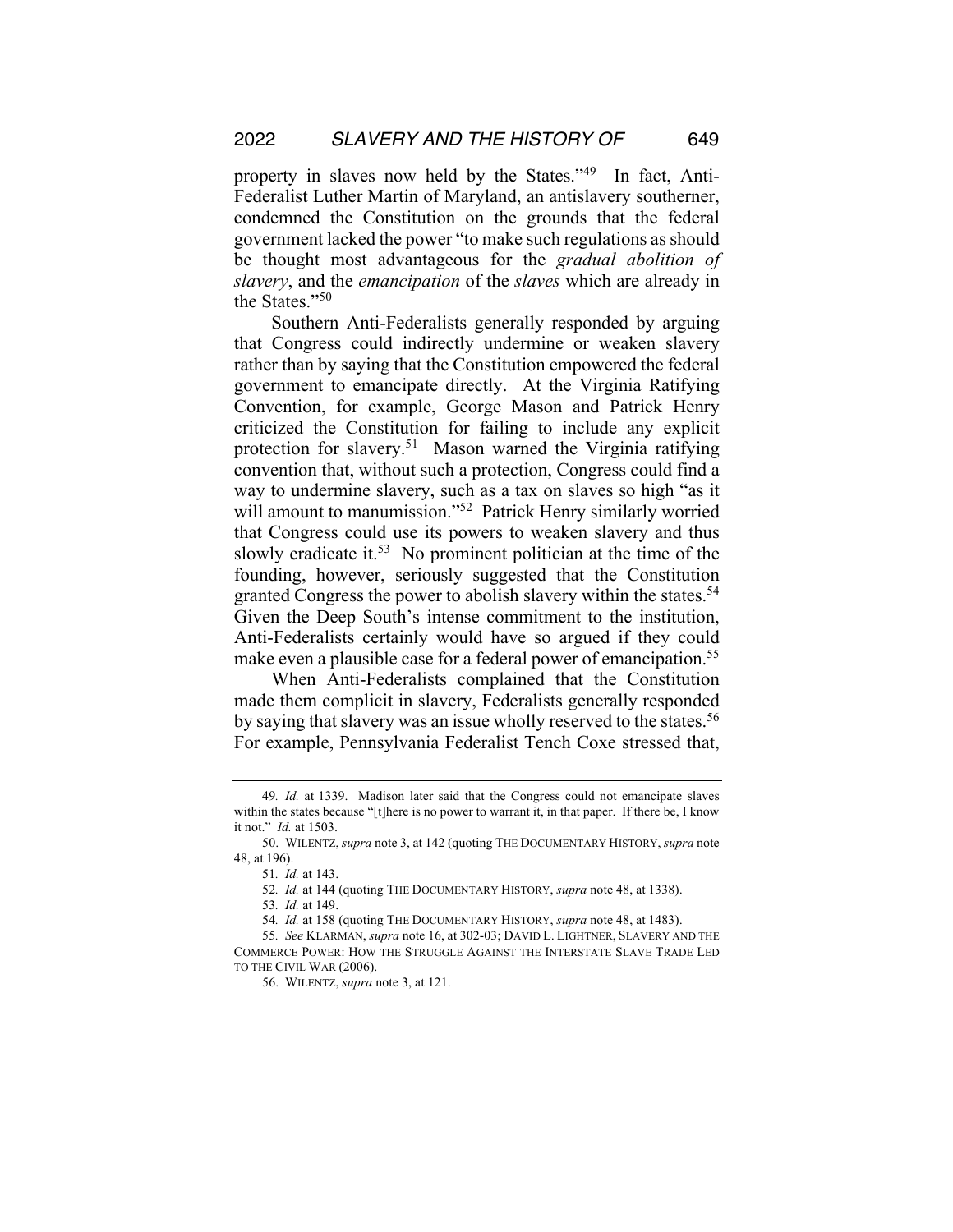because state laws regarding slavery "can *in no wise* be controuled or restrained by the fœderal legislature," each state had the power not only to preserve slavery, but also to abolish it.<sup>57</sup>

In fact, Federalists who touted the antislavery potential of the Constitution did not suggest any federal power to regulate slavery. Instead, they argued that the Constitution put slavery on the path to extinction by abolishing the international slave trade and empowering Congress to halt slavery's expansion into the federal territories.58 They largely agreed with Oliver Ellsworth of Connecticut, who justified the Constitution's accommodation of slavery by arguing that, "as population increases; poor laborers will be so plenty as to render slaves useless[,]" so that "[s]lavery in time will not be a speck in our country."59

Although the founding generation agreed that Congress had no power to regulate slavery within the states, the Constitution does not explicitly protect slavery. In fact, the Constitution does not use the term "slave" at all. Even the Fugitive Slave Clause euphemistically refers to "Person[s] held to Service or Labour," and the Three-Fifths Clause counts "free Persons" and "three fifths of all other Persons."60 Historians have conventionally said that the northern delegates wished to hide their complicity with such an obviously unjust institution. $61$  In a compelling new book, however, historian Sean Wilentz argues that there was a much deeper meaning.<sup>62</sup> He convincingly argues that, "the convention took care to ensure that while the Constitution would accept slavery where it already existed, it would not validate slavery in national law[.]"63 Wilentz concludes that the Constitution thus gave the states complete sovereignty over slavery—the federal

61. WILENTZ, *supra* note 3, at 7-9.

<sup>57</sup>*. Id.* at 130 (quoting THE DOCUMENTARY HISTORY, *supra* note 48, at 836). New England Federalist William Heath similarly responded to antislavery criticism by stating that "[e]ach State is sovereign and independent to a certain degree, and they have a right, and will regulate their own internal affairs." *Id.* at 121 (quoting THE DOCUMENTARY HISTORY, *supra* note 48, at 1371).

<sup>58</sup>*. Id.* at 132-33 (quoting THE DOCUMENTARY HISTORY, *supra* note 48, at 463).

<sup>59.</sup> 2 RECORDS OF THE FEDERAL CONVENTION OF 1787, *supra* note 24, at 371.

<sup>60.</sup> U.S. CONST. art. IV, § 2, cl. 3; U.S. CONST. art. I, § 2, cl. 3.

<sup>62</sup>*. Id.* at vii.

<sup>63</sup>*. Id.* at xiii.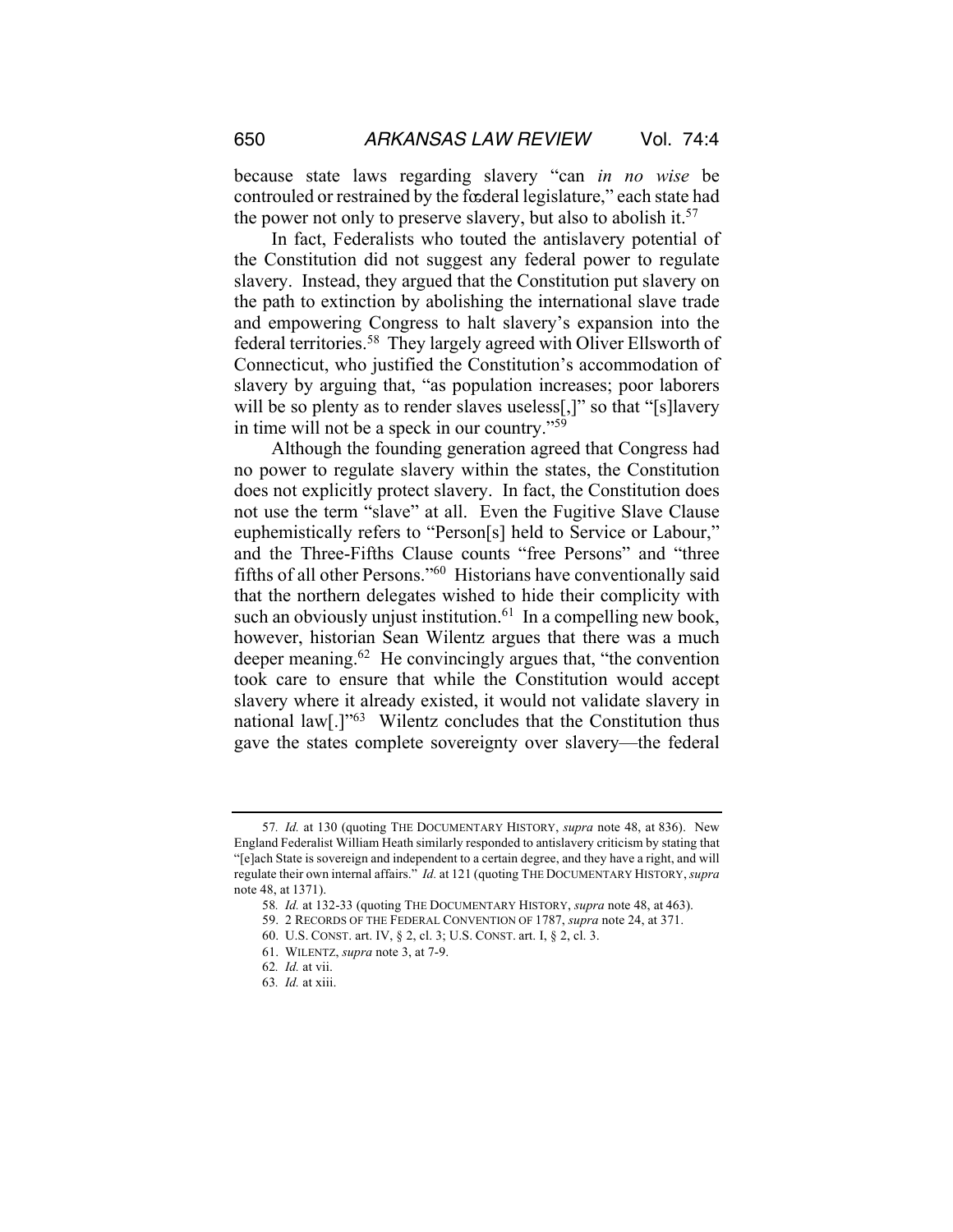government had no power to require it in the North or abolish it in the South.<sup>64</sup>

In sum, the history of the Founding demonstrates that the national consensus on slavery was a critical feature of the Constitution. The records of the Convention make it painfully obvious that South Carolina and Georgia insisted on some assurance that the federal government could never abolish slavery within the states.<sup>65</sup> Northerners, however, were unwilling to protect slavery explicitly, because they hoped that abolition of the international slave trade, the power to ban slavery in the territories, and continued white immigration would soon spell the end of the institution.<sup>66</sup> The Convention's tacit compromise was thus to empower Congress to ban the slave trade (in 1808) and control the territories but give Congress no power to regulate the domestic institutions of existing states. The Framers wrote this compromise into the text through the enumeration of Congress's powers.

## **II. THE NATIONAL CONSENSUS IN ANTEBELLUM POLITICS**

The national consensus on slavery exerted a powerful influence on antebellum politics. Because approximately onethird of the southern population was held in bondage, economic prosperity was heavily dependent on slave labor.<sup>67</sup> Moreover, because whites were paranoid about the possibility of slave insurrections, they viewed any threat to slavery as a threat to their personal safety.68 White southerners thus thought their economy,

<sup>64</sup>*. Id.* at 6. Wilentz thus emphasizes the antislavery potential of the Constitution. Although the Constitution did not empower Congress to abolish it directly within the existing states, Congress had the power to ban it in the territories and prohibit the international slave trade. He thus argues that the Constitution did not use the word "slave" because many Founders hoped slavery would quickly wither away.

<sup>65</sup>*. Id.* at 69.

<sup>66.</sup> WILENTZ, *supra* note 3, at xiii.

<sup>67</sup>*. Id.* at 12.

<sup>68</sup>*. Id.* at 13-15. Even though most white southerners did not own slaves, the potential to become a slave owner was also an important part of white southern cultural identity. *See* JESSE T. CARPENTER, THE SOUTH AS A CONSCIOUS MINORITY 1789-1861: A STUDY IN POLITICAL THOUGHT 12-13 (1963).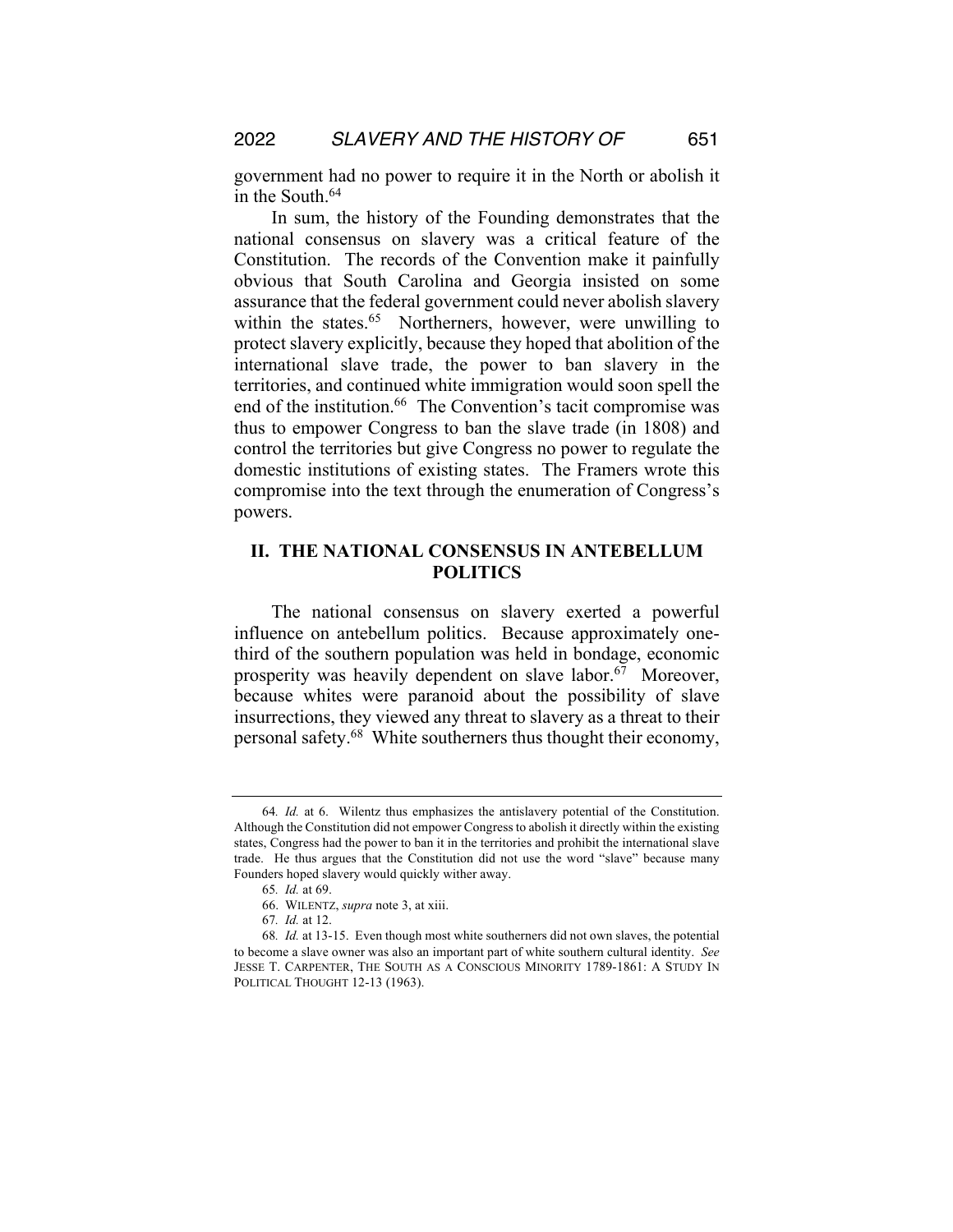personal safety, and very way of life depended on the continuation of the institution.

White southerners, however, did not trust the federal government to protect slavery. In fact, southern distrust of the federal government increased over time as the population in the North progressively exceeded that of the South.<sup>69</sup> At the time of the Founding, the southern population was roughly equal to that of the North, and, although the Three-Fifths Clause decreased southern representation, the South had 46% of the seats in the House.<sup>70</sup> Southern power in the federal government, however, consistently decreased over time. By 1860, when Lincoln was elected president, the southern states held only 35% of the seats in the House.<sup>71</sup> Although it sounds ironic today, white southerners saw themselves as a minority group that was under constant threat from a northern majority.<sup>72</sup>

Southern leaders thus looked to the Constitution for protection. John C. Calhoun, the architect of nullification and a leading voice in southern constitutionalism, warned that legislation like the Missouri Compromise could never protect southern interests.<sup>73</sup> By contrast, he declared, "the Constitution" . . . is a firm and stable ground, on which we can better stand in opposition to fanaticism, than on the shifting sands of compromise. Let us be done with compromises. Let us go back and stand upon the Constitution!"<sup>74</sup> When sectional tensions reached new heights in 1850 over the status of slavery in the federal territories, then Representative Robert Toombs of Georgia declared that the North had "brought us to the point where we are to test the sufficiency of written constitutions to protect the rights of a minority against a majority of the people."75 Toombs warned that the South would "stand by the Constitution and laws" for protection, and he implicitly threatened secession if federal power

<sup>69.</sup> CARPENTER, *supra* note 68, at 12-13.

<sup>70</sup>*. Id.* at 22.

<sup>71</sup>*. Id.*

<sup>72.</sup> Another key factor was rising antislavery sentiment in the North, especially in the 1830s. *Id.*

<sup>73</sup>*. See* CONG. GLOBE, 29th Cong., 2d Sess. 453-54 (1847).

<sup>74</sup>*. Id.* (statement of Sen. John C. Calhoun).

<sup>75.</sup> CONG. GLOBE, app. 31st Cong., 1st Sess. 198 (1850) (statement of Rep. Robert Toombs).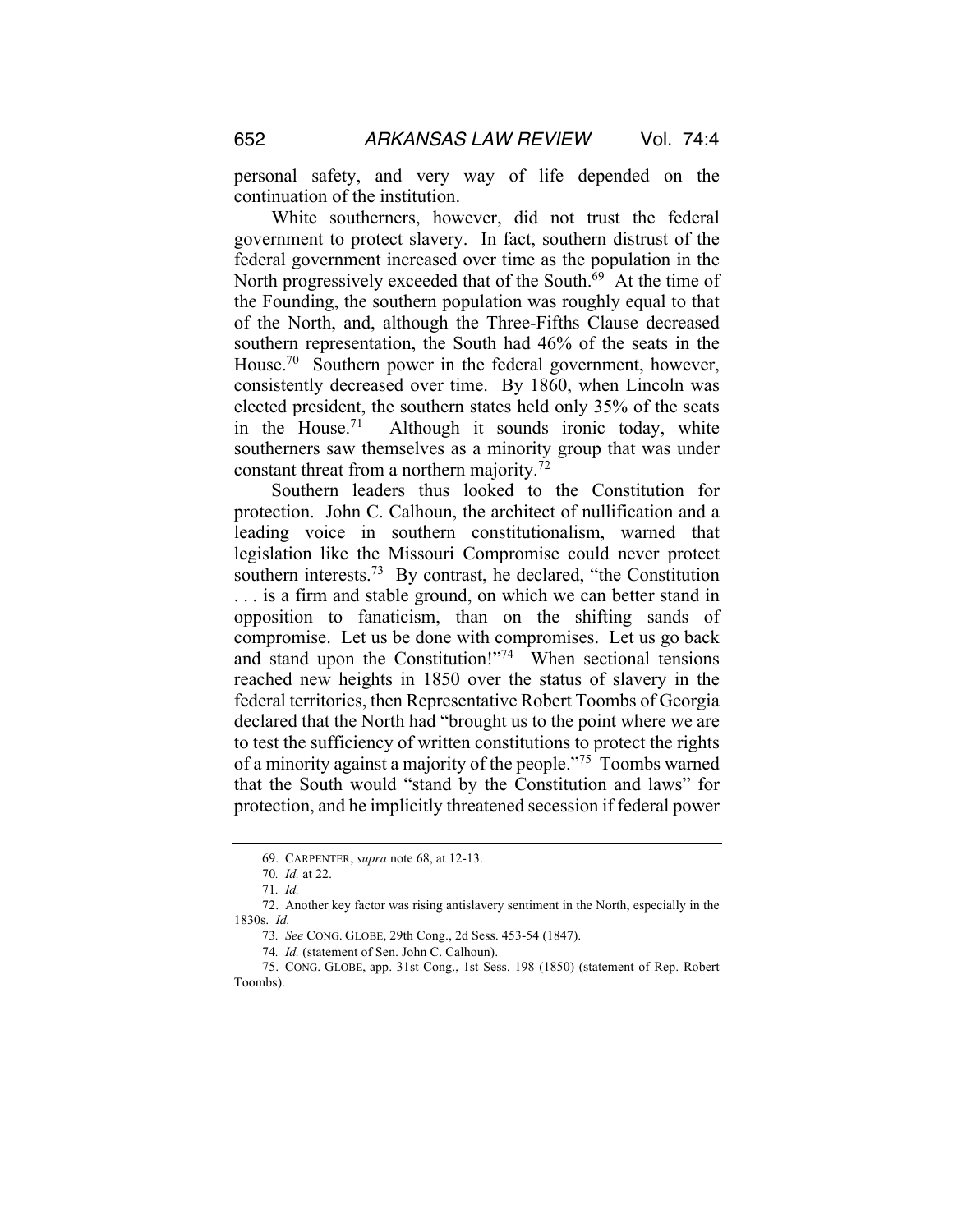restricted slavery.76 In the words of Jefferson Davis, who would later become the president of the Confederacy: "Our safety consists in a rigid adherence to the terms and principles of the federal compact. If . . . we depart from it, we, the minority, will have abandoned our only reliable means of safety."<sup>77</sup> In sum, the national consensus was a central principle of antebellum politics, and political elites knew that any deviation from it would threaten the stability of the Union.

The national consensus on slavery, moreover, was not an isolated exception to otherwise broad federal power. Instead, all federal powers were interpreted narrowly to preserve state sovereignty over local economic and social issues, the most important of which was slavery.<sup>78</sup> In fact, southerners saw threats to slavery from federal legislation that had nothing to do with the institution, including the bank of the United States, internal improvements, and tariffs.79 Rather than insist on expansive federal power, advocates of this federal legislation tried to reassure southerners that federal power could never threaten slavery or state sovereignty more generally.<sup>80</sup>

Congress explicitly disclaimed any power to regulate slavery within the states as early as  $1790$ .<sup>81</sup> The issue first arose when a group of Quakers petitioned Congress to tax the international slave trade, prohibit slaves from entering the federal territories, and otherwise attack slavery "to the full extent of [its] power ...."82 Southern representatives generally agreed with South Carolina Representative William Loughton Smith, who responded by asserting that the southern states "never would have adopted" the Constitution if they thought it empowered the

<sup>76</sup>*. Id.* at 201 (statement of Rep. Robert Toombs).

<sup>77</sup>*. Id.* at 1614 (statement of Sen. Jefferson Davis); *see also* CARPENTER, *supra* note 68, at 141-44, 146 (arguing that most southerners relied on the Constitution to protect southern rights in this era).

<sup>78</sup>*. See, e.g.*, Paul Finkelman, *How the Proslavery Constitution Led to the Civil War*, 43 RUTGERS L.J. 405, 421, 429-30 (2012) (concluding that the South "insisted on limitations on the national government precisely because . . . . [n]o other institution was so vulnerable to hostile legislation at the national level").

<sup>79</sup>*. See id.* at 425.

<sup>80</sup>*. See, e.g.*, *id.* at 421, 423.

<sup>81.</sup> CARPENTER, *supra* note 68, at 142.

<sup>82</sup>*. See e.g.*, 1 ANNALS OF CONG. 1224-26 (1790) (Joseph Gales ed., 1834); LIGHTNER, *supra* note 55, at 38.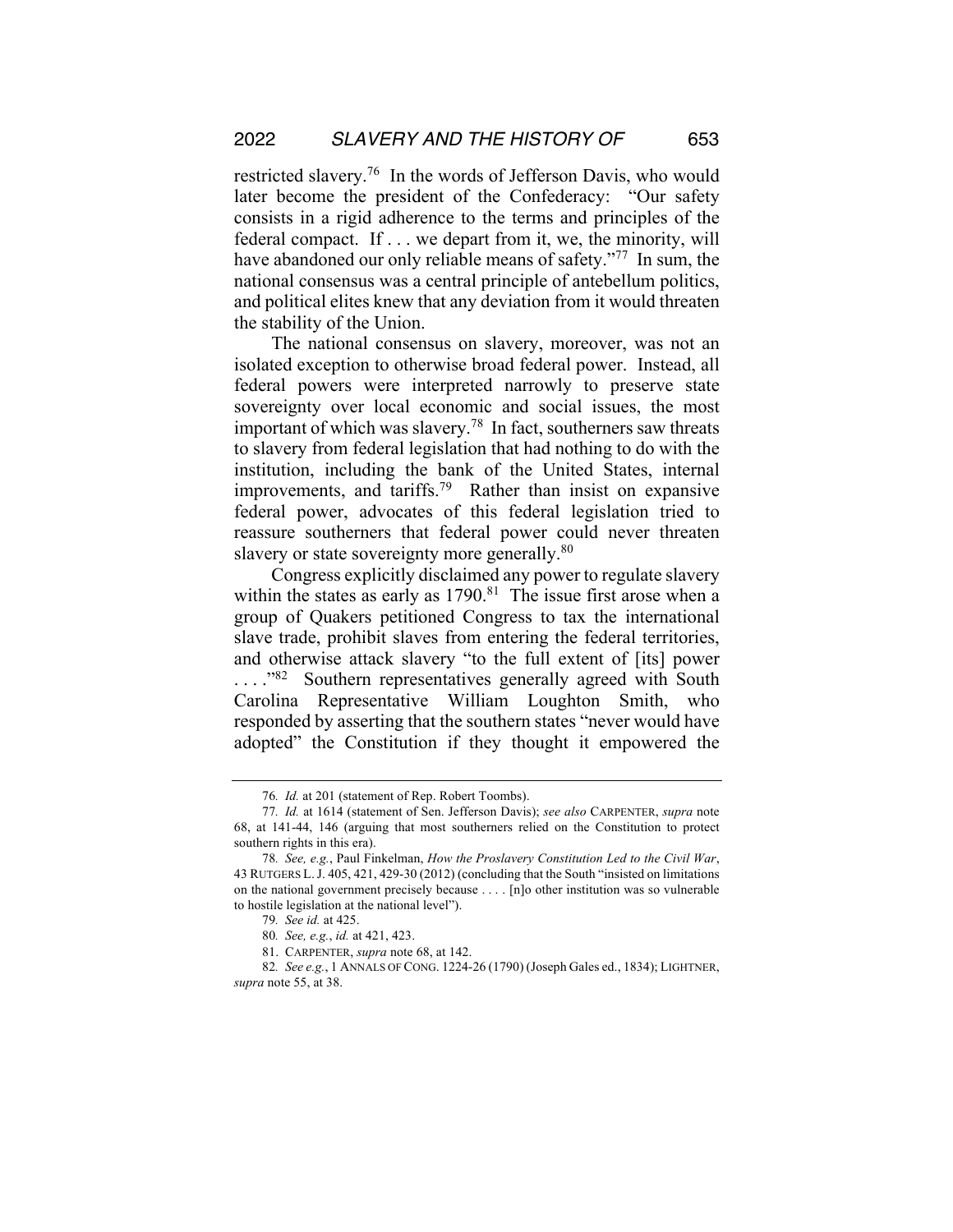federal government to interfere with slavery.<sup>83</sup> Representative Thomas Tudor Tucker went so far as to declare that the petition's "unconstitutional request" to interfere with slavery "would never be submitted to by the Southern States without a civil war."<sup>84</sup> Although some spoke out in defense of the right to petition and to end the slave trade in 1808, no one in Congress advocated for a federal power to regulate slavery.<sup>85</sup> The House ultimately voted to refer the matter to a committee, which issued a report stating: "Congress ha[s] no authority to interfere in the internal regulations of particular States" regarding slavery.<sup>86</sup>

The leading politicians of the North readily admitted that federal power was too limited to pose a threat to slavery within the states. Daniel Webster, New England's leading champion of federal power, said that "Congress has no authority to interfere in the emancipation of slaves. This was so resolved by the House in 1790 ... and I do not know of a different opinion since."<sup>87</sup> Moreover, in his first inaugural address, President Lincoln likewise declared:

The maintenance inviolate of the rights of the States, and especially the right of each State to order and control its own domestic institutions [i.e., slavery] according to its own judgment exclusively, is essential to that balance of power on which the perfection and endurance of our political fabric depend.<sup>88</sup>

In fact, no mainstream politician prior to the Civil War publicly argued that Congress had the power to regulate or abolish slavery within the states.<sup>89</sup>

<sup>83.</sup> 1 ANNALS OF CONG. *supra* note 82, at 1243-44.

<sup>84</sup>*. Id.* at 1240. Many other southern representatives made similar statements. *See, e.g.*, Richard S. Newman, *Prelude to the Gag Rule: Southern Reaction to Antislavery Petitions in the First Federal Congress*, 16 J. EARLY REPUBLIC 571, 582-86 (1996).

<sup>85</sup>*. See* Newman, *supra* note 84, at 588-90. For more on slavery's influence on the rights of speech and petition, see MICHAEL KENT CURTIS, FREE SPEECH, "THE PEOPLE'S DARLING PRIVILEGE": STRUGGLES FOR FREEDOM OF EXPRESSION IN AMERICAN HISTORY 121-22 (Duke Univ. Press ed., 2000).

<sup>86.</sup> 2 ANNALS OF CONG. 1465 (1790). Similar resolutions were passed in the House in 1836 and the Senate in 1838. *See* CARPENTER, *supra* note 68, at 142-43.

<sup>87.</sup> Newman, *supra* note 84, at 573 (quoting Webster).

<sup>88.</sup> James D. Richardson, *A Compilation of the Messages and Papers of the Presidents: Abraham Lincoln*, PROJECT GUTENBERG (May 28, 2004), [https://perma.cc/C8UQ-KZ68].

<sup>89</sup>*. See, e.g.*, SCHWARTZ, THE SPIRIT OF THE CONSTITUTION, *supra* note 5, at 36.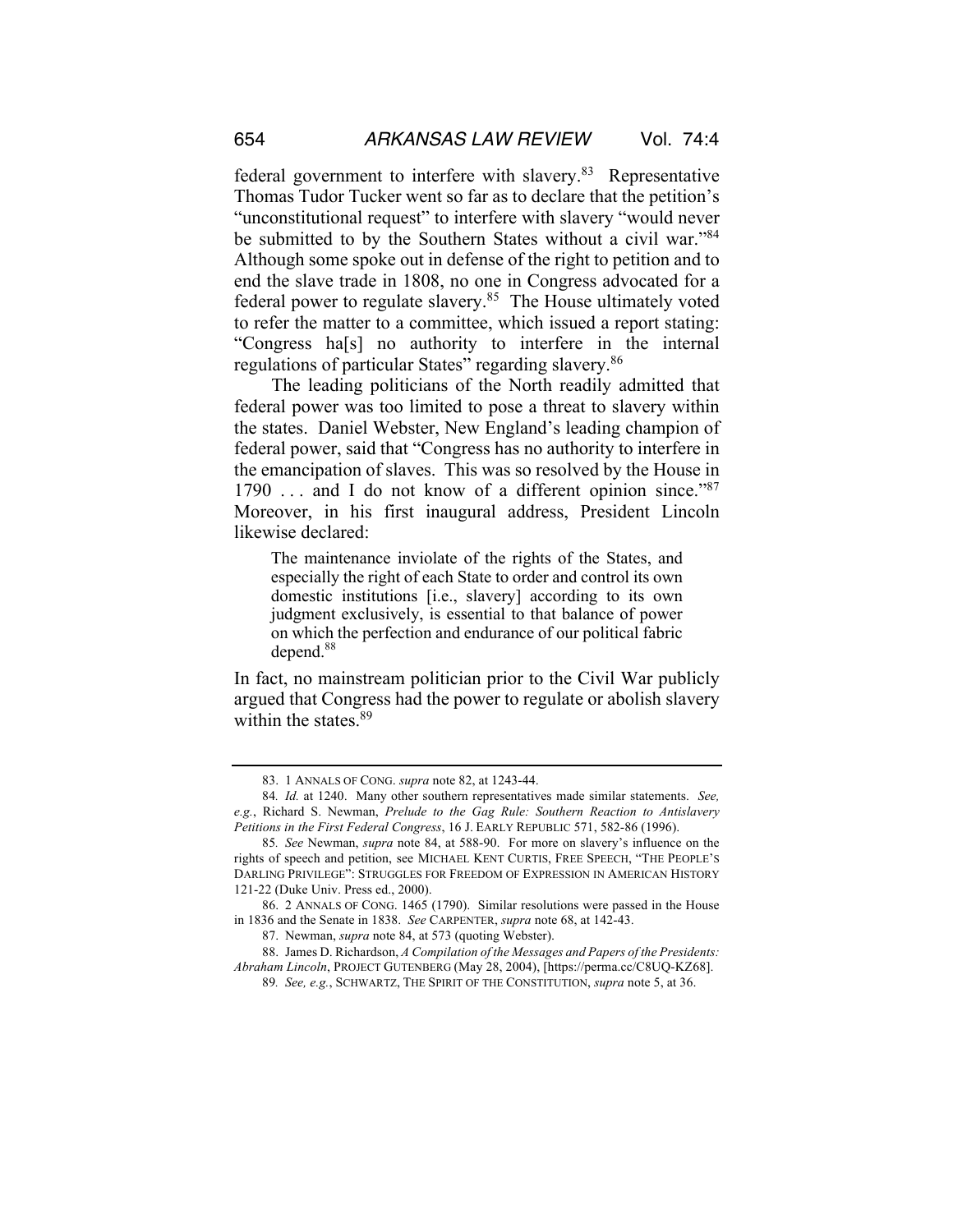Although historians recognize that the country's intense commitment to federalism was largely driven by a perceived need to protect slavery, congressmen often avoided making the connection explicitly.90 This is because northern and southern statesmen alike understood that public debate over slavery was extraordinarily divisive. After the first major debate over slavery's expansion in 1820, for example, Thomas Jefferson wrote, "this momentous question, like a fire bell in the night, awakened and filled me with terror. I considered it at once as the knell of the Union."91 When debates over slavery's expansion again threatened to tear the country apart in 1850, Stephen Douglas, the leader of the Democratic Party in the North, pushed through the Compromise of 1850 and "resolved never to make another speech upon the slavery question in the halls of Congress."92 Although politicians often avoided the subject of slavery, historian David Currie explains that "the slavery question often lurked behind Southern insistence on strict interpretation of federal powers . . . . "93"

Slavery impacted every major debate over the reach of federal power, including the First Congress's debate over Congress's power to incorporate a national bank. Because the text of the Constitution does not explicitly empower Congress to incorporate a bank, the debate focused on the scope of implied powers.94 Madison emerged as the leading opponent of the bank.95 In sum, he contended that the bank was unconstitutional because Congress's implied powers included only those necessary to effectuate the powers enumerated in Article I.<sup>96</sup> He warned that "[i]f implications, thus remote and thus multiplied,

<sup>90</sup>*. See also id.* at 35.

<sup>91.</sup> Letter from Thomas Jefferson to John Holmes, LIBR. CONG. (April 22, 1820), [https://perma.cc/W8E6-S7TK]. Jefferson lamented that agitation over slavery would destroy the Union and make the Revolution a "useless sacrifice." *Id.* His "only consolidation" was that he would "not . . . weep over it." *Id.*

<sup>92.</sup> CONG. GLOBE, app. 32d Cong., 1st Sess., app., 65 (Dec. 23, 1850) (statement of Sen. Stephen Douglas).

<sup>93.</sup> DAVID P. CURRIE, THE CONSTITUTION IN CONGRESS: DEMOCRATS AND WHIGS, 1829-1861, at xii (2005); *see also* SCHWARTZ, THE SPIRIT OF THE CONSTITUTION, *supra* note 5, at 35.

<sup>94</sup>*. See id.* at 202.

<sup>95</sup>*. Id.* at 203.

<sup>96</sup>*. See id.* at 208-09.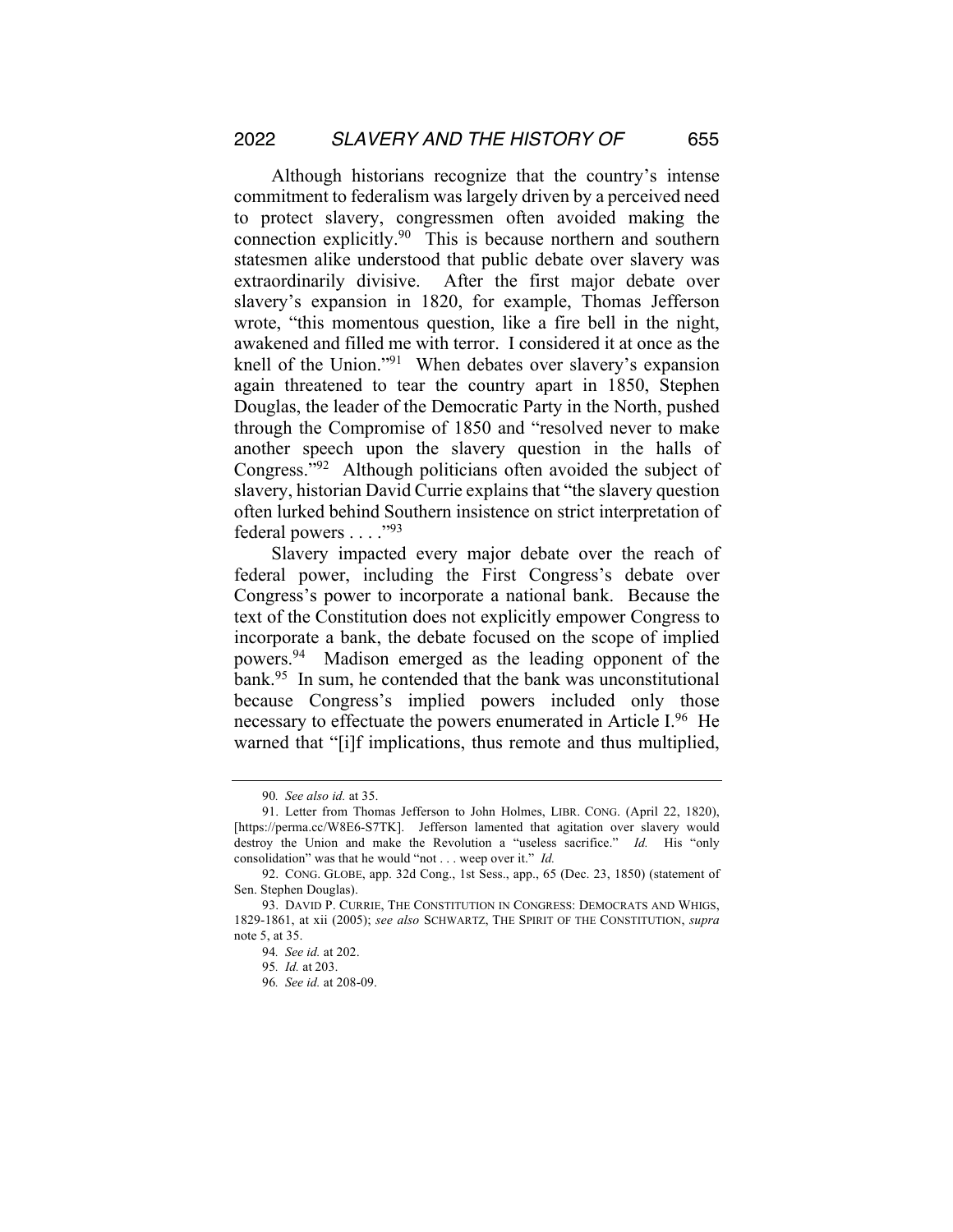can be linked together, a chain may be formed that will reach every object of legislation . . . . . . . . Although he did not say so explicitly, antebellum readers would have understood this as a warning that the bank bill would set a precedent for federal power that could threaten slavery.98 In fact, in an obvious reference to slavery, one representative noticed that "the opinions respecting the constitution seem to be divided by a geographical line."99

As some revisionist scholars have stressed,<sup>100</sup> many representatives responded to Madison by arguing that Congress was not limited to its enumerated powers or that Congress could legislate for the "general welfare."<sup>101</sup> These men, however, did not argue that Congress had unlimited regulatory power. Instead, according to historian Jonathan Gienapp, American elites often did not view the Constitution "strictly, or even primarily, as a text" until approximately 1796.102 Many elites thus saw the Constitution as an abstract set of principles, much like the unwritten British constitution.<sup>103</sup> Under this approach, the text was merely illustrative of a system that balanced competing powers and interests rather than strictly enforceable like a statute.104 Congress thus could legislate according to the spirit, as opposed to the letter, of the powers enumerated in Article I.105

The debates show that representatives on both sides of the debate agreed that the spirit of the Constitution limited federal power so as to preserve state sovereignty over domestic institutions like slavery.106 William Loughton Smith, a proponent of the bank, asserted that no one would ever accept the idea that

<sup>97.</sup> 2 ANNALS OF CONG. *supra* note 86, at 1899.

<sup>98</sup>*. See* JOHNATHAN GIENAPP, THE SECOND CREATION: FIXING THE AMERICAN CONSTITUTION IN THE FOUNDING ERA 207 (2018).

<sup>99</sup>*. Id.* at 212.

<sup>100</sup>*. See* Primus, *The Essential Characteristic*, *supra* note 5, at 460-61. Primus's arguments are addressed below. *See* discussion *infra* Part V.

<sup>101</sup>*. See* GIENAPP, *supra* note 98, at 203, 218.

<sup>102</sup>*. See id.* at 10.

<sup>103</sup>*. See id.* at 23. Other scholars agree with Gienapp's assessment. *See* LARRY D. KRAMER, THE PEOPLE THEMSELVES: POPULAR CONSTITUTIONALISM AND JUDICIAL REVIEW 11-12 (2004); *see also* SYLVIA SNOWISS, JUDICIAL REVIEW AND THE LAW OF THE CONSTITUTION 3-4 (1990).

<sup>104</sup>*. See* GIENAPP, *supra* note 98, at 62-63.

<sup>105</sup>*. Id.* at 92.

<sup>106</sup>*. See id.* at 203, 217, 222.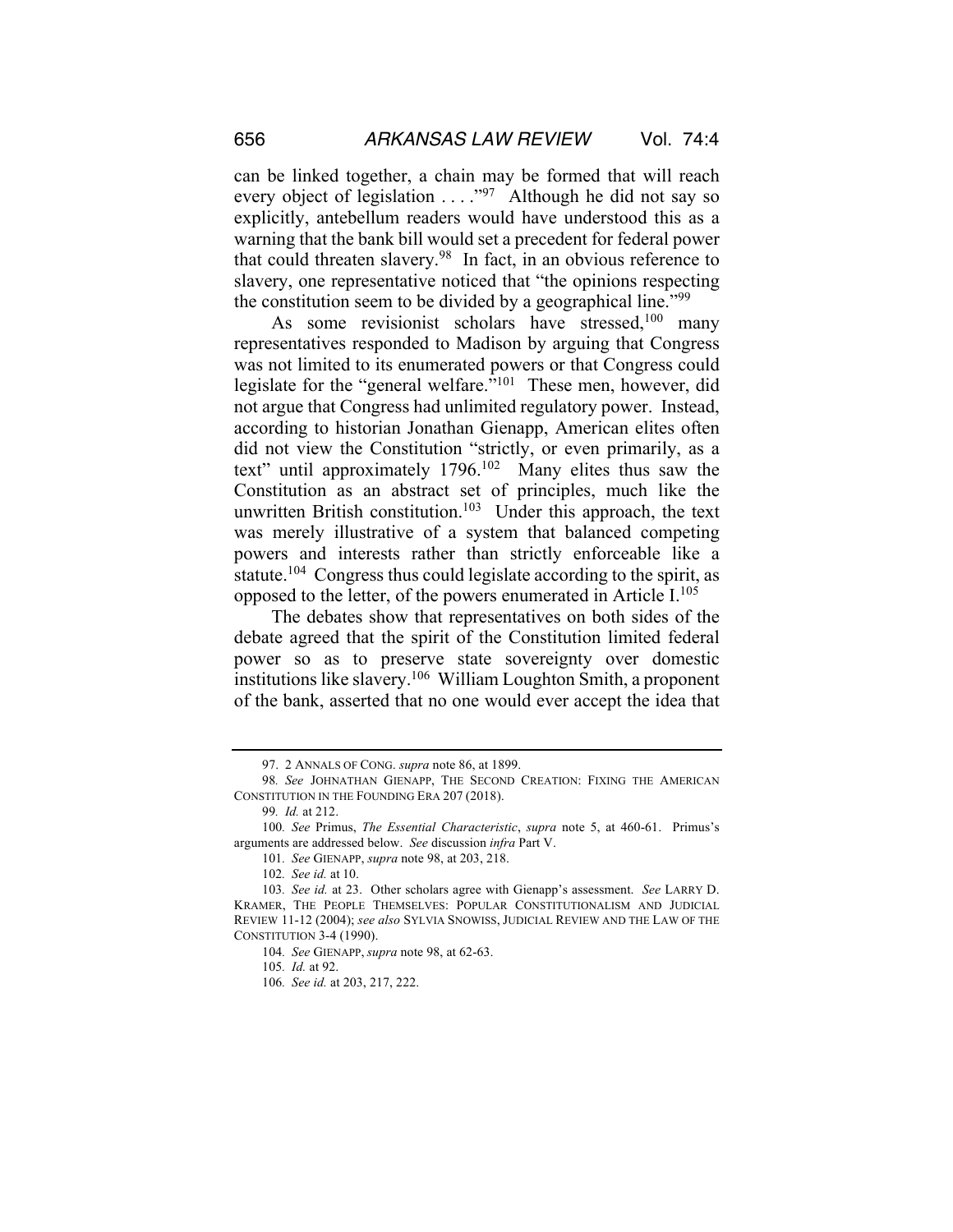"whatever the legislature thought expedient was therefore constitutional."107 Fisher Ames similarly said that he "did not contend for an arbitrary and unlimited discretion in the government to do every thing" and that implied powers must be "guided and limited."<sup>108</sup> Even Hamilton, the foremost champion of the bank, acknowledged that some subjects were beyond the power of Congress and reserved to the states.<sup>109</sup> Although the bank's supporters had a difficult time articulating the line between legitimate and illegitimate implied powers,<sup>110</sup> it would be a mistake to assume that there was no such line. The larger historical context suggests that the bank's supporters were attempting to assure men like Madison that the bank bill was no threat to the national consensus on slavery.

Although the bank's supporters won the battle over the bank, they lost the debate over the meaning of the Constitution. In fact, Gienapp concludes that, as early as 1796, Madison's textualist approach to enumerated powers dominated elite thinking.<sup>111</sup> Elites thus embraced the idea that Congress was limited to its enumerated powers (as supplemented by implied powers), which could be best understood by excavating original meaning.<sup>112</sup> Because the national consensus on slavery pervaded the original meaning of federal powers, this approach to constitutional meaning dictated that federal powers were narrow in scope.

The debates over internal improvements further reveal slavery's ubiquitous influence on federal powers. Today, no one doubts that Congress can build and regulate interstate transportation under the Spending and Commerce Clauses.<sup>113</sup> In fact, the modern Court identifies interstate transportation as a core Commerce Clause concern.<sup>114</sup> Before the Civil War, however, the states and private companies built most roads and canals

<sup>107</sup>*. Id.* at 222.

<sup>108</sup>*. Id.* at 203, 217.

<sup>109.</sup> GIENAPP, *supra* note 98, at 202, 244.

<sup>110</sup>*. Id.* at 222.

<sup>111</sup>*. See id.* at 10, 203.

<sup>112</sup>*. Id.* at 330, 332.

<sup>113</sup>*. See, e.g.*, United States v. Lopez, 514 U.S. 549, 558 (1995).

<sup>114</sup>*. Id.*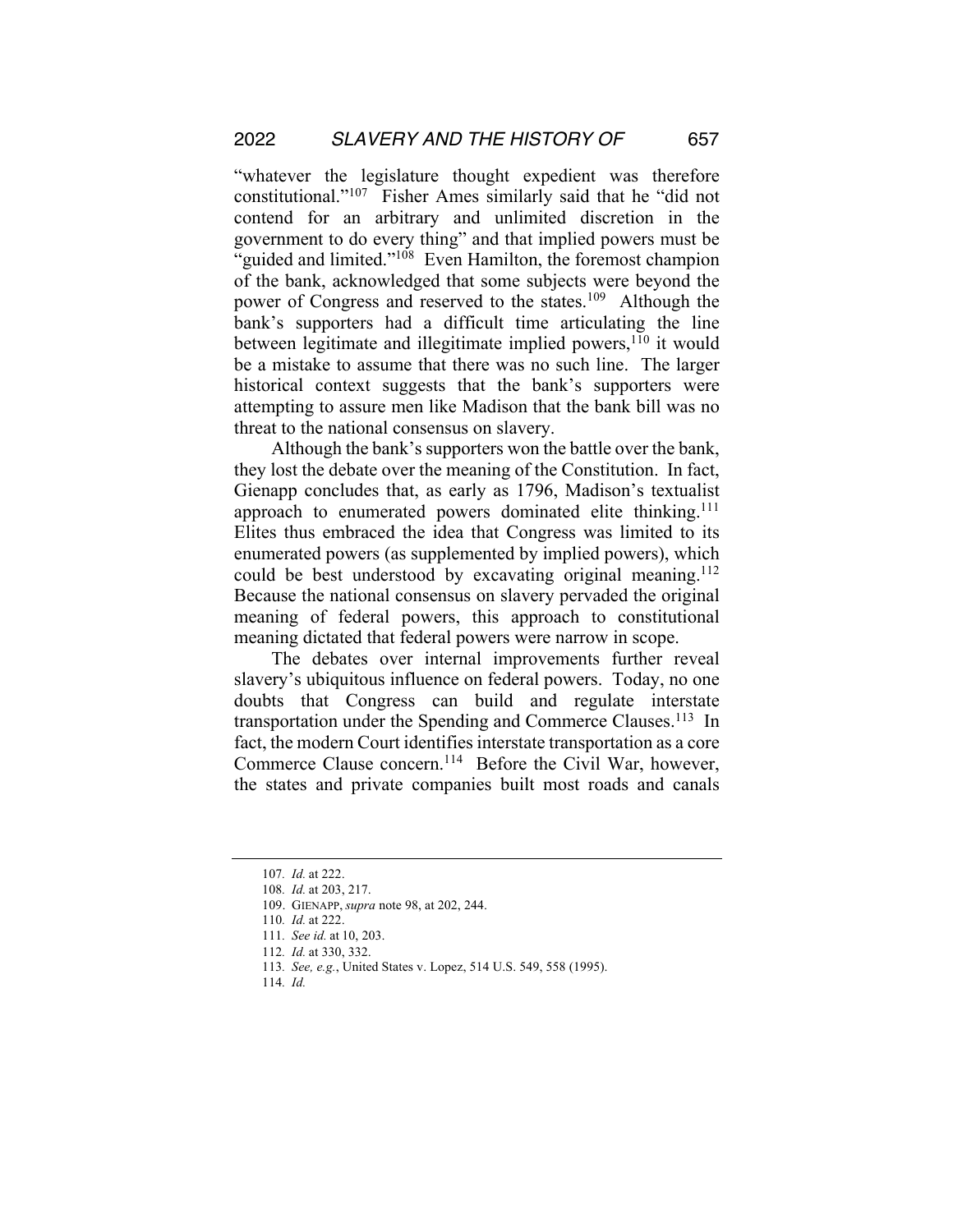because many political actors thought Congress lacked the constitutional authority to build internal improvements.<sup>115</sup>

Using veiled references to slavery, presidents from Jefferson to Polk cited constitutional concerns when vetoing internal improvement bills. In 1824, for example, Thomas Jefferson said that he "most dreaded" a federal power over internal improvements, because it would imply that Congress could "make the text say whatever will relieve them from the bridle of the States."116 Moreover, in his last act as President, Madison vetoed a bill to fund improvements (the Bonus Bill of 1817) and warned that "the permanent success of the Constitution depends on a definite partition of powers between the General and the State Governments . . . . "<sup>117</sup> As late as 1846, President James K. Polk warned that "[a] construction of the Constitution so broad as that by which the power in question [over internal improvements] is defended tends imperceptibly to a consolidation of power in a Government intended by its framers to be thus limited in its authority." 118 For southerners like Jefferson, Madison, and Polk, consolidation was dangerous not only because it threatened the republic, but also because it threatened state sovereignty over slavery. $119$ 

In telling moments, frustrated southern representatives occasionally tied the constitutional debates over internal improvements to slavery explicitly.<sup>120</sup> Representative John Randolph of Virginia, for example, warned that, if Congress had

120*. See* LIGHTNER, *supra* note 55, at 57; *see also* 41 ANNALS OF CONG. 1299 (1824).

<sup>115</sup>*. See* JOHN LAURITZ LARSON, INTERNAL IMPROVEMENT: NATIONAL PUBLIC WORKS AND THE PROMISE OF POPULAR GOVERNMENT IN THE EARLY UNITED STATES 49, 79 (2001).

<sup>116.</sup> Letter from Thomas Jefferson to Richard Rush (Oct. 13, 1824), *in* 12 THE WORKS OF THOMAS JEFFERSON 380-81 (Paul Leicester Ford ed., 1905).

<sup>117.</sup> James D. Richardson, *A Compilation of the Messages and Papers of the Presidents: James Madison*, PROJECT GUTENBURG (Jan. 31, 2004), [https://perma.cc/M278- 7WSL].

<sup>118.</sup> James D. Richardson, *A Compilation of the Messages and Papers of the Presidents: James Knox Polk*, PROJECT GUTENBURG (May 28, 2004), [https://perma.cc/W2WB-6XLG]. Polk argued that, while longstanding practice allowed the federal government to build lighthouses and piers near the ocean to facilitate navigation, Congress could not "advance a step beyond this point . . . to make improvements in the interior" of the country. *Id.*

<sup>119.</sup> Many congressional representatives made the same arguments in debates over internal improvements. *See* LARSON, *supra* note 115, at 67.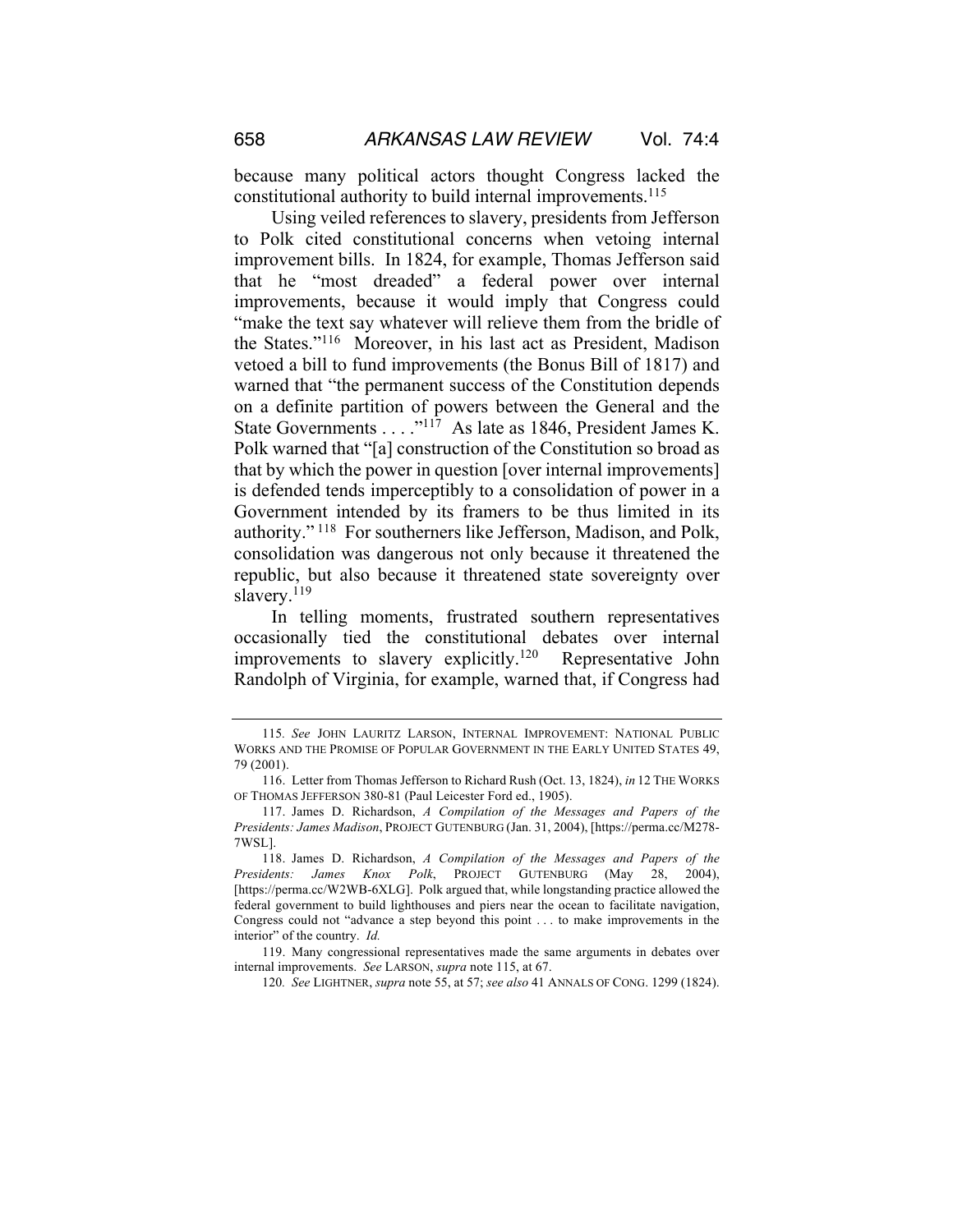the implied power to build roads and canals, it could also "emancipate every slave in the United States."<sup>121</sup> Nathaniel Macon, a representative from North Carolina and former Speaker of the House, similarly said, "if Congress can make banks, roads and canals under the constitution; they can free any slave in the United States . . . ."<sup>122</sup> He thus warned that a broad interpretation of federal power over internal improvements threatened to "destroy our beloved mother N[orth] Carolina and all the South country."123

Other examples of slavery's influence on constitutional politics abound. During the nullification crisis of 1832, John C. Calhoun argued that Congress lacked the power to impose a tariff that had a disproportionate effect on the slave states' cash crop economy.124 Although President Jackson rejected the theory of nullification, he devoted his second inaugural address to reassuring the country that he defended state sovereignty over local matters. Jackson stated that "the destruction of our State governments or the annihilation of their control over the local concerns of the people [i.e., slavery] would lead directly to revolution and anarchy, and finally to despotism and military domination."125 In one of the most famous speeches in the history of the Senate, Webster similarly argued that southern fear of federal encroachment on slavery was "wholly unfounded and unjust" because such an encroachment would "evade the constitutional compact and [] extend the power of the government over the internal laws and domestic condition of the states."126

Southern paranoia around federal power occasionally even pushed Congress to limit federal protections for slavery. For example, after Shadrach Minkins escaped from federal custody as

<sup>121.</sup> 41 ANNALS OF CONG., *supra* note 120, at 1308.

<sup>122.</sup> EDWIN MOOD WILSON, THE CONGRESSIONAL CAREER OF NATHANIEL MACON 71-72 (1900).

<sup>123</sup>*. Id.* at 46-47.

<sup>124</sup>*. See* 1 WILLIAM W. FREEHLING, THE ROAD TO DISUNION: SECESSIONISTS AT BAY: 1776-1854, at 255, 257 (1990); *The Tariff of Abominations: The Effects*, U.S. HOUSE OF REPRESENTATIVES: HIST., ART & ARCHIVES, [https://perma.cc/MMX5-P3LA] (last visited Oct. 13, 2021).

<sup>125.</sup> STATES' RIGHTS AND AMERICAN FEDERALISM: A DOCUMENTARY HISTORY 108 (Frederick D. Drake & Lynn R. Nelson eds., 1999).

<sup>126.</sup> SPEECHES OF HAYNE AND WEBSTER IN THE UNITED STATES SENATE, ON THE RESOLUTION OF MR. FOOT, JANUARY, 1830, at 44 (Redding & Co., 1852).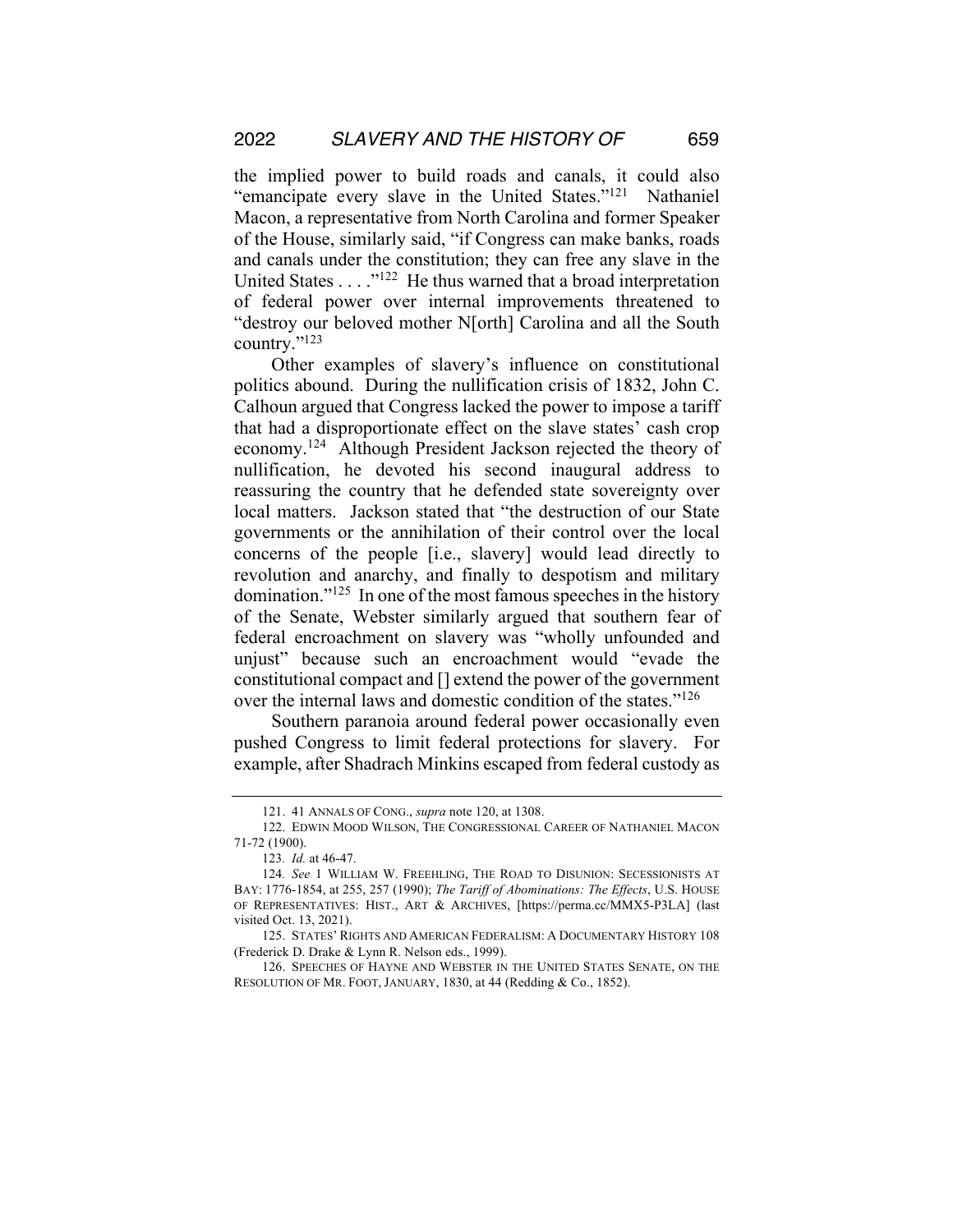a fugitive slave in 1851, President Millard Fillmore sought authorization to call on the federal military and state militia to enforce the Fugitive Slave Act.<sup>127</sup> A strange combination of votes from northern Whigs and southern Democrats, however, led Congress to deny the President's request.<sup>128</sup> According to Jefferson Davis:

[W]hen any State in this Union shall choose to set aside the law, it is within her sovereignty, and beyond our power. . . . [I]t would be a total subversion of the principles of our Government if the strong arm of the United States is to be brought to crush the known will of the people of any State in this Union.<sup>129</sup>

The *Charleston Mercury* similarly warned, "the Boston riot is to be used, as all Northern outrages are, as the occasion and pretext for arming the General Government and especially the Executive, with increased means of assailing the South."<sup>130</sup> In fact, Senator Robert Rhett of South Carolina even went so far as to declare that the proslavery Fugitive Slave Law of 1850 was an unconstitutional consolidation of power in the federal government.131

Although some scholars argue that the Slave Trade Clause implies a broad Commerce Power, or at least some power to regulate slavery,132 such arguments rely on a modern reading of the text rather than constitutional history. The Slave Trade Clause of the Constitution prohibited Congress from banning the international slave trade prior to 1808.<sup>133</sup> When northern representatives introduced the first bill to end the trade in January

<sup>127</sup>*. Presidential Speeches: Millard Fillmore Presidency, February 19*, *1851: Message Regarding Disturbance in Boston*, MILLER CTR., [https://perma.cc/J6EK-KJXS] (last visited Oct. 15, 2021); *See* Brendan Wolfe, *Minkins, Shadrach (d. 1875)*, ENCYCLOPEDIA VA., [https://perma.cc/K492-SR2E] (Feb. 12, 2021).

<sup>128</sup>*. See* CONG. GLOBE, 31st Cong., 2d Sess. 828 (1851); CONG. GLOBE, 31st Cong., 2d Sess. app. 292.326 (1851).

<sup>129.</sup> CONG. GLOBE, 31st Cong., 2d Sess. 599 (1851).

<sup>130</sup>*. The President's Message*, CHARLESTON MERCURY, Feb. 25, 1851. *Cf. The Picayune and Consolidation*, NEW ORLEANS DELTA, *quoted in* DAILY PICAYUNE, Feb. 27, 1851 (arguing that supporters of the president's proclamation "intended to prepare the public mind for the idea of an absolute consolidated National Government, built upon the ruins of State Governments").

<sup>131.</sup> CONG. GLOBE, 31st Cong., 2d Sess. app. 317–18 (1851).

<sup>132</sup>*. See* Schwartz, *An Error and an Evil*, *supra* note 5, at 955.

<sup>133.</sup> U.S. CONST. art. I, § 9, cl. 1.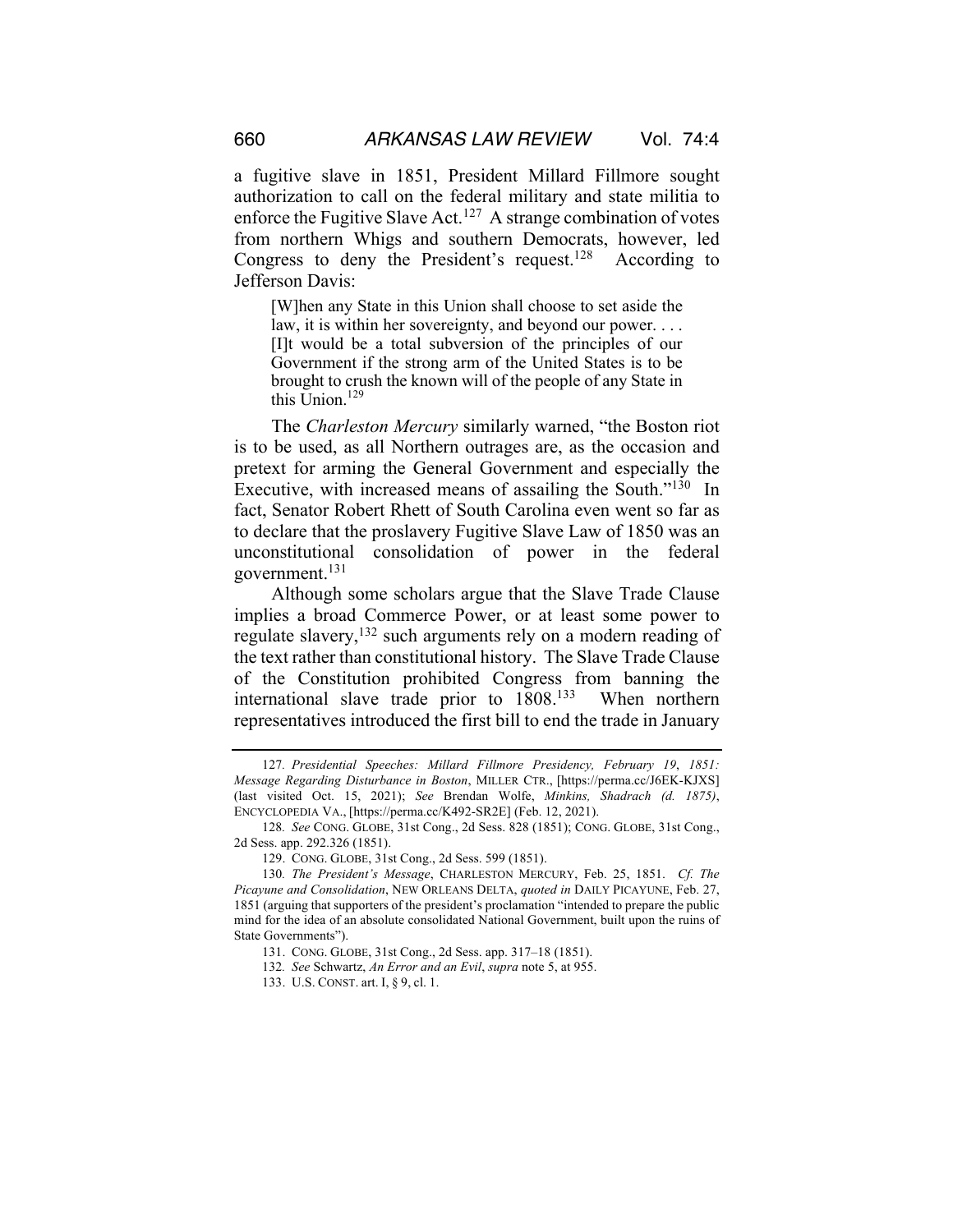of 1807, they "altogether denied" that the Commerce Clause could apply to slavery.134 Instead, they relied on Congress's power to "define and punish offenses against the law of nations."135 Using the Commerce power, they asserted, would be "at war with our fundamental institutions" presumably because it would imply that Congress could regulate the interstate slave trade and perhaps even slavery within the states.<sup>136</sup>

The Slave Trade and Commerce Clauses arose again during the Missouri Crisis. James Tallmadge, Jr., of New York, provoked the crisis in 1819 by proposing that Missouri's admission to the Union be made conditional on its abolition of slavery.<sup>137</sup> The proposal's supporters primarily argued that Congress's power to regulate the territories and admit new states authorized Congress to impose conditions on Missouri's admission.138 Some northerners, however, also relied on the Slave Trade and Commerce Clauses.139 Because the Slave Trade Clause was merely a prohibition on ending the trade for a period of years, they argued, some other provision of the Constitution must have granted Congress the power to enact a ban.<sup>140</sup> The most natural source of such power was the Commerce Clause, which confers power over both international and interstate commerce.141

Southerners like Madison, however, replied that the Slave Trade Clause implied only that Congress could ban the international slave trade.<sup>142</sup> If the Framers or Ratifiers had thought that Congress had a similar power over the domestic slave trade, Madison contended, the South surely would have objected.143 Southerners further demanded that Congress allow

<sup>134.</sup> 16 ANNALS OF CONG. 271 (1807).

<sup>135</sup>*. Id.*

<sup>136.</sup> LIGHTNER, *supra* note 55, at 45-46. They further stated that it was "abhorrent to humanity" to call people articles of commerce. *Id.*

<sup>137</sup>*. See* JOHN R. VAN ATTA, WOLF BY THE EARS: THE MISSOURI CRISIS: 1819-1821, at 1 (2015).

<sup>138</sup>*. See* LIGHTNER, *supra* note 55, at 49.

<sup>139</sup>*. See id.* at 49-52.

<sup>140</sup>*. See id.* at 51.

<sup>141</sup>*. See id.* at 51-52.

<sup>142</sup>*. See From James Madison to Robert Walsh Jr., 27 November 1819, Founders Online*, NAT'L ARCHIVES, [https://perma.cc/8YHJ-4WLR] (last visited Oct. 15, 2021). 143*. Id.*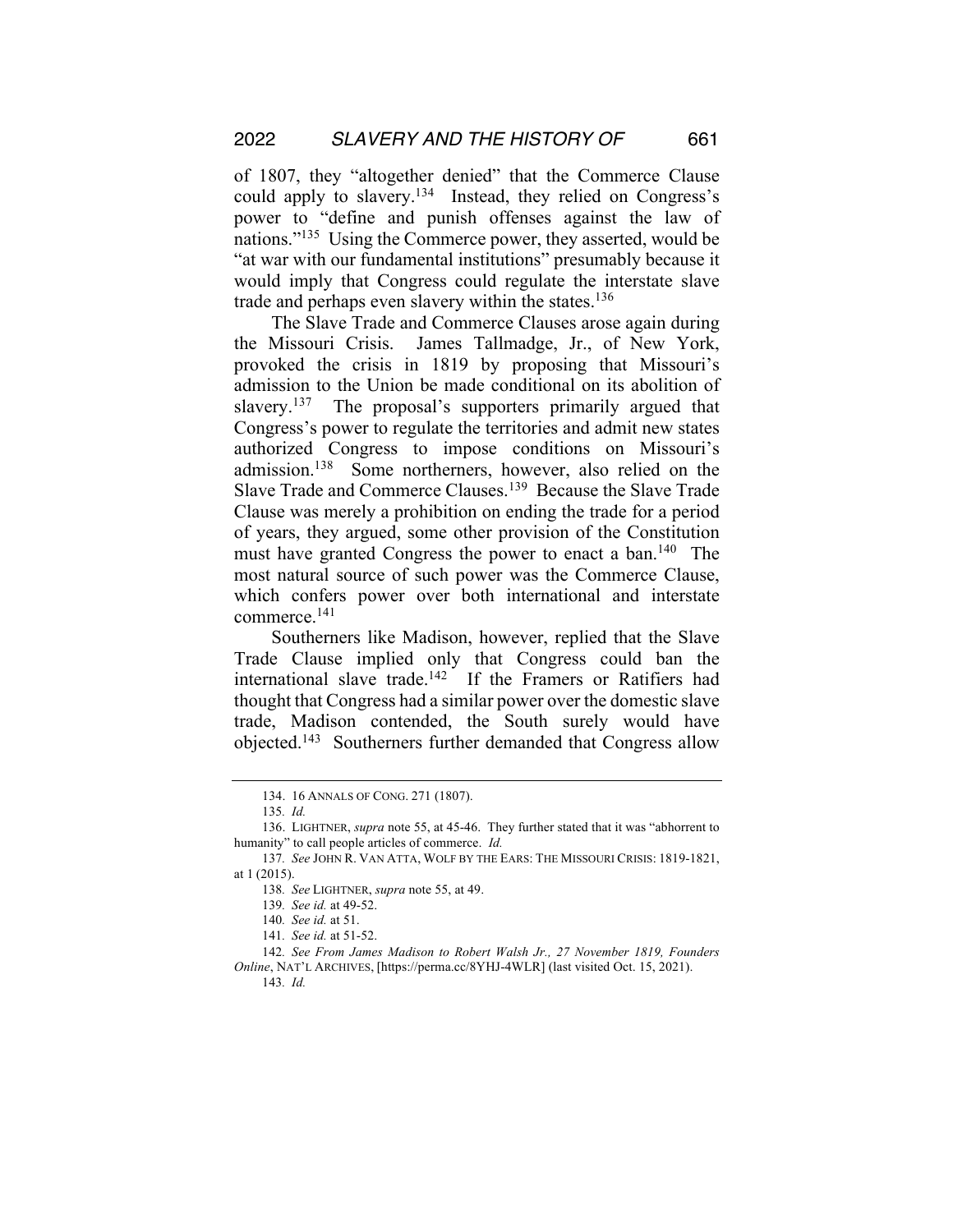slavery to expand on terms equal to those of free labor.<sup>144</sup> The Missouri Compromise, which allowed slavery in Missouri but banned it north of the new state's southern border, did not resolve the constitutional debate.<sup>145</sup> The nation thus could not even agree on whether Congress could ban slavery in the territories or regulate the interstate sale of slaves. In this context, it was a basic assumption that Congress had no power to regulate slavery directly within the southern states.

Although not as common or well known, some northerners also sought to limit federal power to preserve a state's right to abolish slavery. In his famous senatorial campaign against Stephen Douglas in 1858 and his successful run for the presidency in 1860, Lincoln repeatedly warned that a southern-dominated federal government could force slavery into the North.146 Most dramatically, after the Wisconsin Supreme Court declared the federal Fugitive Slave Act unconstitutional in 1854, it declared that state sovereignty trumped the power of the United States Supreme Court to exercise appellate jurisdiction.<sup>147</sup> In a concurring opinion, Judge Smith of the Wisconsin Supreme Court explained that state sovereignty was paramount and warned that, if the state lacked the power to reject the federal Fugitive Slave Act, "[t]he slave code of every state in the union [would be] engrafted upon the laws of every free state  $\dots$ ."<sup>148</sup> The Wisconsin legislature adopted the same states' rights stance, Ohio nearly followed suit, and northern militia came close to confronting federal marshals over a state's right to exclude slavery.<sup>149</sup>

In sum, slavery's influence on antebellum federal powers is difficult to overstate. On issues ranging from mundane details like funding for the Cumberland Road to high-profile legislation

<sup>144</sup>*. See* VAN ATTA*, supra* note 137, at 14, 75.

<sup>145</sup>*. See* LIGHTNER, *supra* note 55, at 57.

<sup>146</sup>*. See* DAVID M. POTTER, THE IMPENDING CRISIS 1848-1861, at 333 (1976); FEHRENBACHER, *supra* note 3, at 451.

<sup>147</sup>*. See In re* Booth, 3 Wis. 1, 9 (1854).

<sup>148</sup>*. Id.* at 122.

<sup>149.</sup> For more on the Wisconsin decision and its context, see Jeffrey M. Schmitt, *Rethinking* Ableman v. Booth *and States' Rights in Wisconsin*, 93 VA. L. REV. 1315 (2007).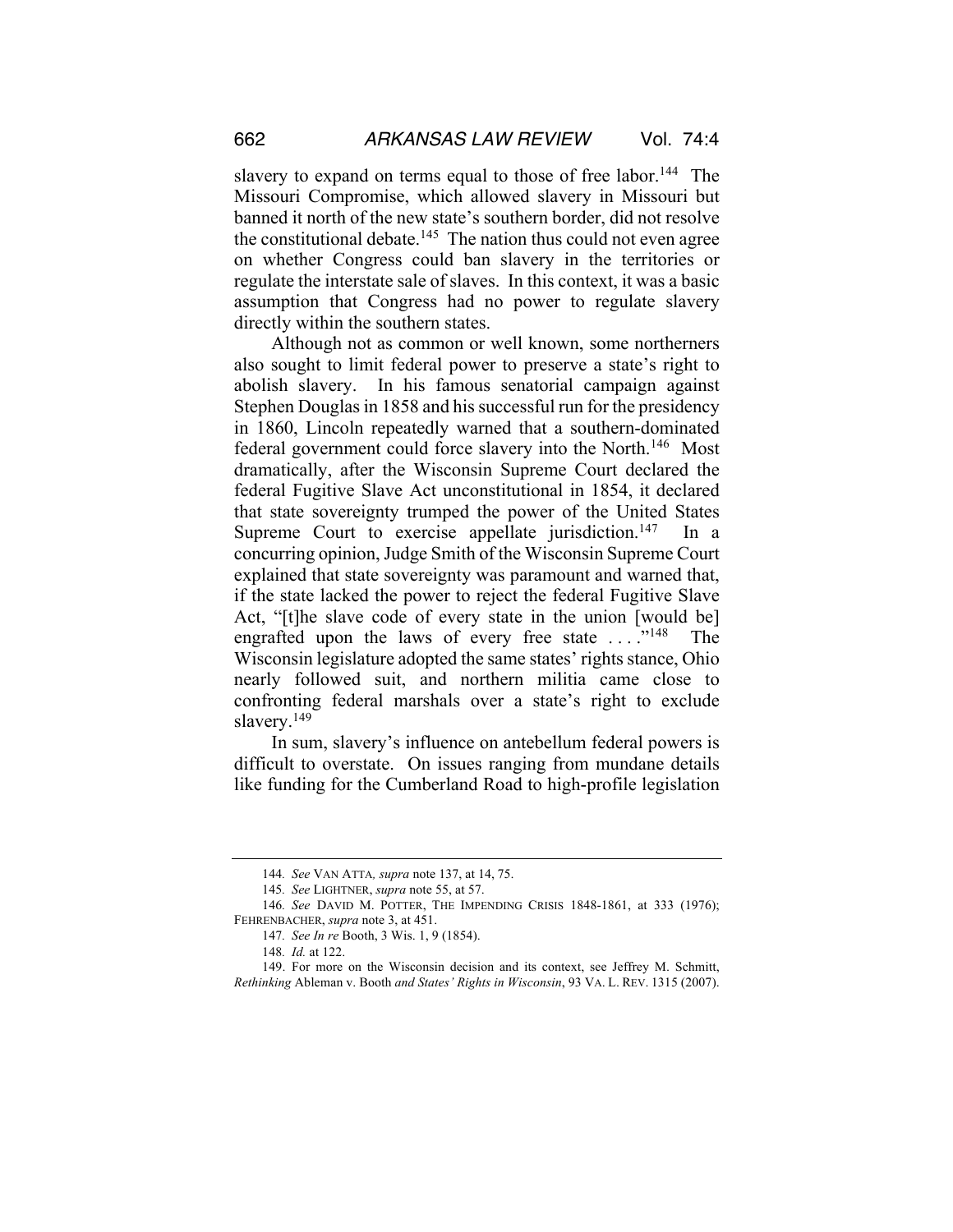like the Fugitive Slave Act of  $1850$ , <sup>150</sup> slavery pushed the country towards a narrow understanding of federal powers. It is no accident that, aside from *Marbury v. Madison*, <sup>151</sup> the Supreme Court did not strike down a single federal statute until the *Dred Scott* decision.152

### **III. THE NATIONAL CONSENSUS IN THE COURTS**

Slavery also deeply influenced the Court's jurisprudence on federal powers. Although the Court, like Congress, often did not mention slavery explicitly, its influence is unmistakable. The national consensus on slavery pushed the Court to adopt both a narrow interpretation of federal authority and a broad understanding of the states' police powers.

Although legal scholars have conventionally read Chief Justice Marshall's opinion in *McCulloch v. Maryland* as an endorsement of expansive federal powers,<sup>153</sup> his opinion actually reinforces the national consensus on slavery. In *McCulloch*, Justice Marshall provided the definitive interpretation of the Necessary and Proper Clause while upholding the constitutionality of the bank of the United States.154 Although the power to create a bank is not enumerated in Article I, the Court held that it was implied from the powers to tax, spend, regulate commerce, and support the armies and navies.<sup>155</sup> In an oft-quoted passage, Justice Marshall said: "Let the end be legitimate, let it be within the scope of the constitution, and all means which are appropriate, which are plainly adapted to that end, which are not prohibited, but consist with the letter and spirit of the constitution,

<sup>150.</sup> In the debates over the Fugitive Slave Act, Maryland Senator Thomas G. Pratt moved to have the federal government indemnify slaveholders when the government failed to return fugitives. In response, Jefferson Davis, the future president of the Confederacy, asked: "If we admit that the Federal Government has power to assume control over slave property . . . where shall we find an end to the action which anti-slavery feeling will suggest?" *See* Jeffrey M. Schmitt, *Courts, Backlash, and Social Change: Learning from the History of* Prigg v. Pennsylvania, 123 PENN STATE L. REV. 103, 129-130 (2018).

<sup>151.</sup> 5 U.S. (1 Cranch) 137, 147-48 (1803).

<sup>152.</sup> Scott v. Sanford, 60 U.S. (1 How.) 414, 416 (1857).

<sup>153</sup>*. See* SCHWARTZ, THE SPIRIT OF THE CONSTITUTION, *supra* note 5, at 16-23 (collecting sources).

<sup>154.</sup> McCulloch v. Maryland, 17 U.S. (4 Wheat) 316, 324 (1819).

<sup>155</sup>*. Id.* at 407.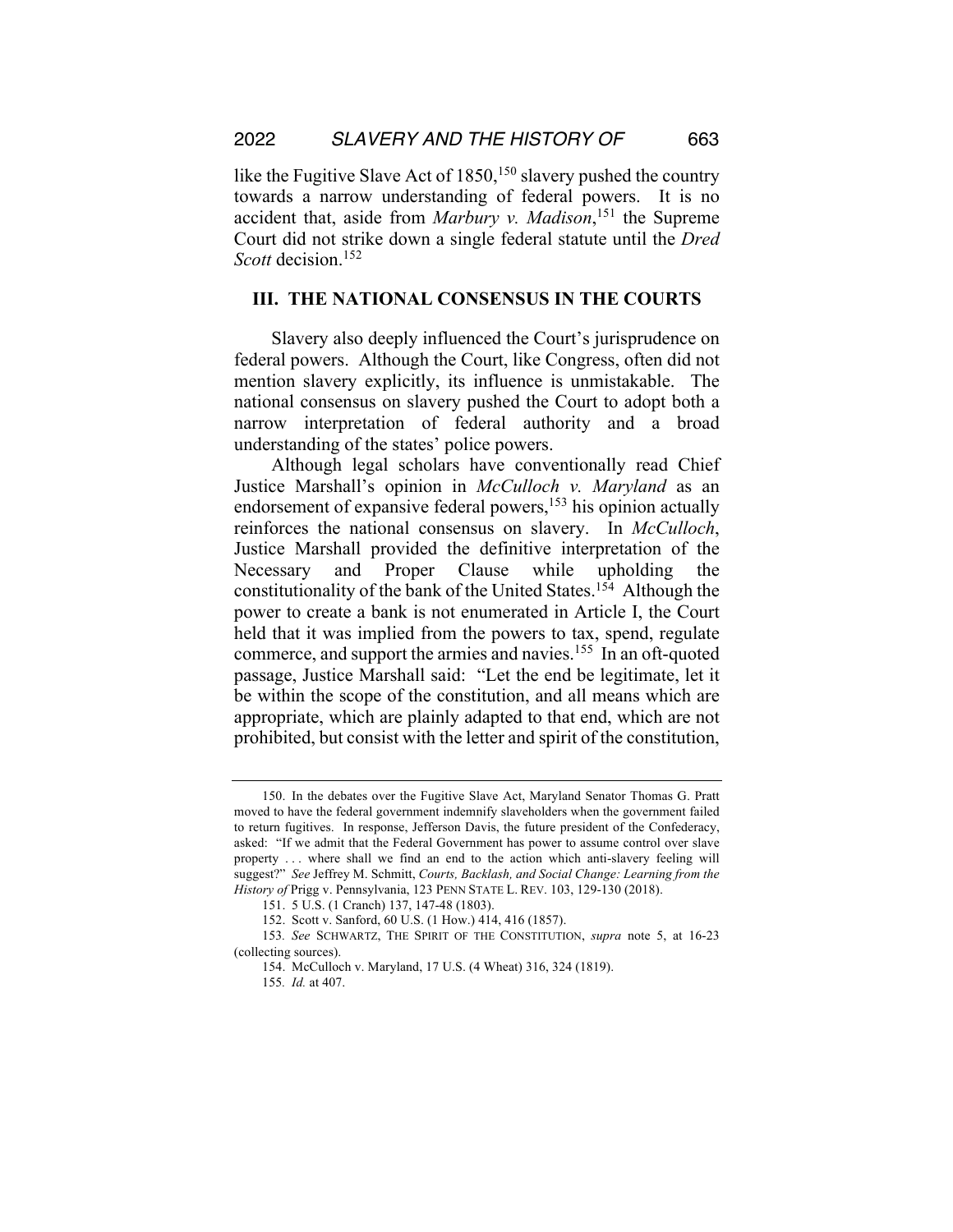are constitutional."156 He further explained that legislation is "necessary" when it is "convenient, or useful" in the pursuit of enumerated powers.157

Chief Justice Marshall, however, was careful to stress that implied powers were limited in scope. He asserted that the federal "government is acknowledged by all to be one of enumerated powers. The principle, that it can exercise only the powers granted to it . . . is now universally admitted."158 For Justice Marshall, this meant "that the powers of the [federal] government are limited, and that its limits are not to be transcended."159 He further stated that, "[i]n America, the powers of sovereignty are divided between the government of the Union, and those of the States. They are each sovereign, with respect to the objects committed to it, and neither sovereign, with respect to the objects committed to the other."160 In other words, Justice Marshall said that there are topics reserved to the states and thus prohibited from the federal government. Although Justice Marshall does not spell out the precise limits on federal power, he clearly contemplates that federal legislation could be related to an enumerated power and yet still be inconsistent with "the letter and spirit of the constitution . . . ."161 As David Schwartz concludes in his recent book on *McCulloch*, the language of the decision is "deeply ambiguous" because it uses vague and indeterminate language when describing both the scope and limitations of implied powers.162

Looking beyond the language of the opinion, however, the historical context strongly implies that the Court in *McCulloch* did not have an expansive view of federal powers. The outcome of the decision was never in question, as Congress had already extensively debated the issue and the bank had become central to

<sup>156</sup>*. Id.* at 421.

<sup>157</sup>*. Id.* at 413.

<sup>158</sup>*. Id.* at 405.

<sup>159</sup>*. McCulloch*, 17 U.S. at 421.

<sup>160</sup>*. Id.* at 410.

<sup>161</sup>*. Id.* at 421.

<sup>162</sup>*. See* SCHWARTZ, THE SPIRIT OF THE CONSTITUTION, *supra* note 5, at 5.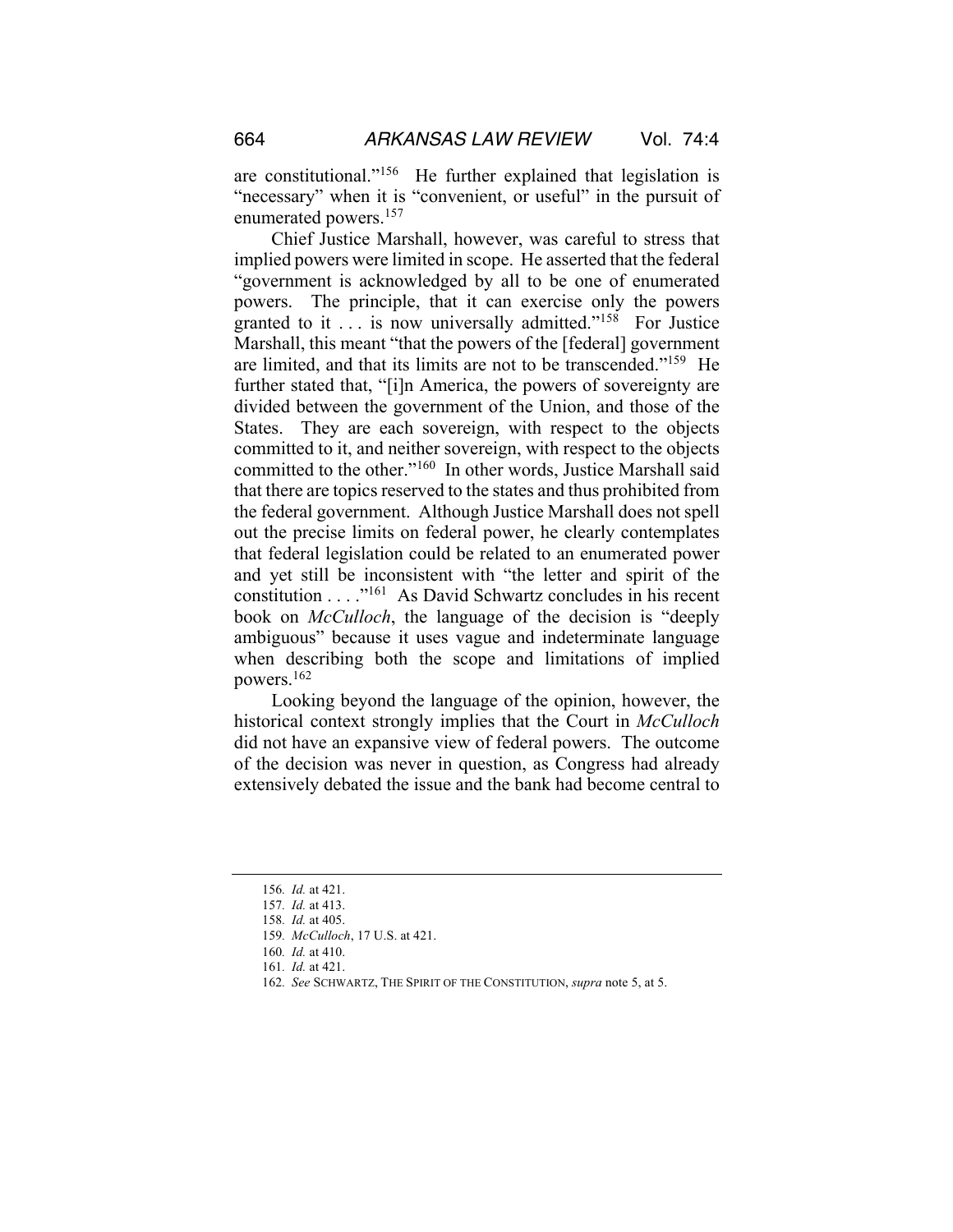the nation's economic well-being.163 Yet, the Court decided the case as the Missouri Crisis raged in Congress, and it had obvious implications for slavery.<sup>164</sup> For a Chief Justice who is famous for his political acumen when ruling in cases like *Marbury*, <sup>165</sup> it would have been an especially inopportune moment to declare that Congress had virtually unlimited federal powers.

In fact, Justice Marshall himself did not view *McCulloch* as a precedent for expansive federal powers.<sup>166</sup> Soon after the Court announced its decision, the *Richmond Enquirer* published a series of essays arguing that *McCulloch*'s reasoning threatened to consolidate power in the federal government.<sup>167</sup> In a remarkable turn of events, Justice Marshall anonymously published a series of responses in the *Philadelphia Union*<sup>168</sup> and *Alexandria*  Gazette.<sup>169</sup> In the words of legal historian Gerald Gunther:

[T]he thrust of Marshall's response was to deny that charge of consolidation, to insist, with more emphasis than in *McCulloch* itself, that those principles did not give Congress carte blanche, that they did preserve a true federal system in which the central government was limited in its powers and that the limits were capable of judicial enforcement.<sup>170</sup>

For example, in his *Friend of the Constitution* essay of July 5, Marshall says, "[i]n no single instance does the court admit the unlimited power of congress to adopt any means whatever, and thus to pass the limits prescribed by the constitution."<sup>171</sup>

168*. See* Gerald Gunther, *John Marshall, "A Friend of the Constitution": In Defense and Elaboration of* McCulloch v. Maryland, 21 STAN. L. REV. 449, 449-50 (1969).

171*. Id.* at 186-87. He further writes that "not a syllable uttered by the court[] applies to an enlargement of the powers of congress. The reasoning of the judges is opposed to that

<sup>163</sup>*. See* GERALD GUNTHER, JOHN MARSHALL'S DEFENSE OF MCCULLOCH V. MARYLAND 5 (1969) ("To conclude that the Bank was constitutional was to beat a moribund horse.").

<sup>164</sup>*. Id.* at 8.

<sup>165</sup>*. See* SCHWARTZ, THE SPIRIT OF THE CONSTITUTION, *supra* note 5, at 53.

<sup>166</sup>*. McCulloch*, 17 U.S. at 353.

<sup>167</sup>*. See* GUNTHER, *supra* note 163, at 55 ("If the Congress of the United States should think proper to legislate to the full extent, upon the principles now adjudicated by the supreme court, it is difficult to say how small would be the remnant of power left in the hands of the state authorities."). Although the authors used pseudonyms, the essays were probably written by William Brockenbrough and Spencer Roane, both of whom were prominent judges on the Virginia Court of Appeals and well-known for their Jeffersonian principles. *Id.* at 1.

<sup>169</sup>*. Id.*

<sup>170</sup>*. See* Gunther, *supra* note 168, at 19.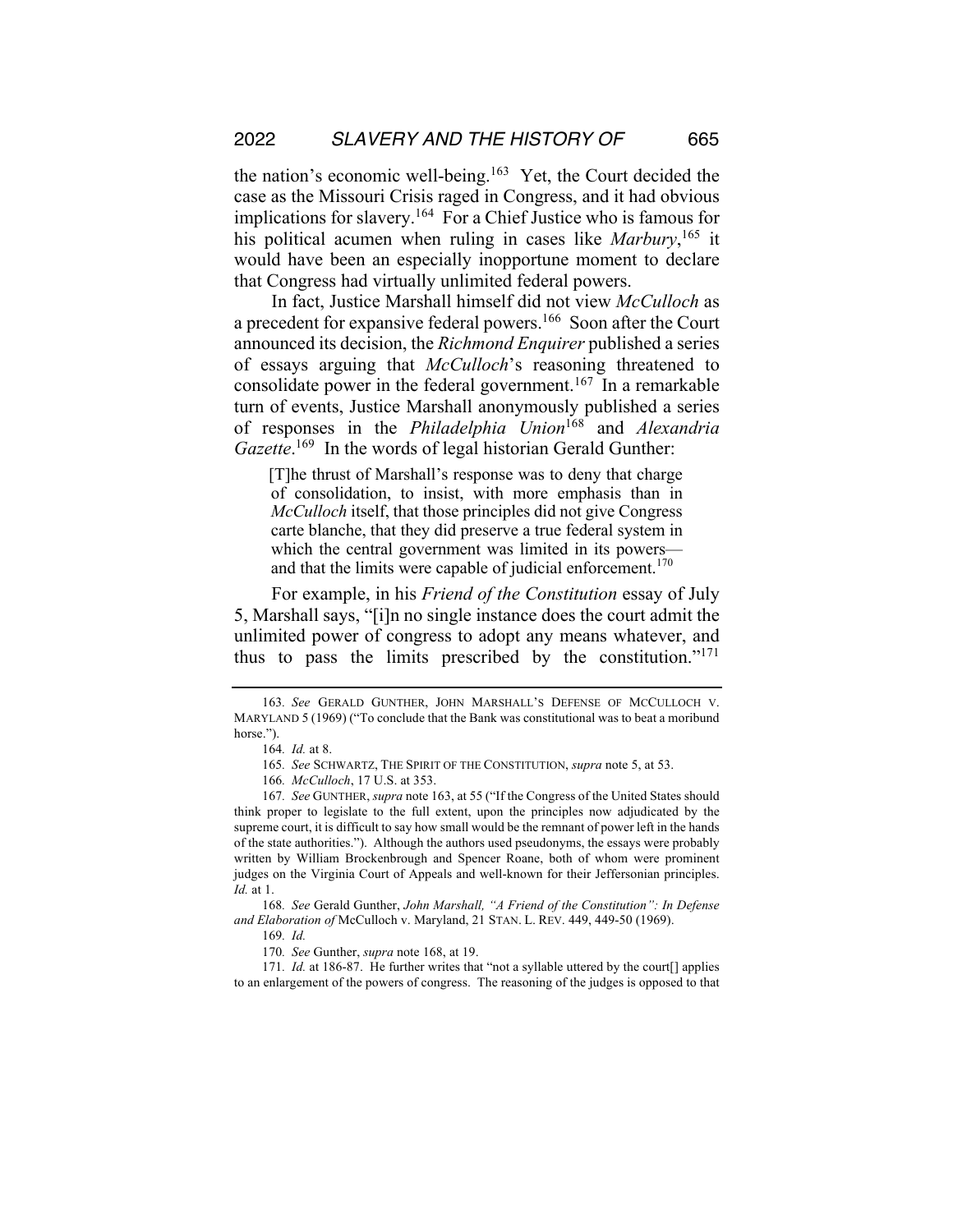Moreover, the Marshall Court adopted a narrow reading of Congress's implied powers in subsequent cases, rarely cited *McCulloch*, and never cited its discussion of implied powers when deciding other federalism issues.<sup>172</sup> If the conventional view of *McCulloch* as a precedent for expansive federal powers is correct, the Court and Justice Marshall seem to have been completely unaware.

Slavery's influence on federal powers is perhaps most evident in the Court's Commerce Clause jurisprudence. The institution of slavery was deeply embedded within interstate and international commerce. Slaves primarily produced cash crops like tobacco, rice, and cotton that were bound for interstate and international markets.173 Enslaved people were also important articles of interstate commerce themselves, because masters in the Upper South sold millions of slaves to fuel development in the Deep South, where brutal conditions produced high mortality rates.174 The interstate slave trade was thus key to slavery's expansion and an important feature of the southern economy.<sup>175</sup> Revisionists who support the modern reach of the Commerce Clause thus cannot simply rely on changing economic circumstances.176 Because slave labor was local economic activity that substantially effected interstate (and international) commerce, modern doctrine would unquestionably empower Congress to regulate or abolish slavery.

The antebellum Supreme Court, however, never suggested that Congress could use the Commerce Clause to regulate any aspect of slavery. Because Congress did not attempt to regulate the interstate slave trade, the Court never had occasion to rule on that issue. However, this lack of federal regulation was no accident. In *Slavery and the Commerce Power*, historian David Lightner concludes, "during both the drawing up of the Constitution and the battle over ratification, it never entered the

restricted construction which would embarrass congress . . . but makes no allusion to a construction enlarging the grant beyond the meaning of its ends." *Id.* at 182.

<sup>172.</sup> SCHWARTZ, THE SPIRIT OF THE CONSTITUTION, *supra* note 5, at 59.

<sup>173.</sup> LIGHTNER, *supra* note 55, at 32.

<sup>174</sup>*. Id.*

<sup>175</sup>*. Id.* at 5.

<sup>176</sup>*. See* Balkin, *Commerce*, *supra* note 6, at 21.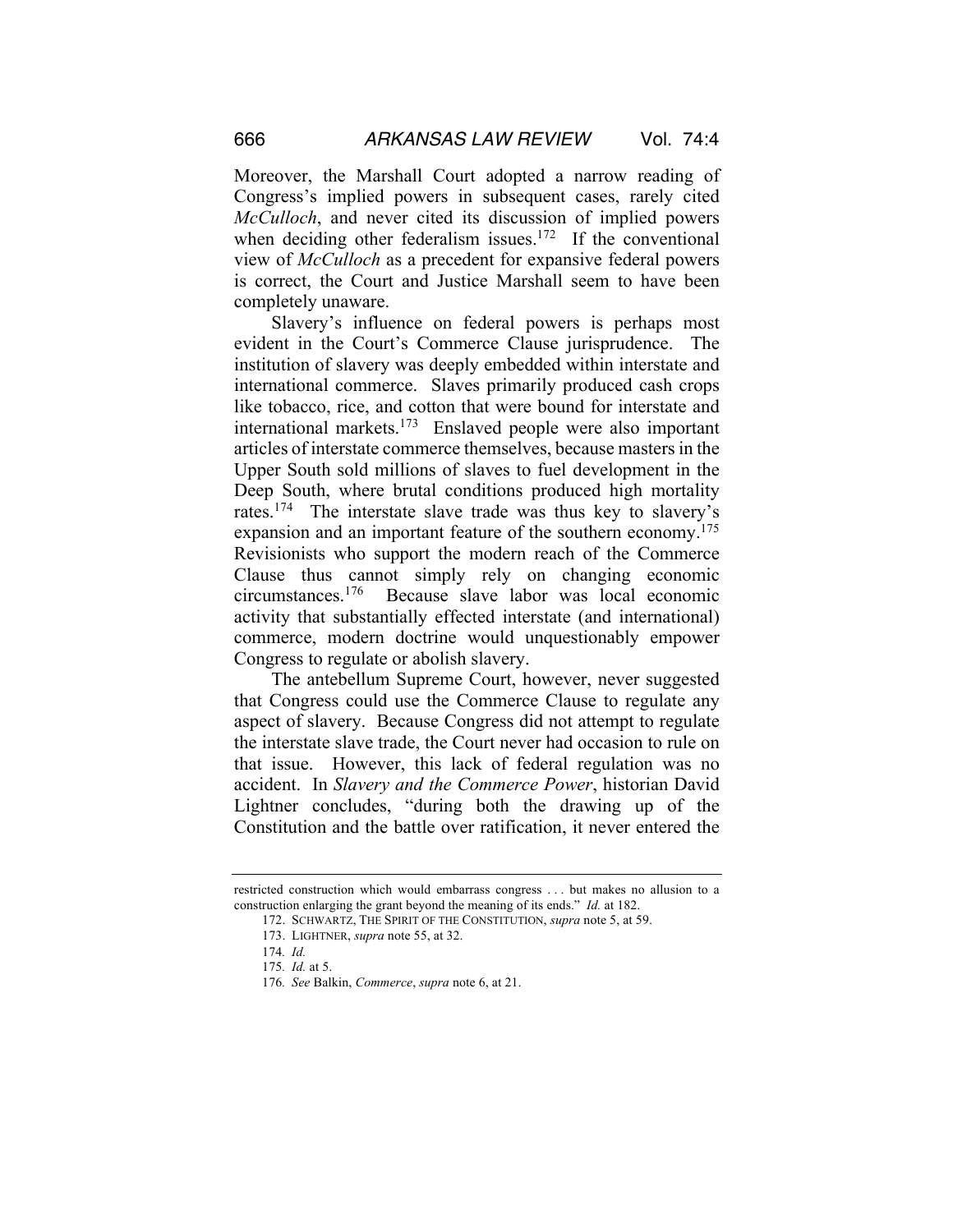minds of most southerners that the Constitution gave Congress the authority to outlaw the interstate slave trade."177 Lightner continues to explain that, although a faction of the abolitionist movement thought Congress could regulate the interstate slave trade, this position lacked any serious support in national politics or the judiciary.178

Although the Court never staked out a position on the interstate slave trade, it broadly interpreted state power over slavery and clearly stated (albeit in dicta) that the commerce power could not reach slavery within the states.<sup>179</sup> Before examining the Court's decisions, however, it is important to understand the context in which they arose. Each of the cases discussed below implicate the State's power to regulate the interstate movement of people—passengers, immigrants, and slaves. The Court, however, never ruled on the most contentious such state law.

South Carolina's Negro Seaman's Act required all black sailors who left their ships in a South Carolina port to be jailed until the vessel left harbor.<sup>180</sup> After Denmark Vesey's attempted slave insurrection in 1822, South Carolinians became paranoid that outsiders, and especially free blacks, would incite revolt by spreading dangerous ideas of freedom and equality.<sup>181</sup> Many other states followed suit with similar legislation targeting free blacks and antislavery speech.<sup>182</sup> White southerners believed such legislation was essential to slavery's survival and thus the preservation of southern society.<sup>183</sup>

In *Elkison v. Deliesseline*, Justice William Johnson challenged southern control over slavery by ruling that the Negro Seaman's Act was unconstitutional.<sup>184</sup> While riding circuit, Justice Johnson held that the law was unconstitutional because Congress's power to regulate interstate commerce was exclusive

<sup>177.</sup> LIGHTNER, *supra* note 55, at 33.

<sup>178</sup>*. See id.* at 59.

<sup>179</sup>*. See id.* at 65, 68-69.

<sup>180</sup>*. See id.* at 66.

<sup>181</sup>*. See* MICHAEL A. SCHOEPPNER, MORAL CONTAGION: BLACK ATLANTIC SAILORS, CITIZENSHIP, AND DIPLOMACY IN ANTEBELLUM AMERICA 3 (2019).

<sup>182</sup>*. Id.* at 4*.* 

<sup>183</sup>*. Id.*

<sup>184.</sup> 8 F. Cas. 493, 498 (C.C.D. S.C. 1823) (No. 4,366).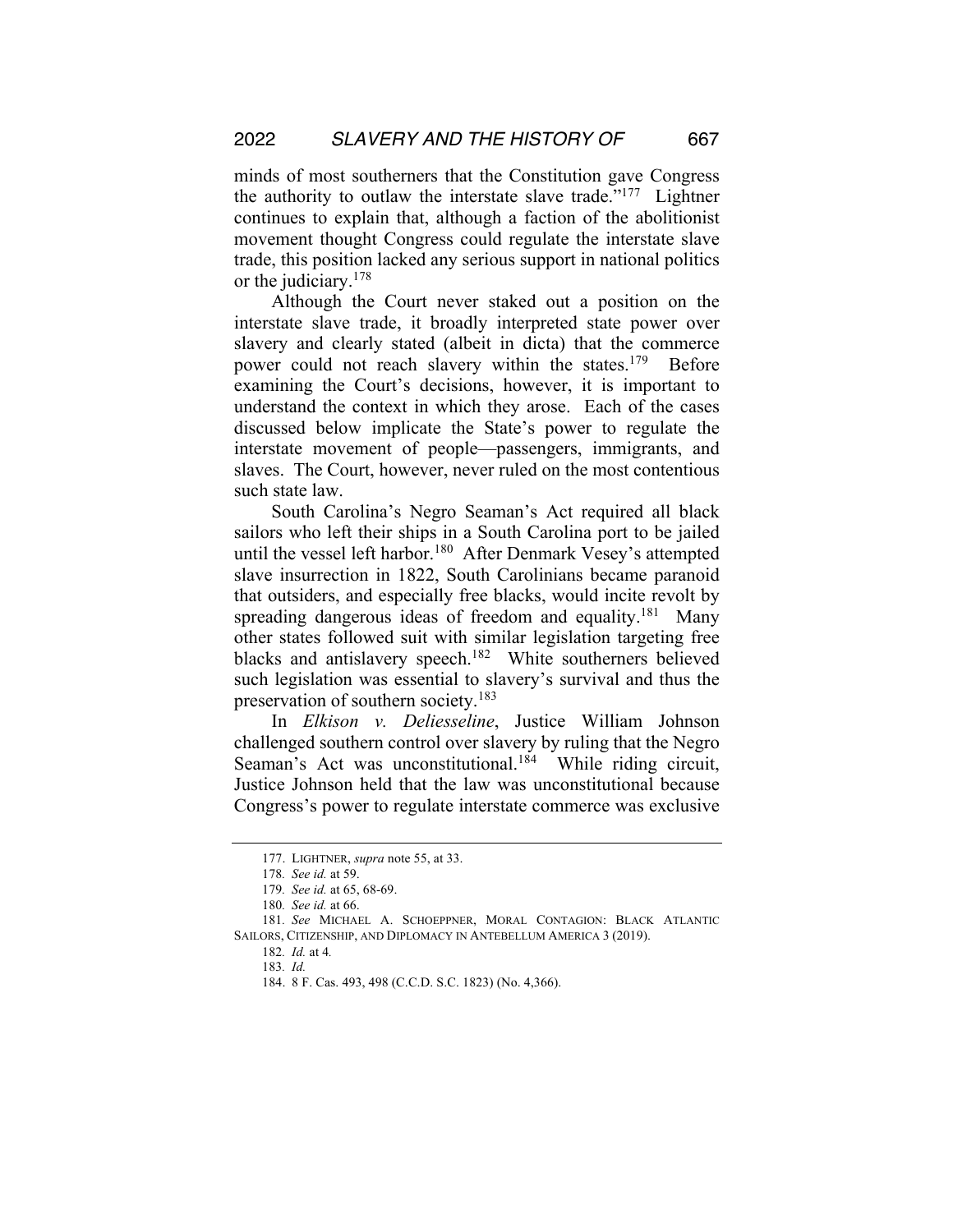in nature.<sup>185</sup> Southerners, however, rejected the decision as an attack on slavery, and South Carolina brazenly continued to enforce the law.186 In a private letter, Chief Justice John Marshall criticized Johnson's decision and worried that Southerners would "break" the Constitution before they would "submit" to Johnson's ruling,<sup>187</sup> and the Supreme Court never intervened.

Justice Marshall issued his landmark decision in *Gibbons v. Ogden* just one year after Johnson's controversial decision in *Elkison*. 188 *Gibbons* arose from a challenge to an exclusive New York license to navigate certain waters that connected the state to New Jersey.189 In his argument for Gibbons, Daniel Webster argued that the New York licensing law was invalid because, as Justice Johnson had held while riding circuit, the Commerce Clause granted Congress an exclusive power over interstate commerce.190 However, despite Webster's deserved reputation as a nationalist, he interpreted the scope of the commerce power quite narrowly. He acknowledged that a broad view of the commerce power was possible by saying "[a]lmost all of the business and intercourse of life may be connected, incidentally, more or less, with *commercial regulations*."191 However, he rejected the argument that Congress could regulate local matters merely because they were "connected" to interstate commerce. Instead, he argued, the Commerce Clause should be interpreted in light of its underlying purpose. This purpose, he said, was simply the elimination of "embarrassing and destructive" trade barriers between the states that had existed under the Articles of Confederation.192 Interpreting commerce in light of this purpose, he argued, meant that federal power was limited to the regulation of trade and navigation.<sup>193</sup>

<sup>185</sup>*. Id.* at 495.

<sup>186.</sup> SCHOEPPNER, *supra* note 181, at 47.

<sup>187.</sup> LIGHTNER, *supra* note 55, at 66-67.

<sup>188.</sup> Gibbons v. Ogden, 22 U.S. (9 Wheat.) 1, 186 (1824).

<sup>189</sup>*. Id.* at 1-2.

<sup>190</sup>*. Id.* at 186.

<sup>191</sup>*. Id.* at 9-10.

<sup>192</sup>*. Id.* at 11.

<sup>193.</sup> In his article, *The* Gibbons *Fallacy*, Richard Primus contends that Webster urged the Court to hold that Congress had the exclusive power to regulate all "domestic commerce as one integrated system . . . ." Primus, *The* Gibbons *Fallacy, supra* note 5, at 583-84. When combined with federal exclusivity, Primus says, such a broad reading of the commerce power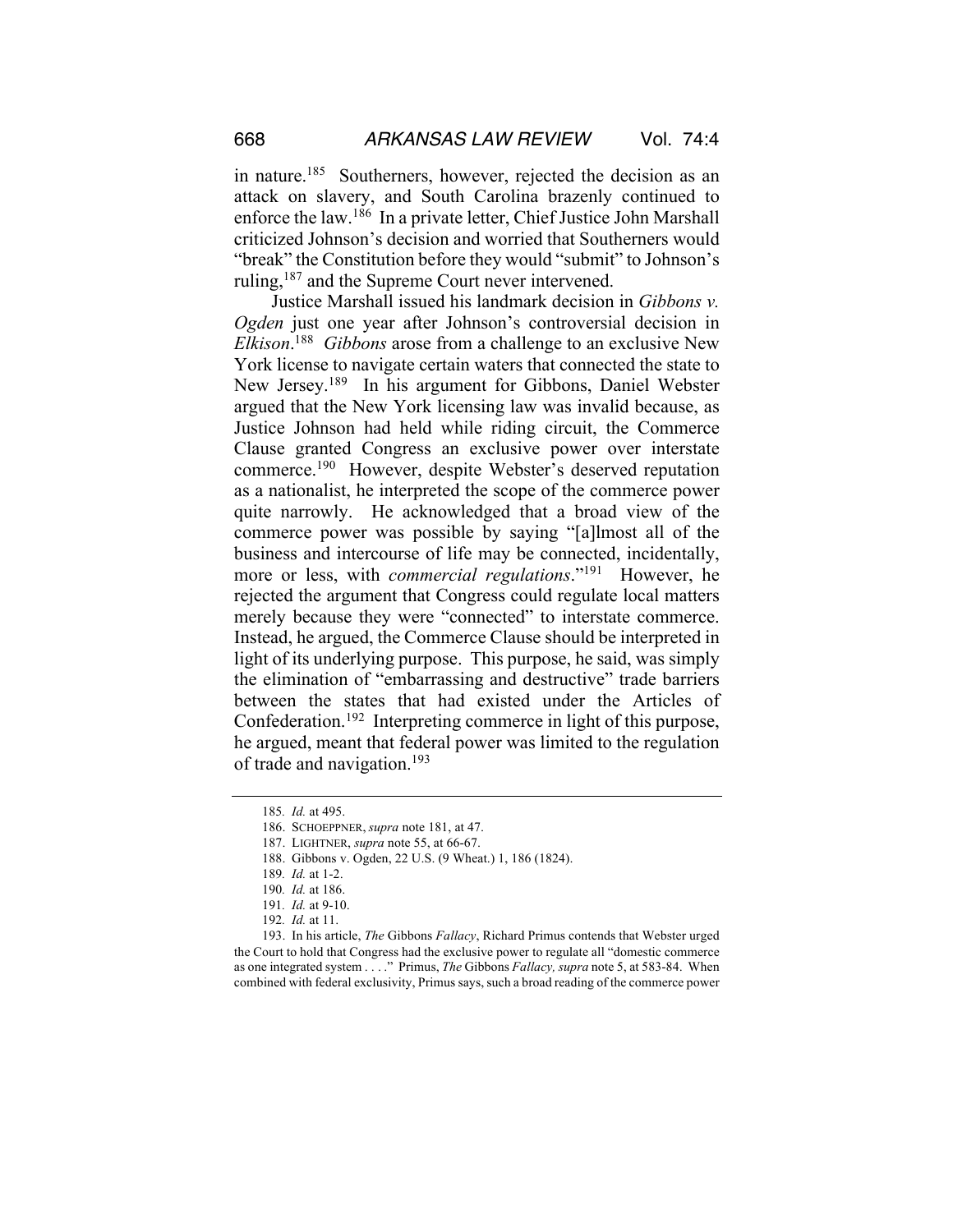Webster warned that a more expansive interpretation of commerce would be dangerous to federalism and state sovereignty. He argued that a broad view of commerce as extending to all economic activity would:

[A]cknowledge[] the right of Congress, over a vast scope of internal legislation, which no one has heretofore supposed to be within its powers. But this is not all; for it is admitted, that when Congress and the States have power to legislate over the same subject, the power of Congress, when exercised, controls or extinguishes the State power; and, therefore, the consequence would seem to follow, from the argument, that all State legislation, over such subjects as have been mentioned, is, at all times, liable to the superior power of Congress; *a consequence, which no one would admit for a moment*. The truth was, he thought, that all these things were, in their general character, rather regulations of police than of commerce, in the constitutional understanding of that term.<sup>194</sup>

In this quote, Webster is saying that the mere possibility of federal regulation over local activities was "a consequence which no one would admit for a moment" because the Supremacy Clause would allow Congress to overrule the states.195 Of course, federal supremacy over local conditions would also violate the national consensus on slavery—something that Webster clearly invoked when he warned that, if Congress and the states had a concurrent power over commerce, federal law could overrule state commercial legislation, including New York's ban on slavery.<sup>196</sup> He thus urged the Court to view commercial legislation narrowly, so that the federal government had no power

would have invalidated most state economic legislation. *Id.* at 584. Webster, however, said nothing of the sort. The "God-like Daniel" and "Expounder of the Constitution" would never have made such an impractical argument, and its strains credulity to suggest otherwise. *See* ROBERT V. REMINI, DANIEL WEBSTER: THE MAN AND HIS TIME 9, 162, 613 (1997) (using Webster's nicknames). Instead, as explained above, Webster understood that federal exclusivity would require a narrow reading of the Commerce Clause. *See Gibbons*, 22 U.S. (9 Wheat) at 14 ("[T]he words must have a reasonable construction, and the power should be considered as exclusively vested in Congress, so far, and so far only, as the nature of the power requires.").

<sup>194</sup>*. Gibbons*, 22 U.S. (9 Wheat) at 19 (emphasis added).

<sup>195</sup>*. Id.* at 19.

<sup>196</sup>*. Id.* at 20-21.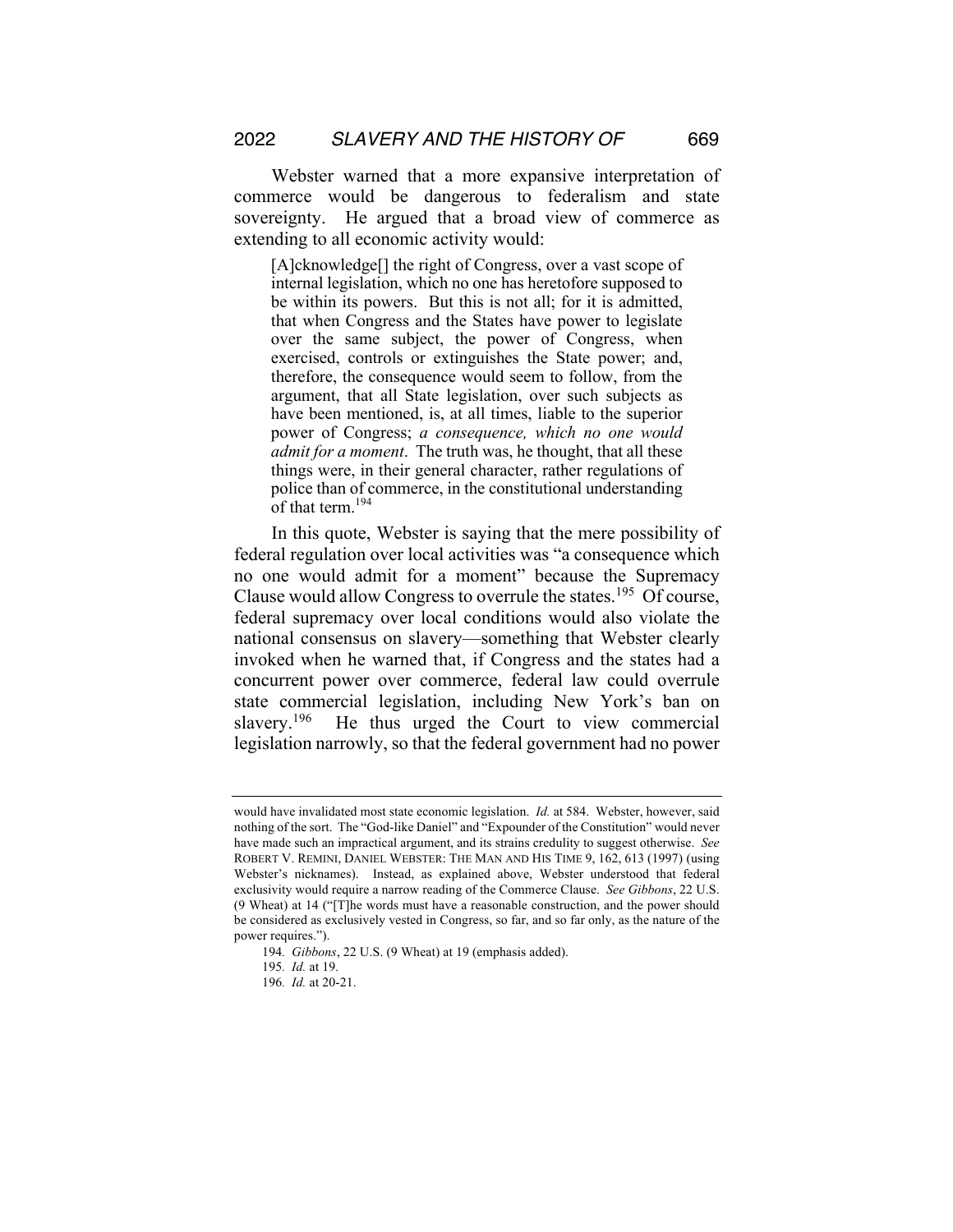to interfere with state legislation enacted under the police power.197

In *Gibbons*, Justice Marshall found a way to adopt the basic thrust of Webster's argument while still preserving the national consensus on slavery.198 With Justice Johnson's recent decision on the Negro Seaman's Act likely on his mind,<sup>199</sup> Marshall did not adopt Webster's argument that the federal commerce power was exclusive. Instead, he held that New York's exclusive license was invalid because it conflicted with a federal steamboat license.200 The federal license was valid, Justice Marshall held, because the Commerce Clause empowered Congress to "prescrib[e] rules for carrying on" the "commercial intercourse between nations, and parts of nations . . . ."<sup>201</sup>

Although Justice Marshall held that commerce included navigation, he followed Webster by saying that the Commerce Clause did not extend to that "which is completely internal" to a state.<sup>202</sup> This was true, he said, because "[t]he enumeration presupposes something not enumerated; and that something, if we regard the language or the subject of the sentence, must be the exclusively internal commerce of a State."<sup>203</sup> In other words, because the Commerce Clause grants Congress power only over commerce "among" the states, the text implies that Congress has no power over intrastate commerce.204 But Marshall did not leave this point up to implication. He further says that the:

[G]enius and character of the whole government seem to be, that its action is to be applied to all the external concerns of the nation, and to those internal concerns which affect the

<sup>197</sup>*. Id.* at 19-20.

<sup>198</sup>*. Id.* at 239-40.

<sup>199</sup>*. See* SCHOEPPNER, *supra* note 181, at 6-7 (asserting that *Gibbons* and other Commerce Clause cases "were adjudicated with an eye towards the effects on the Seamen Acts").

<sup>200</sup>*. Gibbons*, 22 U.S. (9 Wheat.) at 24, 27.

<sup>201</sup>*. Id.* at 189-90.

<sup>202</sup>*. Id.* at 193-95.

<sup>203</sup>*. Id.* at 195.

<sup>204</sup>*. Id.* Presumably, Justice Marshall must have thought that using the Necessary and Property Clause to reach internal commerce would similarly violate the text of the Commerce Clause. *See Gibbons*, 22 U.S. (9 Wheat.) at 195.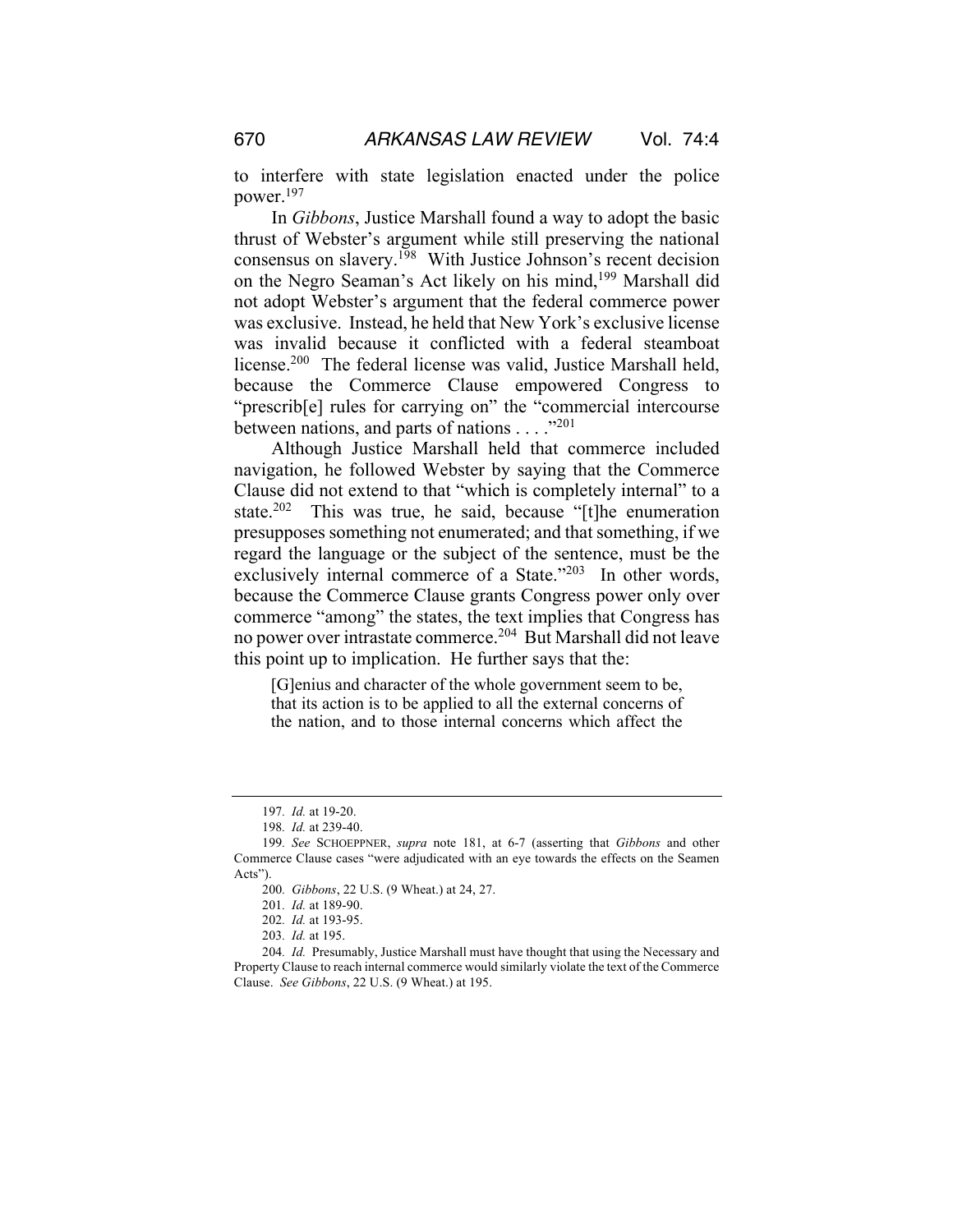States generally; *but not to those which are completely within a particular State* . . . . 205

Marshall continues to say that "[s]uch a power [over intrastate conduct] would be inconvenient, and is certainly unnecessary."206 Because Marshall elsewhere uses the word "convenient" when interpreting the Necessary and Proper Clause,  $207$  his statement strongly implies that Congress cannot use that Clause to expand the commerce power to reach intrastate commerce. If any doubt remained, he further stated: "completely internal commerce of a State, then, may be considered as reserved for the State itself."208 As Webster forcefully argued, state power is not "reserved" when the federal government can overrule state legislation.209 *Gibbons* is thus best understood as holding that Congress's commerce power, even when supplemented by the Necessary and Proper Clause, did not apply to intrastate commerce.<sup>210</sup>

Justice Marshall's cautious approach to federal powers should come as no surprise. Marshall was a wealthy Virginian

<sup>205</sup>*. Gibbons*, 22 U.S. (9 Wheat.) at 195 (emphasis added).

<sup>206</sup>*. Id.* at 194.

<sup>207</sup>*. See* McCulloch v. Maryland, 17 U.S. (4 Wheat.) 316, 409 (1819).

<sup>208</sup>*. Gibbons*, 22 U.S. (9 Wheat.) at 195.

<sup>209</sup>*. See id.* at 31, 34-35.

<sup>210.</sup> In *The* Gibbons *Fallacy*, Primus asserts that Marshall's opinion is relatively consistent with modern doctrine on the scope of federal power. *See* Primus, *The* Gibbons *Fallacy*, *supra* note 5, at 591. According to Primus, although the Commerce Clause does not directly extend to intrastate commerce, *Gibbons* holds that the Necessary and Proper Clause allows Congress to reach local commerce as an implied power. *Id.* at 574-75. According to Primus, this distinction was important to Marshall because he believed that the Commerce Clause made federal power over interstate commerce exclusive, whereas the Necessary and Proper Clause was not. As a result, the states had concurrent power over local commerce but no power to interfere with interstate trade. *Id.* at 591. Although Primus presents a creative argument, it is not historically accurate. Marshall did not invent an ingenious argument for federal exclusivity over trade and concurrent authority over local economic activities, as Primus contends. *See id.* at 590-92. Instead, Marshall found a way to adopt the basic thrust of Webster's argument while still preserving the national consensus on slavery. See *id.* at 584-85, 613. As explained above, Justice Johnson had declared that South Carolina's Negro Seaman Act was unconstitutional because Congress had the exclusive power to regulate interstate and international commerce. *See supra* notes 185-88 and accompanying text. Marshall thought Johnson's decision was unwise because he knew that the South would never tolerate any interference with state authority over slavery, and many Southerners thought restrictions on free blacks were necessary to maintain control over the enslaved. *See supra* notes 185-88 and accompanying text. Although Marshall said that Webster's argument for exclusivity had "great force" he was probably unwilling to adopt it because of the national consensus on slavery. *See Gibbons*, 22 U.S. (9 Wheat.) at 209.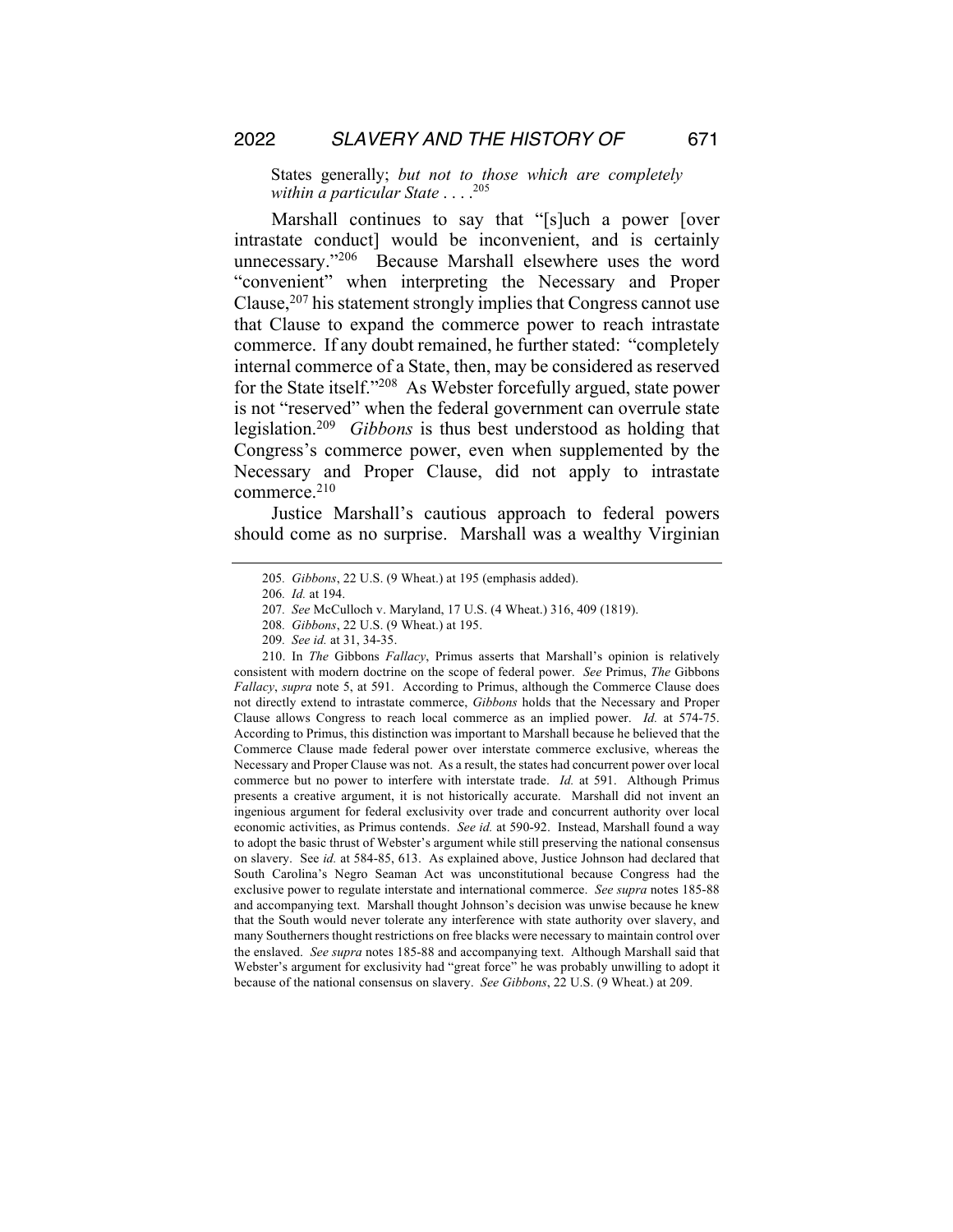who bought and sold hundreds of enslaved people throughout his lifetime.<sup>211</sup> According to historian Paul Finkelman, "in slavery cases, Marshall's opinions were cautious, narrow, legalistic, and hostile to freedom."<sup>212</sup> Moreover, in his biography of Justice Marshall, Kent Newmyer similarly states that Marshall's approach to "federalism deferred to the states on the question of slavery."<sup>213</sup> Justice Marshall probably had no inclination to challenge state sovereignty over slavery through an expansive interpretation of implied federal powers. When Marshall said that federal legislation must be consistent with the "spirit of the constitution,"214 he may very well have had state sovereignty over slavery on his mind.

The Taney Court's Commerce Clause jurisprudence similarly supported the national consensus on slavery. In *Mayor of New York v. Miln*, the Court broadly interpreted the state's police power to include the power to regulate the entry of immigrants because doing so was necessary to guard against the introduction of "moral pestilence" as well as physical disease.<sup>215</sup> The reference to "moral pestilence" was not lost on the southern states, which had used similar language to justify racial "quarantine" laws like the Negro Seamen Acts and prohibitions on abolitionist literature.216 In fact, New York warned the Court that any ruling against its immigration law would call into question "a class of laws peculiar to the southern states, prohibiting traffic with slaves, and prohibiting masters of vessels from bringing people of colour in their vessels."217 Slavery thus pushed the Court in *Miln* to interpret state police powers broadly and to reject federal exclusivity over the entry of immigrants.<sup>218</sup>

The Taney Court returned to the issue of slavery and the Commerce Clause in *Groves v. Slaughter*. 219 The case arose

<sup>211.</sup> FINKELMAN, *supra* note 37, at 31.

<sup>212</sup>*. See id.* at 28.

<sup>213.</sup> R. KENT NEWMYER, JOHN MARSHALL AND THE HEROIC AGE OF THE SUPREME COURT 434 (La. St. Univ. Press 2001).

<sup>214.</sup> McCulloch v. Maryland, 17 U.S. (4 Wheat.) 316, 420-21 (1819).

<sup>215.</sup> 36 U.S. 102, 142-43 (1837).

<sup>216</sup>*. See* SCHOEPPNER, *supra* note 181, at 106-07.

<sup>217</sup>*. Miln*, 36 U.S. at 109.

<sup>218</sup>*. See id.* at 111-12.

<sup>219.</sup> 40 U.S. 449, 464 (1841).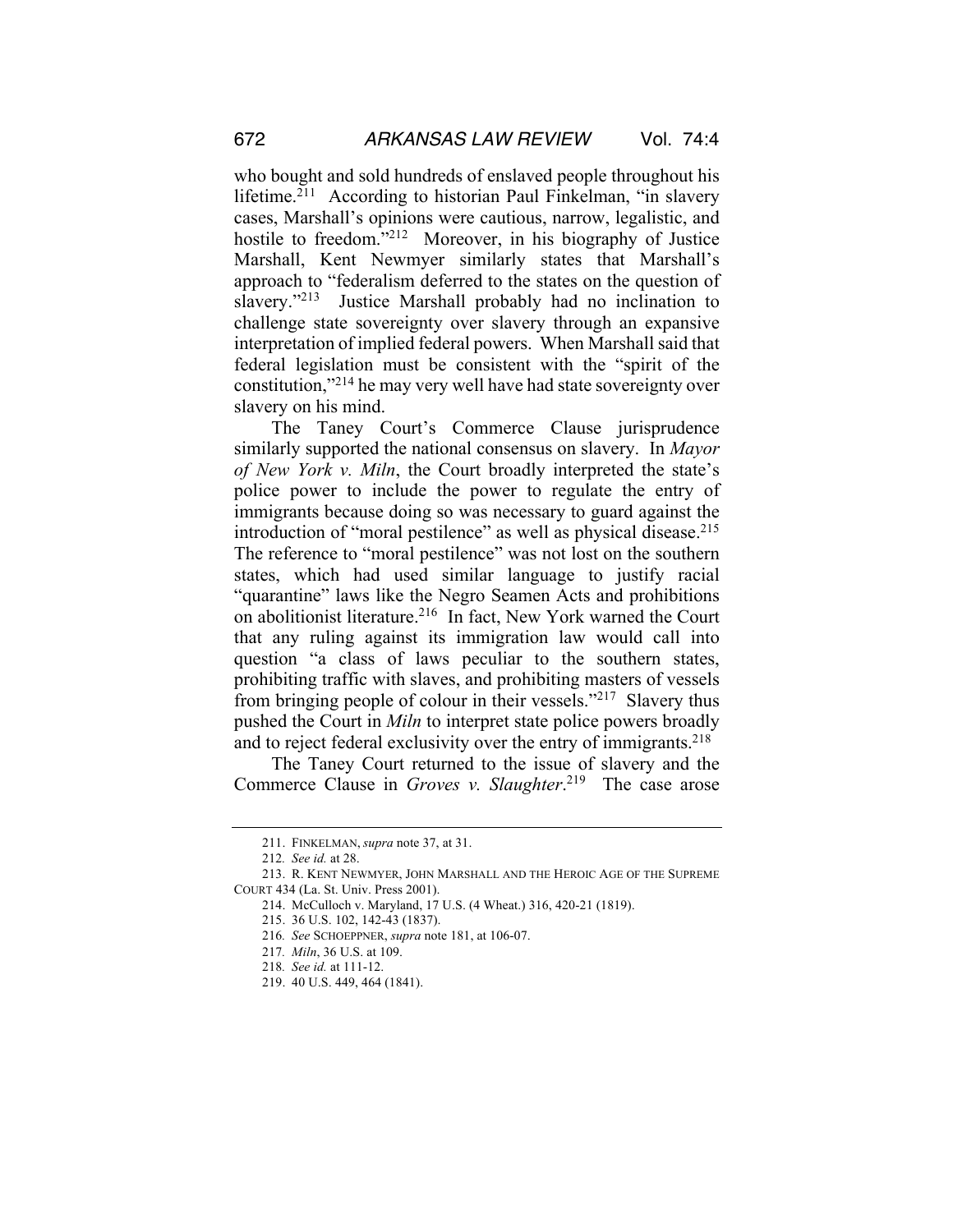when Moses Groves purchased slaves from Robert Slaughter and used a promissory note as partial payment.<sup>220</sup> Groves, however, claimed that the note was invalid because Mississippi's constitution stated, "[t]he introduction of slaves into this state, as merchandise, or for sale, shall be prohibited from and after the first day of May, 1833."221 Despite the plain meaning of the text, the Court held that the Mississippi Constitution was not selfexecuting and thus, required legislation to go into effect.<sup>222</sup> The Court thus bent over backwards to avoid ruling on slavery.<sup>223</sup>

Justice John McLean of Ohio, however, wrote separately to address the parties' argument that federal power over interstate commerce was exclusive.<sup>224</sup> McLean was easily the most antislavery justice on the Court, and he would later dissent in the Court's two most consequential proslavery opinions: *Prigg v. Pennsylvania*<sup>225</sup> and *Dred Scott v. Sanford*. 226 Justice McLean declared that "[t]he power over slavery belongs to the states respectively. It is local in its character, and in its effects[.]"227 A state therefore could ban the sale of slaves into its territory because "the transfer or sale of slaves cannot be separated from this power" over slavery.228 Although a state could not ban the importation of cotton or fabrics from other states, McLean said, the sale of slaves was different because "the Constitution acts upon slaves as persons, and not as property."229 Moving beyond doctrine, he went so far as to declare that a state's power to ban

<sup>220</sup>*. Id.* at 455.

<sup>221</sup>*. Id.* at 451-52.

<sup>222</sup>*. Id.* at 500-01.

<sup>223</sup>*. Id.*

<sup>224</sup>*. Groves*, 40 U.S. at 503-04.

<sup>225.</sup> 41 U.S. 539, 658 (1842) (McLean, J., dissenting).

<sup>226.</sup> 60 U.S. 393, 545 (1857) (McLean, J., dissenting). Antislavery leader Salmon P. Chase said Justice McLean was "a good man and an honest man, [whose] sympathies [were] with the enslaved." Salmon P. Chase, Letter to Charles Sumner (April 24, 1847), *in* 2 THE SALMON CHASE PAPERS 149 (John Niven, ed. 1994). Chase would later serve as the Governor of Ohio, U.S. Senator, Secretary of the Treasury under Lincoln, and Chief Justice of the Supreme Court. For more on McLean, see generally FRANCIS P. WEISENBURGER, THE LIFE OF JOHN MCLEAN: A POLITICIAN ON THE UNITED STATES SUPREME COURT (1937).

<sup>227</sup>*. Groves*, 40 U.S. at 508.

<sup>228</sup>*. Id.*

<sup>229</sup>*. Id.* at 507.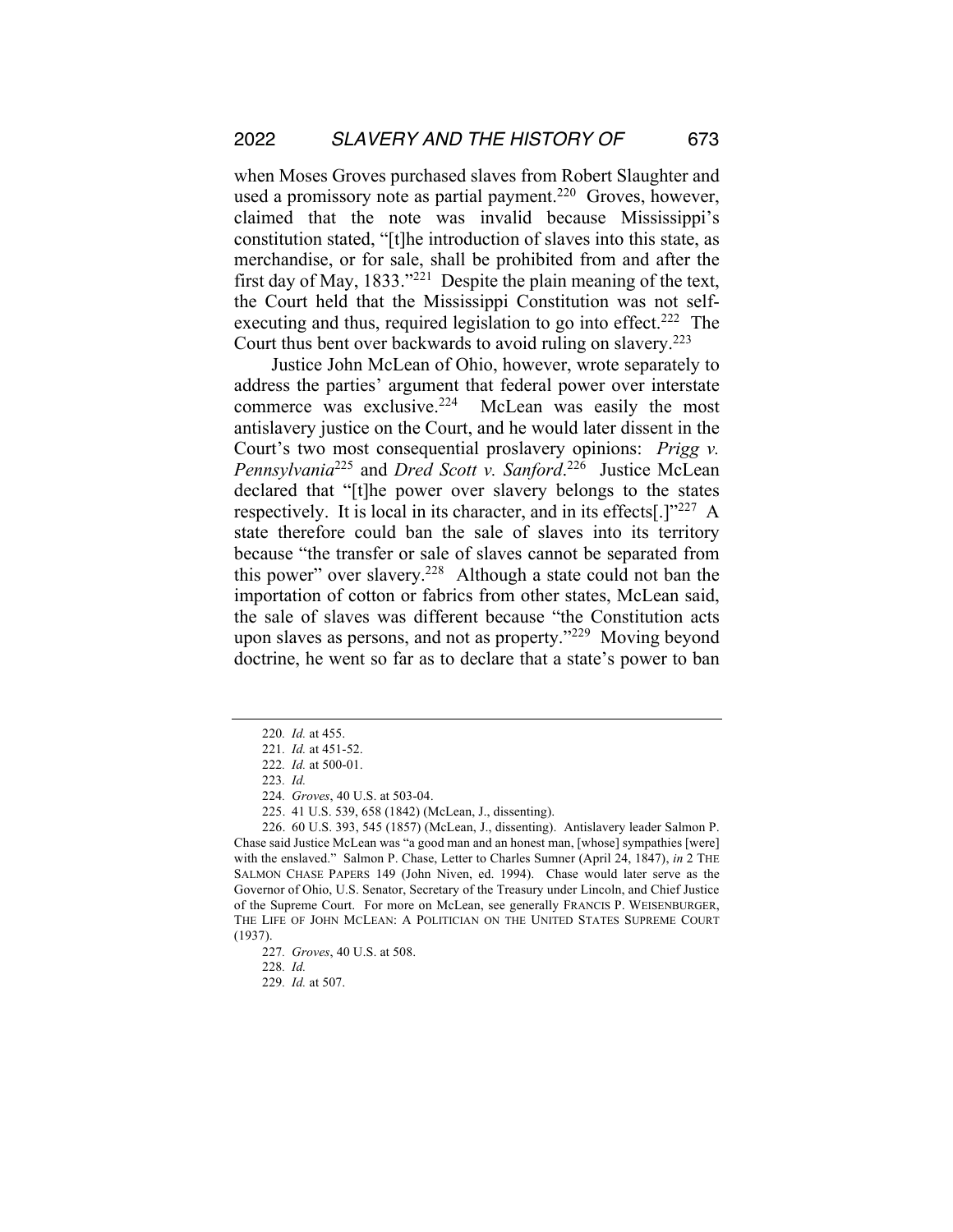slavery was "higher and deeper than the Constitution."<sup>230</sup> McLean's opinion shows why the federal consensus was nearly universally accepted—it not only protected slavery in the South, but it also preserved freedom in the North.

Chief Justice Roger B. Taney felt compelled to respond.231 Like Justice McLean, he said that the power to regulate slavery "is exclusively with the several states  $[.]$ "<sup>232</sup> Taney elaborated that the states had the exclusive power "to determine their condition and treatment within their respective territories: and the action of the several states upon this subject cannot be controlled by Congress, either by virtue of its power to regulate commerce, or by virtue of any power conferred by the Constitution of the United States."<sup>233</sup> Taney did not justify his conclusion by saying that there was a slavery exception to the Commerce Clause. Instead, he said that Congress's commerce power was so narrow that "the regulations of Congress, already made, appear to cover the whole, or very nearly the whole ground[.]"234

This Article's discussion of slavery's impact on the Court's Commerce Clause jurisprudence is one, admittedly incomplete, example of slavery's influence on the Constitution. However, this example shows that the Court was unwilling to interpret federal power in a way that could challenge the national consensus on slavery.

<sup>230</sup>*. Id.* at 508.

<sup>231</sup>*. See id.*

<sup>232</sup>*. Grover*, 40 U.S. at 508.

<sup>233</sup>*. Id.*

<sup>234</sup>*. Id.* at 509. Justice Baldwin also wrote separately, though he concluded that, if the Mississippi ban on importing slaves were self-enforcing, it would violate the dormant Commerce Clause. *See id.* at 515-17. He narrowly defined "'[c]ommerce among the states,' as . . . 'trade,' 'traffic,' 'intercourse,' and dealing in articles of commerce between states, by its citizens or others, and carried on in more than one state." *Id.* at 511. He distinguished this from the police power of the states, which, he said, "relates only to the internal concerns of one state, and commerce, within it . . . ." *Grover*, 40 U.S. at 511. He further explained that slavery within the states was "a matter of internal police, over which the states have reserved the entire control; they, and they alone, can declare what is property capable of ownership . . . ." *Id.* at 515. Justice Baldwin thus concluded that, although the Commerce Clause extended to the interstate traffic in slaves, it could not reach intrastate economic activity. *See id.* at 515-17.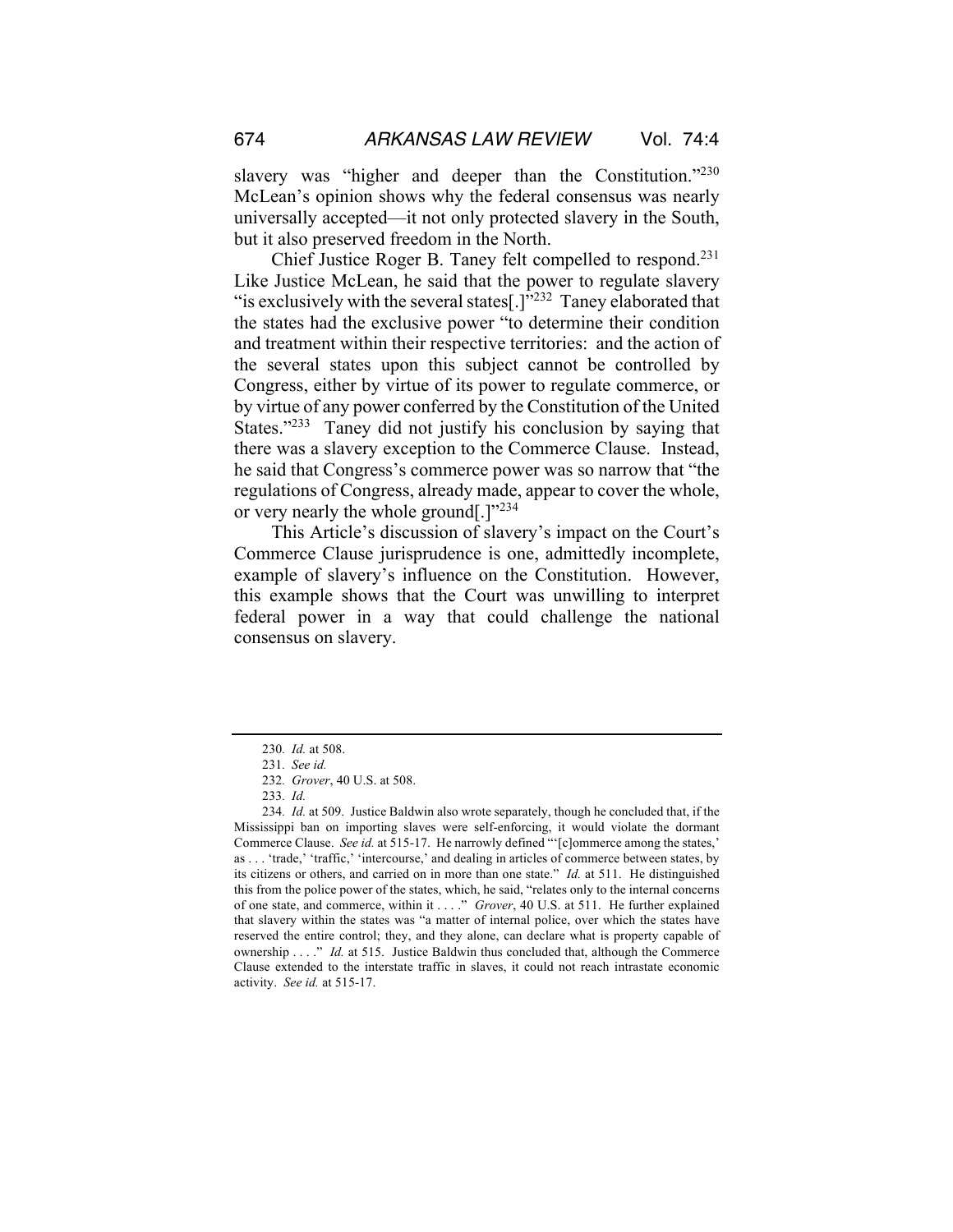### **IV. THE REVISIONIST HISTORY OF FEDERAL POWERS**

The revisionist history of federal powers is a story of constitutional redemption. According to this story, the Framers created a national government that was capable of solving every problem that required a national solution. The Marshall Court then broadly interpreted federal power in canonical cases like *McCulloch* and *Gibbons*. The proslavery Taney Court, however, retreated from the true meaning of the Constitution by artificially limiting federal power to protect state sovereignty over slavery. The Court later continued to limit federal power to facilitate the retreat from Reconstruction and establishment of Jim Crow. When the Court dramatically expanded federal power in the New Deal era, it was returning to the principles of the original Constitution and the logical implications of the Marshall Court's great decisions. Although the revisionists tell a nice story, it is a work of historical fiction.

#### **A. The Enumeration Principle**

A growing number of revisionist scholars argue that the enumeration of Congress's powers in Article I should not be seen as a limitation on the scope of federal authority.<sup>235</sup> These revisionists acknowledge that Article I and the Tenth Amendment limit Congress to its enumerated powers.<sup>236</sup> They argue, however, that Congress's enumerated powers are broad enough to leave nothing beyond the reach of the federal government.<sup>237</sup>

<sup>235</sup>*. See generally* SCHWARTZ, THE SPIRIT OF THE CONSTITUTION, *supra* note 5, at 5- 6; Schwartz, *An Error and an Evil*, *supra* note 5, at 932; Primus, *The Essential Characteristic*, *supra* note 5, at 415-16; Primus, *The* Gibbons *Fallacy*, *supra* note 5, at 567; Primus, *Why Enumeration Matters*, *supra* note 5, at 1-4; Primus, *The Limits of Enumeration*, *supra* note 5, at 576; Primus, *Reframing Article I, Section 8*, *supra* note 5, at 2003-05.

<sup>236</sup>*. See generally* SCHWARTZ, THE SPIRIT OF THE CONSTITUTION, *supra* note 5, at 26, 29; Schwartz, *An Error and an Evil*, *supra* note 5, at 938; Primus, *The Essential Characteristic*, *supra* note 5, at 496; Primus, *The* Gibbons *Fallacy*, *supra* note 5, at 571; Primus, *Why Enumeration Matters*, *supra* note 5, at 6-7, 24; Primus, *The Limits of Enumeration*, *supra* note 5, at 581-82, 629-30; Primus, *Reframing Article I, Section 8*, *supra*  note 5, at 2007, 2010.

<sup>237</sup>*. See generally* SCHWARTZ, THE SPIRIT OF THE CONSTITUTION, *supra* note 5, at 5- 6; Schwartz, *An Error and an Evil*, *supra* note 5, at 932; Primus, *The Essential Characteristic*, *supra* note 5, at 415-16; Primus, *The* Gibbons *Fallacy*, *supra* note 5, at 567;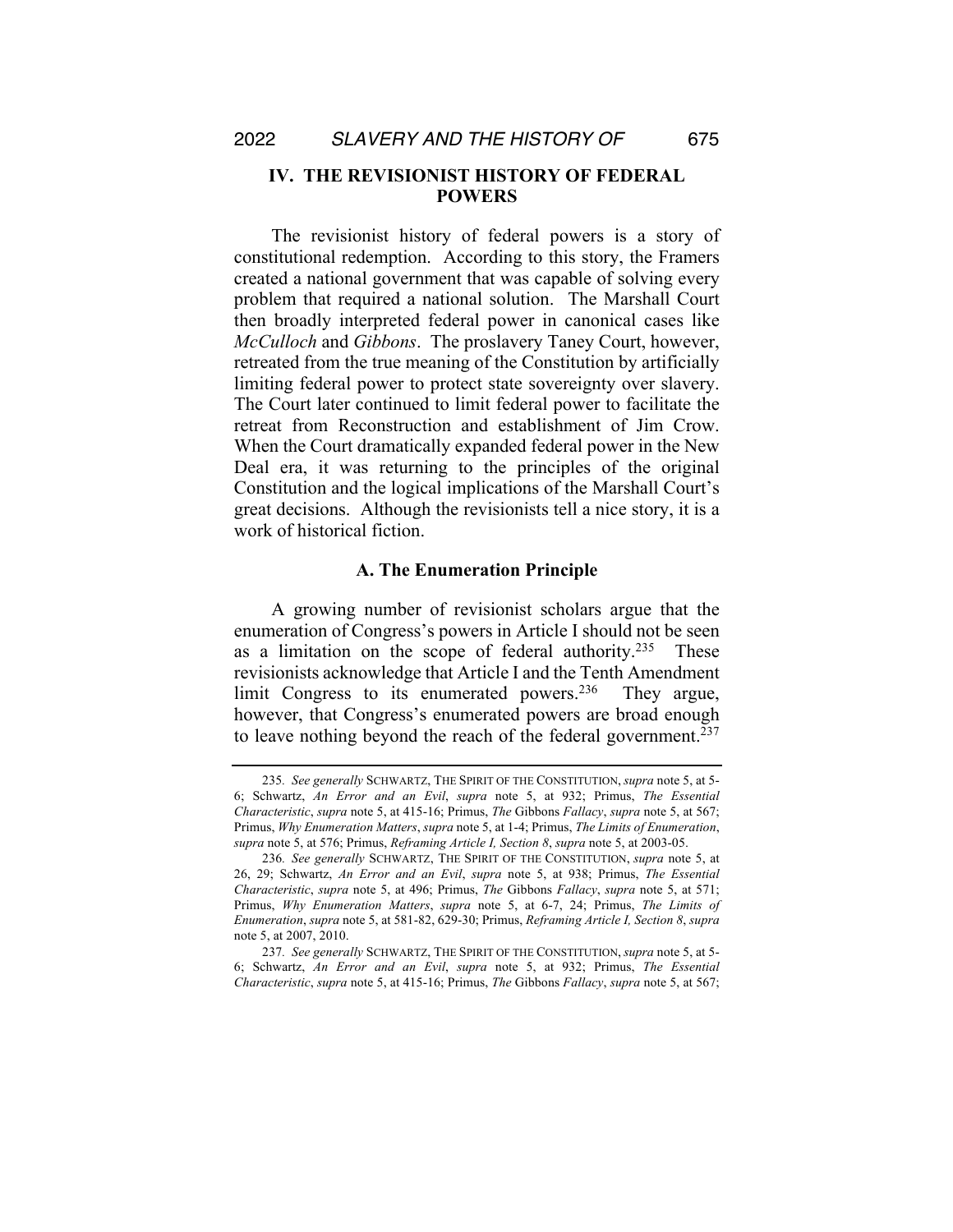In doing so, they challenge the conventional wisdom and reasoning of several modern Supreme Court decisions that limit the scope of the federal Commerce Power.238 In *NFIB v. Sebelius*, for example, Chief Justice Roberts contends that "[t]he enumeration of powers is also a limitation of powers, because '[t]he enumeration presupposes something not enumerated.'"239 I will refer to this idea as the "enumeration principle." Legal scholars have advanced at least three different lines of reasoning to argue that history does not support the enumeration principle. None of these arguments, however, withstands scrutiny.

#### *1. The Unimportance of Enumeration*

Richard Primus, who has written several articles on the enumeration principle, $240$  contends that we can be faithful to the Founders' design while still rejecting the enumeration principle because the Founders cared far more about process limits—such as elections and separation of powers—than doctrinal limitations on federal power like enumeration.241 He further asserts that the public rejected enumeration as an adequate safeguard for individual rights when it demanded a bill of rights that would impose external constraints on federal power. $242$  Because the Founders' real concern was in limiting federal power and preserving individual rights, he argues, we can abandon the enumeration principle in favor of more important process limits and external constraints.243

As demonstrated above, however, white southerners saw enumeration as a critical component of the Constitution's

Primus, *Why Enumeration Matters*, *supra* note 5, at 2-4; Primus, *The Limits of Enumeration*, *supra* note 5, at 576; Primus, *Reframing Article I, Section 8*, *supra* note 5, at 2004-05.

<sup>238</sup>*. See* United States v. Lopez, 514 U.S. 549, 566 (1995); *see also* NFIB v. Sebelius, 567 U.S. 519, 532-37 (2012).

<sup>239</sup>*. NFIB*, 567 U.S. at 534 (quoting Gibbons v. Ogden, 22 U.S. (9 Wheat.) 1, 195  $(1824)$ ).

<sup>240</sup>*. See e.g.*, Primus, *The Essential Characteristic*, *supra* note 5; Primus, *The* Gibbons *Fallacy*, *supra* note 5; Primus, *Why Enumeration Matters*, *supra* note 5; Primus, *The Limits of Enumeration*, *supra* note 5; Primus, *Reframing Article I, Section 8*, *supra* note 5.

<sup>241.</sup> Primus, *The Limits of Enumeration*, *supra* note 5, at 615-17. Primus calls this the "*internal-limits canon*."

<sup>242</sup>*. See id.* at 617-18.

<sup>243</sup>*. See id.* at 623-25.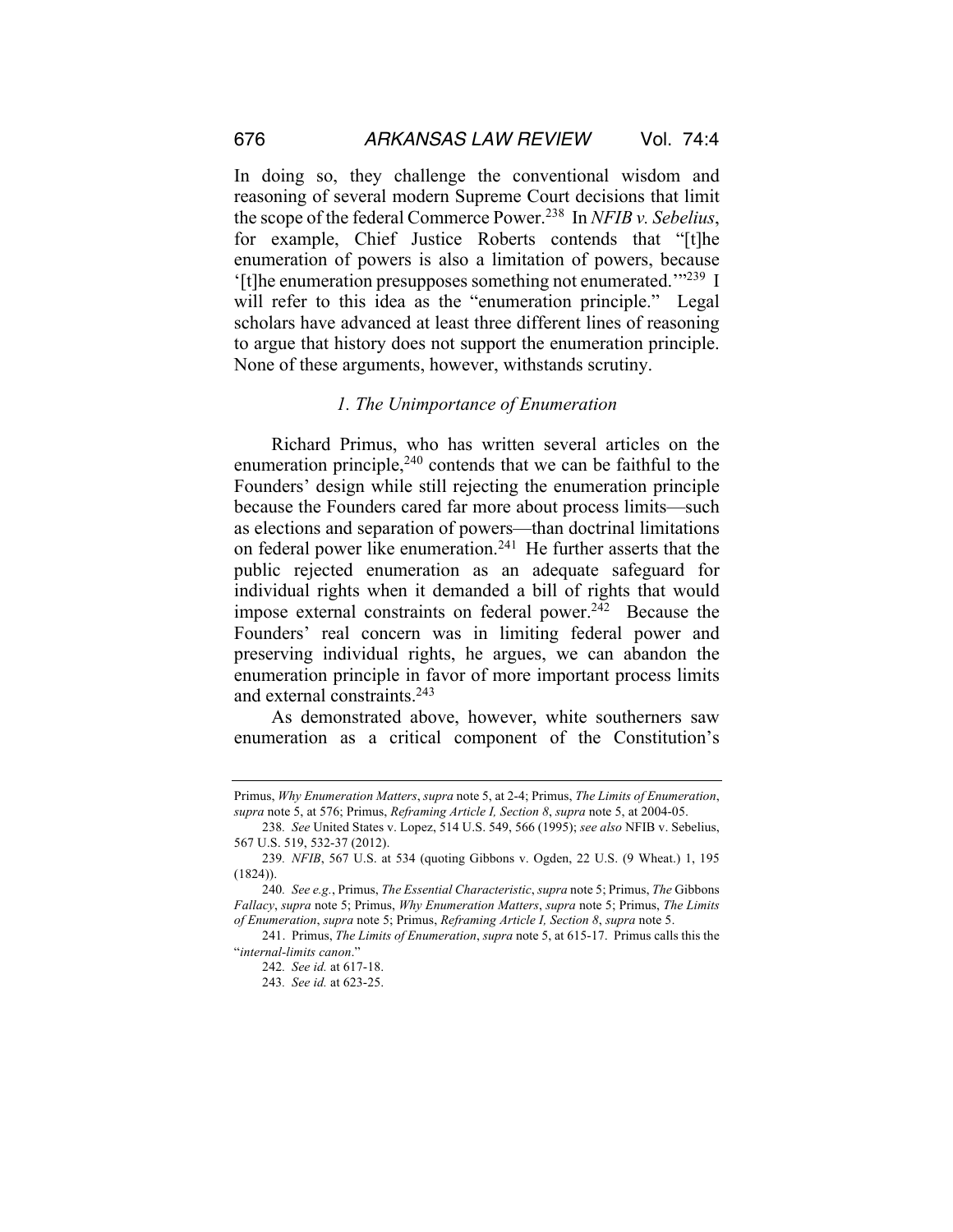protections for slavery, and complete state sovereignty over slavery—i.e., the national consensus—was perhaps the most fundamental principle of the antebellum constitutional order.<sup>244</sup> It may be true that some delegates to the Constitutional Convention thought that the Three-Fifths Clause and Slave Trade Clause were more significant, $245$  but the historical record shows that most Founders were adamant about limiting the scope of federal power.<sup>246</sup>

Moreover, public concern over the adequacy of enumeration does not suggest that it was rejected or that it was so unimportant that it can be ignored. Instead, history shows only that the Framers sought overlapping devices to protect liberty, including the separation of powers, enumeration, and the Bill of Rights. The fact that the people did not trust any single method to protect liberty does not mean that we can ignore any of them today. $247$ 

#### *2. Rejection of Textualism*

Scholars also object to the enumeration principle by pointing out that some Founders and members of the early Congress did not see the text as an enforceable document.<sup>248</sup> Early uncertainty about the nature of the Constitution, however, provides little reason to reject the enumeration principle today. Although the contested nature of constitutional meaning in the eighteenth century is fascinating from the standpoint of history, the fact

<sup>244</sup>*. See supra* notes 74-86 and accompanying text.

<sup>245.</sup> In *Reframing Article I, Section 8*, Primus specifically addresses slavery's impact on the constitutional convention. Primus, *Reframing Article I, Section 8*, *supra* note 5, at 2021-24. Following his earlier work, Primus argues that enumeration was not important to southern delegates because they counted on structural provisions like the Three-Fifths Clause to protect slavery. *See id.* However, Primus's argument does not seriously engage with the national consensus on slavery after the Founding.

<sup>246</sup>*. See supra* note 106 and accompanying text.

<sup>247.</sup> A hypothetical may help to illustrate the point. Suppose that the Constitution had originally granted a police power to Congress along with a bill of rights. Suppose further that the people ratified the Constitution only on the understanding that subsequent amendments would limit Congress to a list of enumerated powers. Under this hypothetical, would it make sense to say that the courts could ignore the bill of rights in the original constitution? Although such an argument would be highly problematic, it is like Primus's argument in every way that matters.

<sup>248</sup>*. See* Primus, *The Essential Characteristic*, *supra* note 5, at 462-69; SCHWARTZ, THE SPIRIT OF THE CONSTITUTION, *supra* note 5, at 25.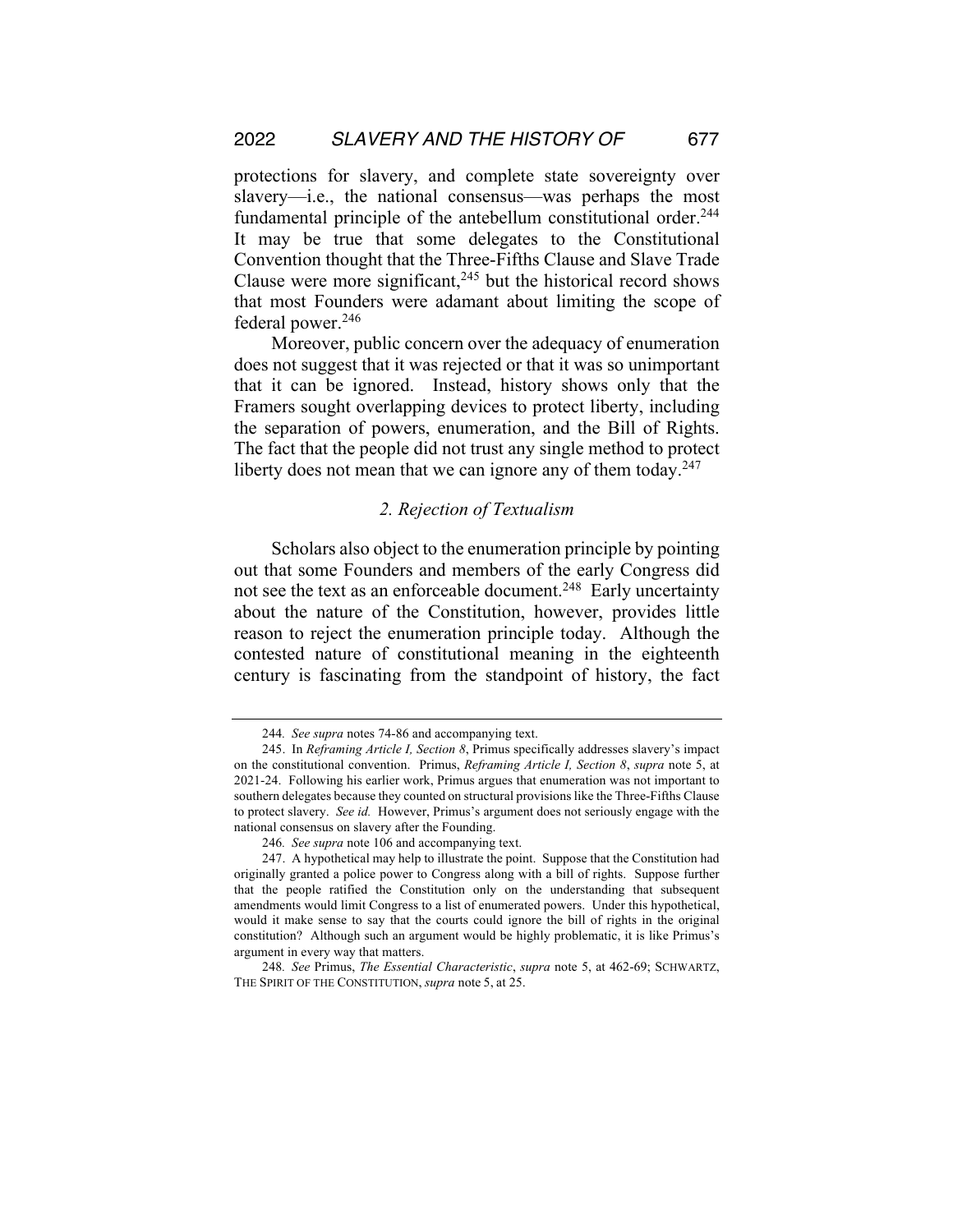remains that the textualist approach to constitutional interpretation, i.e., reading the text like an enforceable statute, won out in Congress and the Courts by the turn of the nineteenth century.249 More fundamentally, as explained above, even the representatives who viewed the Constitution as an abstract framework did not think that it was infinitely malleable.<sup>250</sup> Although many representatives in the 1790s believed that the Constitution merely created a framework for government, complete state sovereignty over local economic activities was a central component of that framework. There is simply no historical evidence that any prominent public figure thought the federal government had the power—enumerated or not—to regulate slavery within the states.<sup>251</sup> In other words, although some representatives briefly rejected the enumeration principle in the 1790s, none seem to have rejected the national consensus on slavery or the fact that federal power was inherently limited.<sup>252</sup>

#### *3. Slavery as an Exception to Inherently Broad Federal Powers*

In *The Spirit of the Constitution*, David Schwartz attempts to reconcile the conventional reading of *McCulloch* with the constitutional history of slavery.253 According to Schwartz, the Marshall Court "retreated from the more expansive ideas of implied powers expressed in *McCulloch*" to keep the Court out of

<sup>249.</sup> GIENAPP, *supra* note 98, at 203.

<sup>250</sup>*. See supra* text accompanying notes 73-84. For example, Fisher Ames, a proponent of the Bank and unenumerated powers, said that "he 'did not contend for an arbitrary and unlimited discretion in the government to do everything. . . .'" *See* GIENAPP, *supra* note 98, at 203.

<sup>251.</sup> Although some representatives argued that Congress had the power to "legislate in the general interest" during the bank debate. *Id.* at 210. The national consensus on slavery implies that this "general interest" was distinct from local activities. In fact, many of the bank's defenders argued that Congress's implied powers should be limited to national objects that the states could not regulate. *Id.* at 218. Moreover, it is probably no coincidence that southerners generally favored a narrower and textualist approach to federal powers during the debate. *Id.* at 212.

<sup>252</sup>*. See id.* at 222 (Ames), 227-28 (Madison), 244 (Hamilton).

<sup>253.</sup> Although Schwartz acknowledges that McCulloch is "deeply ambiguous," he somehow concludes that "the logic of implied powers spelled out in *McCulloch* could, when applied to the Commerce Clause, justify all present-day federal regulation of the economy." SCHWARTZ, THE SPIRIT OF THE CONSTITUTION, *supra* note 5, at 4-5, 23.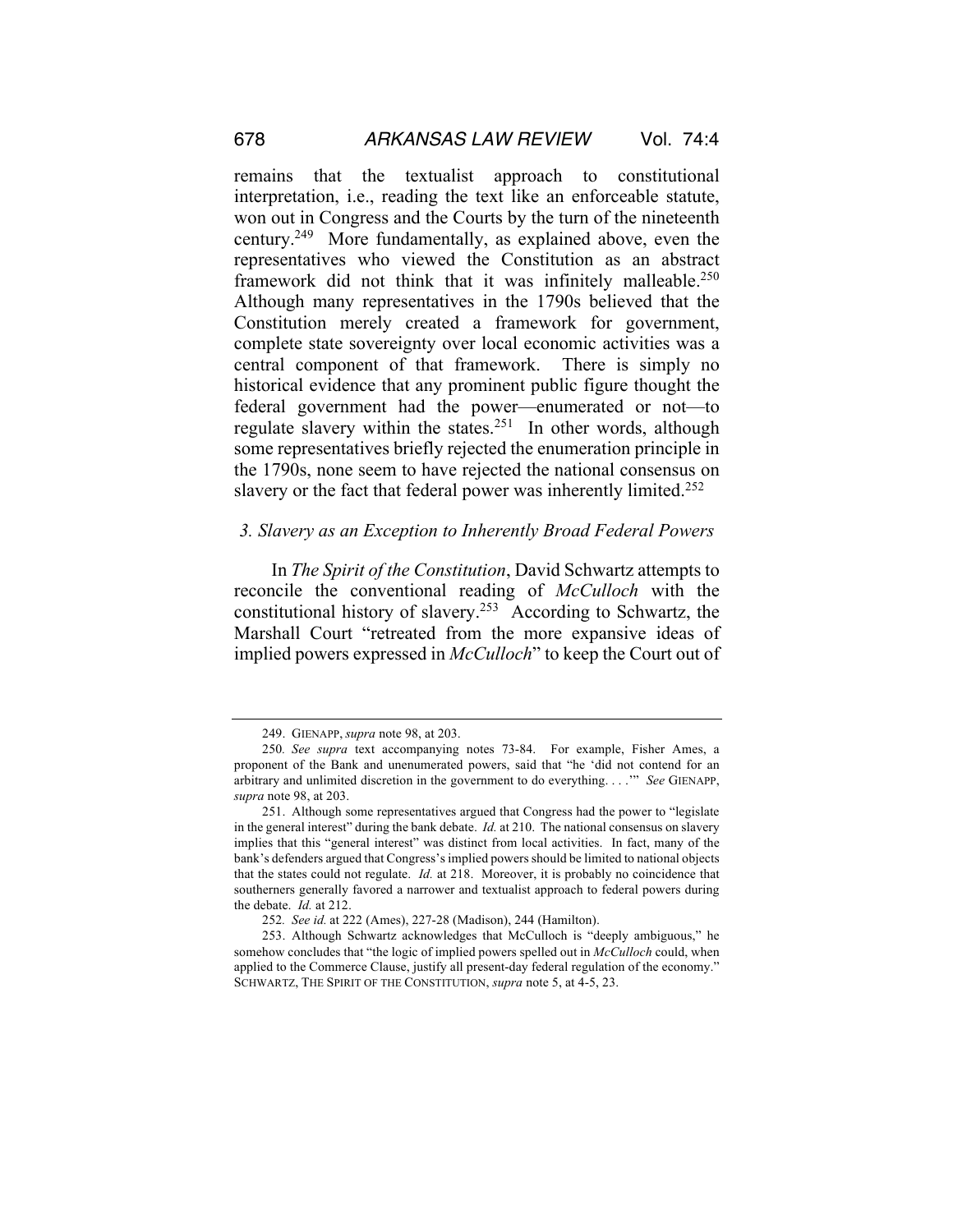the growing controversy over slavery.254 The Taney Court, he further asserts, then sought to "protect the constitutional position of slavery" by "in essence, not overruling but actually reversing the direction of *McCulloch*."255 The Court's doctrine of "reserved state powers," he further contends, emerged to accommodate state control over slavery and Jim Crow. 256 Schwartz thus argues that the enumeration principle—the idea that there must be something Congress cannot regulate—is an artificial constraint that should be rejected as a relic of constitutional evil.<sup>257</sup> In other words, he concludes that, because slavery was an external constraint on otherwise broad federal power, the Thirteenth Amendment requires us to reject slavery's influence on the Constitution and return to a broad understanding of federal powers.<sup>258</sup>

Schwartz, however, gets it exactly backwards. Slavery did not operate as an external constraint on otherwise broad federal power. Instead, slavery was a powerful motivation for the antebellum consensus that all federal powers were inherently limited in scope. The abolition of slavery thus did not open the way to a *return* to strong federal powers, because federal powers were never understood to be expansive in the first place.<sup>259</sup> Although abolition should have reduced the motivation to limit federal powers in the future, it did not change the historical fact that federal powers had always been limited in scope. Any expansion of federal power thus must arise from the new powers granted in the Reconstruction Amendments or an evolving (i.e., non-originalist) understanding of federal powers under the

<sup>254</sup>*. Id.* at 5, 87-88.

<sup>255</sup>*. Id.* at 87-88.

<sup>256.</sup> Schwartz, *An Error and an Evil*, *supra* note 5, at 933.

<sup>257</sup>*. Id.* at 934. Schwartz derisively calls the enumeration principle the "'mustbesomething' rule." *Id.* at 939.

<sup>258</sup>*. See* SCHWARTZ, THE SPIRIT OF THE CONSTITUTION, *supra* note 5, at 98 ("[S]ome of the justices seemed to view slavery as legally unique—as though there were a slavery exception to the Commerce Clause . . . .").

<sup>259.</sup> In fact, Schwartz acknowledges that Marshall's decision in *McCulloch* was ambiguous and could be read to endorse a more limited approach to federal powers. *Id.* at 5. After discussing the case, however, the remainder of the book appears to assume that the nationalist reading of the decision is correct. If the narrower reading of the case is correct, as this Article argues, then the Court did not "retreat" from anything. Instead, subsequent Marshall and Taney Court decisions were perfectly consistent with both the founding and *McCulloch*.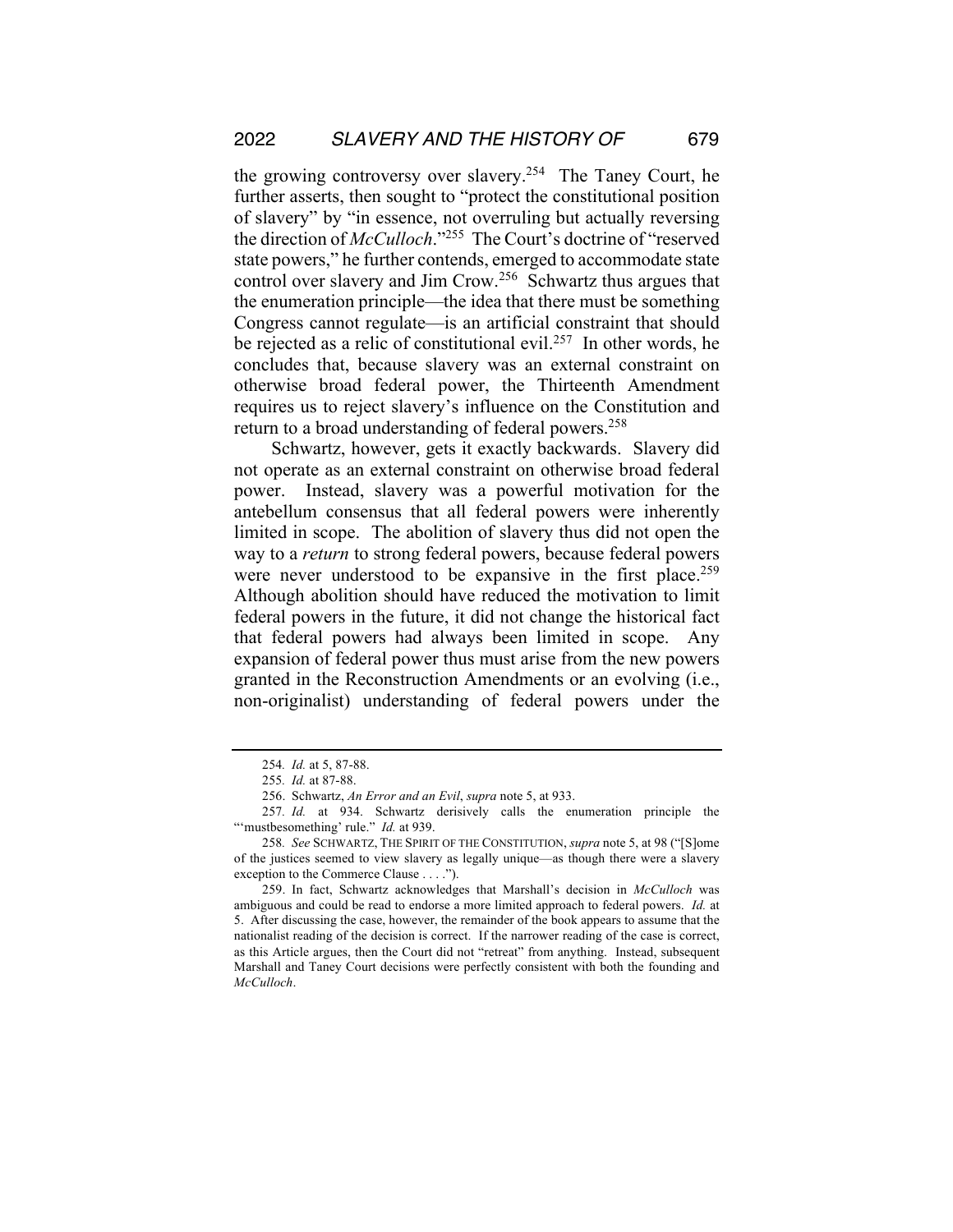original Constitution. Pretending otherwise is an attempt to write the history of slavery out of the Constitution.

#### **B. Living Originalism: Text and Principle**

Focusing on the history of the Founding, progressive originalists like Jack Balkin similarly argue that constitutional history supports a virtually unbounded approach to federal powers.260 In his book, *Living Originalism*, and a series of related articles, Balkin advances a method of constitutional interpretation he calls "*text and principle.*"261 As he explains, "[t]he basic idea is that interpreters must be faithful to the original meaning of the constitutional text and to the principles that underlie the text."262 In referring to the "original meaning of the constitutional text," Balkin means the semantic or linguistic meaning of the words in context.263 After finding this original linguistic meaning, he argues, courts should construct doctrine that advances the text's underlying principles.<sup>264</sup> These principles, he asserts, should be defined broadly to create a framework that can change and adapt over time.265 Under his approach, therefore, the Framers' expectations of how the text would apply to concrete issues are not binding today.266

Balkin contends that the principle underlying Congress's enumerated powers, including the Commerce Clause, is "to give Congress power to legislate in all cases where states are separately incompetent or where the interests of the nation might be undermined by unilateral or conflicting state action."267 He draws this principle from Resolution VI of the Virginia Plan,

<sup>260</sup>*. See* BALKIN, LIVING ORIGINALISM, *supra* note 6, at 138-40, 143, 146, 298; *see* Balkin, *Commerce*, *supra* note 6, at 3, 6, 12, 16-18; *see* Jack Balkin, *Framework Originalism and the Living Constitution*, 103 NW. U. L. REV. 549, 551, 567-75 (2009); *see* Jack Balkin, *Abortion and Original Meaning*, 24 CONST. COMMENT. 291, 292, 297-98 (2007).

<sup>261.</sup> BALKIN, LIVING ORIGINALISM, *supra* note 6, at 3.

<sup>262.</sup> Balkin, *Framework Originalism and the Living Constitution*, *supra* note 260, at 551-52.

<sup>263</sup>*. Id.* at 551-52.

<sup>264</sup>*. Id.* at 553-54.

<sup>265</sup>*. Id.* at 553-59.

<sup>266</sup>*. See* Balkin, *Commerce*, supra note 6, at 4-5.

<sup>267.</sup> BALKIN, LIVING ORIGINALISM, *supra* note 6, at 140; Balkin, *Commerce*, *supra* note 6, at 6.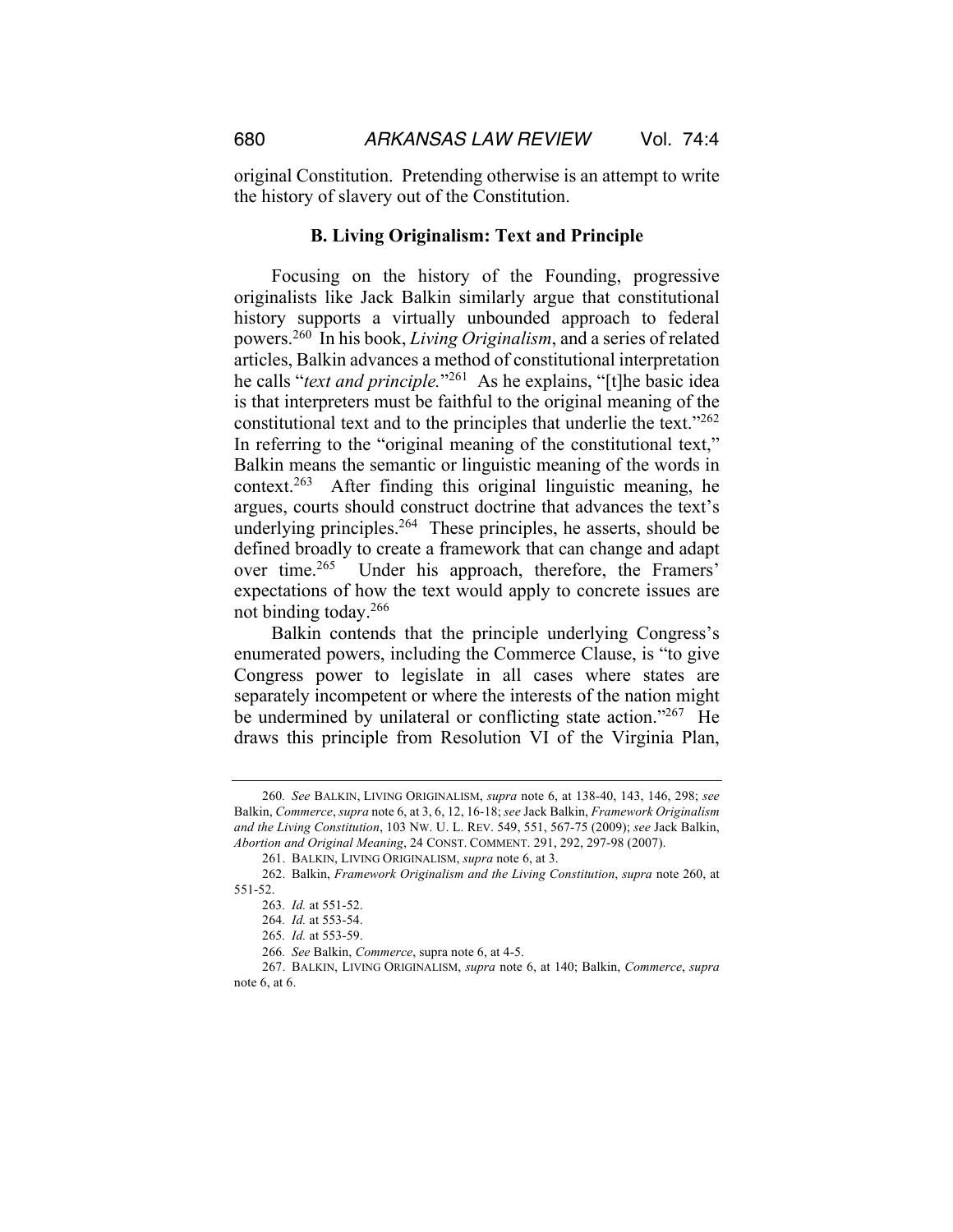which Edmund Randolph introduced at the Constitutional Convention.268 According to Balkin, the Committee of Detail drafted Congress's enumerated powers to effectuate this principle, and Federalists like James Wilson used it to explain the nature of federal power during the Ratification debates.<sup>269</sup>

The Founders, however, rejected Resolution VI precisely because it violated state sovereignty and the national consensus on slavery.270 As delegates like Pierce Butler of South Carolina immediately recognized, Congress could have used Resolution VI to justify the abolition of slavery by asserting that abolition was in the national interest.<sup>271</sup> In fact, it was commonly argued that the threat of slave insurrections posed a threat to national security, especially during times of war with foreign powers.<sup>272</sup> As historians recognize, the Convention did not accept the substance of Resolution VI; instead, the delegates voted to approve it only as a placeholder so that the Convention could move forward.<sup>273</sup> The Framers did not even mention Resolution VI when debating the scope of the powers drafted by the Committee of Detail, and there is no record of its mention during the debates over Ratification.274 The enumerated powers were not meant to reflect Resolution VI because the Framers understood that, to preserve state sovereignty (over slavery), Congress's powers must be limited in scope.

Although it may be difficult to admit, the national consensus on slavery was part of the principle underlying Congress's enumerated powers. As detailed above, the Founders agreed that

<sup>268.</sup> Balkin, *Commerce*, *supra* note 6, at 8-9.

<sup>269</sup>*. Id.* at 8-10.

<sup>270.</sup> Kurt T. Lash, *"Resolution VI": The Virginia Plan and Authority to Resolve Collective Action Problems Under Article I, Section 8*, 87 NOTRE DAME L. REV. 2123, 2134- 35, 2137-39 (2012).

<sup>271.</sup> As explained above, when Resolution VI was first introduced, Pierce Butler (of South Carolina) feared that "we were running into an extreme in taking away the powers of the States . . . ." I RECORDS OF THE FEDERAL CONVENTION OF 1787, *supra* note 15, at 53. Later in the debates, Butler explained that "[t]he security the Southn. States want is that their negroes may not be taken from them which some gentlemen within or without doors, have a very good mind to do." *Id.* at 605.

<sup>272.</sup> Schwartz, *An Error and An Evil*, *supra* note 5, at 995-96.

<sup>273.</sup> Lash, *supra* note 270, at 2134; JACK RAKOVE, ORIGINAL MEANINGS: POLITICS AND IDEAS IN THE MAKING OF THE CONSTITUTION, 177-78 (1996).

<sup>274.</sup> Lash, *supra* note 270, at 2138-39.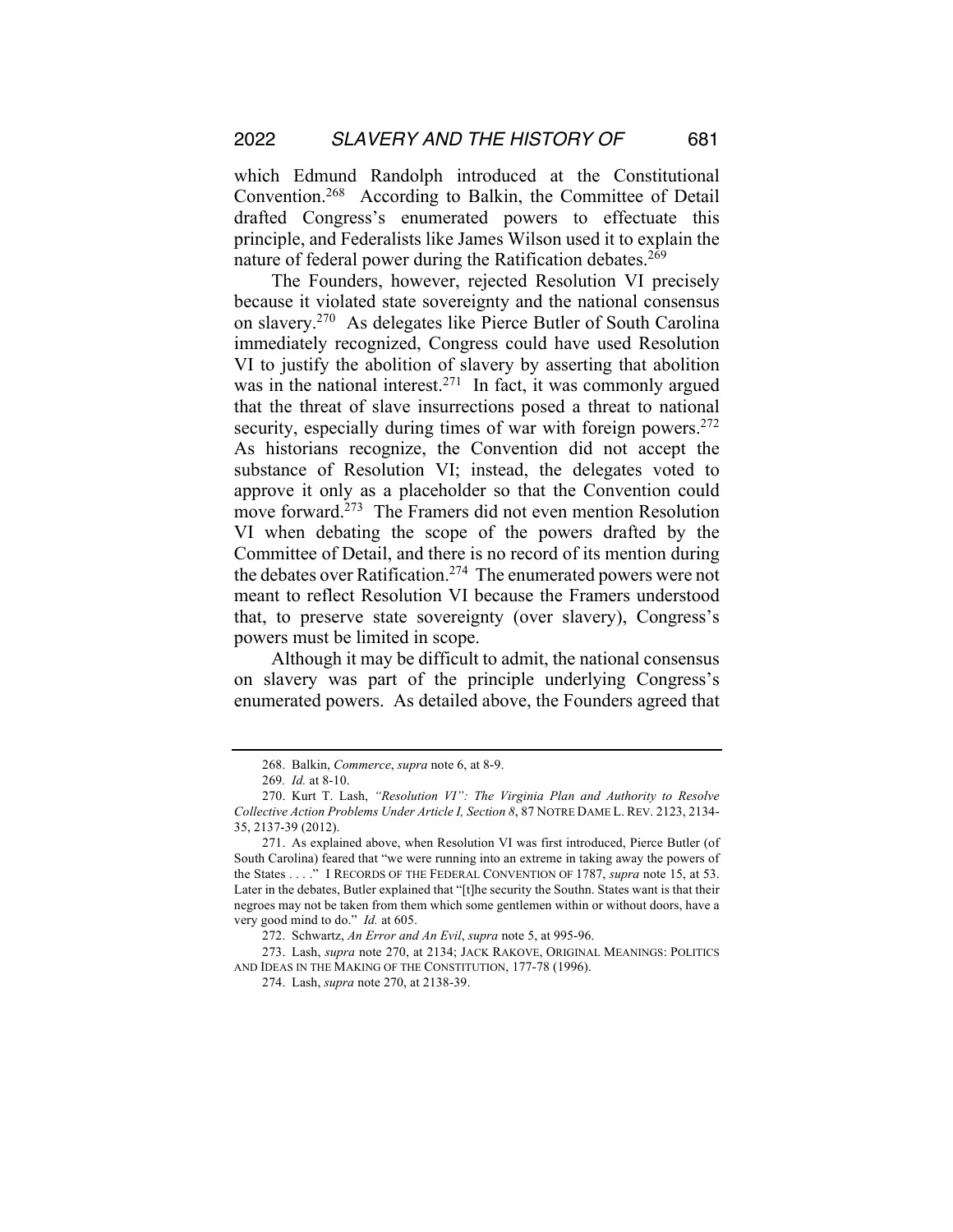Congress had no power to interfere with slavery in the states. This was true in the North as well in the South, during the Convention and Ratification, and even among the most antislavery of the Founders.275 The principle underlying federal powers thus could better be stated as follows:

Congress has the power to legislate in all cases where states are separately incompetent or where the interests of the nation might be undermined by unilateral or conflicting state action (i.e., Resolution VI); provided, however, that the states have complete and exclusive autonomy over intrastate activities, regardless of their effects on interstate commerce (i.e., the national consensus on slavery).

Of course, this principle is a relatively accurate statement of the Court's Commerce Clause jurisprudence prior to the New Deal. It is also similar to the principle that Daniel Webster—the nationalist "Expounder of the Constitution"—identified as a lawyer in *Gibbons*. <sup>276</sup> Although post-ratification history is certainly not dispositive, this consistency is no coincidence. As Balkin himself admits, post-ratification history is circumstantial evidence of both text and principle.<sup>277</sup> His failure to engage seriously with the history of slavery in his work on living originalism is thus particularly striking.

Balkin might object that the "principle" underlying the Commerce Clause should be defined at a higher level of generality than the national consensus on slavery. His theory "views the Constitution as an initial framework for governance that sets politics in motion and must be filled out over time through constitutional construction. The goal is to get politics started and keep it going (and stable) so that it can solve future problems of governance."<sup>278</sup> The national consensus on slavery, however, is just this type of framework principle. Rather than straitjacket constitutional meaning for all issues, it would simply

<sup>275.</sup> As explained above, opponents of slavery hoped that ending the international slave trade and empowering Congress to ban slavery's expansion into the territories would destroy the institution.

<sup>276</sup>*. See* Gibbons v. Ogden, 22 U.S. (9 Wheat.) 1, 11 (1824). For more on Webster, *see* REMINI, *supra* note 193, at 28-29, 162.

<sup>277.</sup> Balkin, *Framework Originalism and the Living Constitution*, *supra* note 260, at 551-52.

<sup>278</sup>*. Id.* at 550.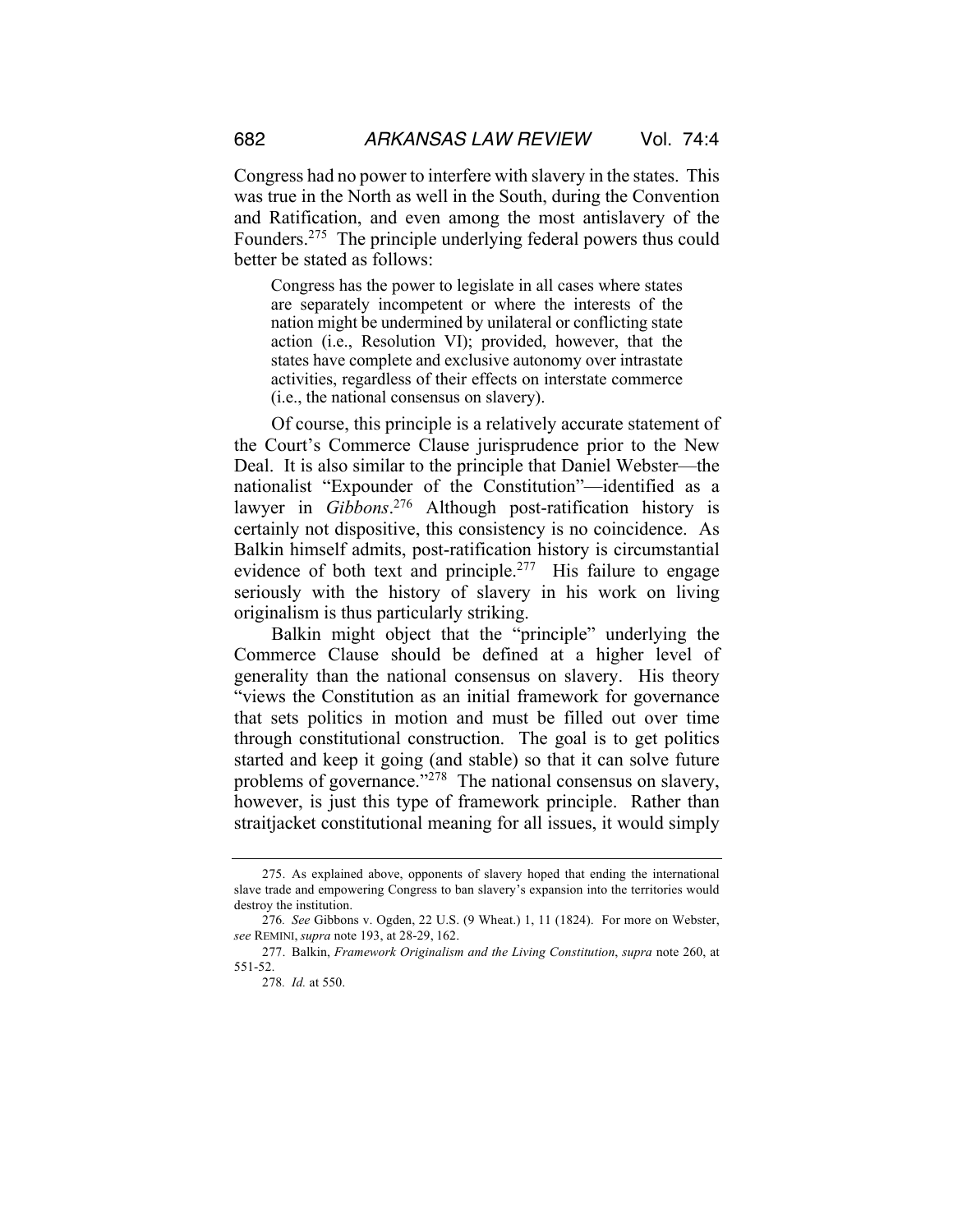dictate the division of authority between the state and federal governments. The Framers also saw it as a necessary condition of ratification and peace within the Union.

Although the division of power dictated by the national consensus may not fit Balkin's policy preferences, produce normatively desirable results, or match modern doctrine, it is hard to explain why it is wrong under his theory of constitutional interpretation. Balkin's text and principle method purports to look for the actual historical principles that guided the Founders.279 Of course, the Founders also wanted to produce an effective and just government. If these are seen as the underlying principles, however, his method would better be called "text and free-floating concepts of justice." However, this would eliminate any recognizable form of originalism from his theory of *Living Originalism*.

Balkin takes other theories of originalism to task for their inability to explain constitutional progress on issues like segregation, women's rights, and federal power.<sup>280</sup> He also argues that Bruce Ackerman's theory of constitutional change is unnecessary because the New Deal's expansion of federal power is perfectly consistent with the "Constitution's original meaning, its text, or its underlying principles."281 His theory, however, explains the reality of expansive federal power only by ignoring the most obvious candidate for the actual principle underlying the Commerce Clause and by fabricating an expansive alternative that has little basis in history. Of course, using the national consensus on slavery as a fundamental principle to interpret the Constitution today would strike most people as illegitimate. It is slavery's very illegitimacy, however, that demonstrates why constitutional doctrine should not be bound by the principles (or intent) of the people who wrote and ratified the Constitution of 1787.

<sup>279</sup>*. Id.* at 551-53.

<sup>280</sup>*. See* Balkin, *Commerce*, *supra* note 6, at 2.

<sup>281</sup>*. Id.* at 4.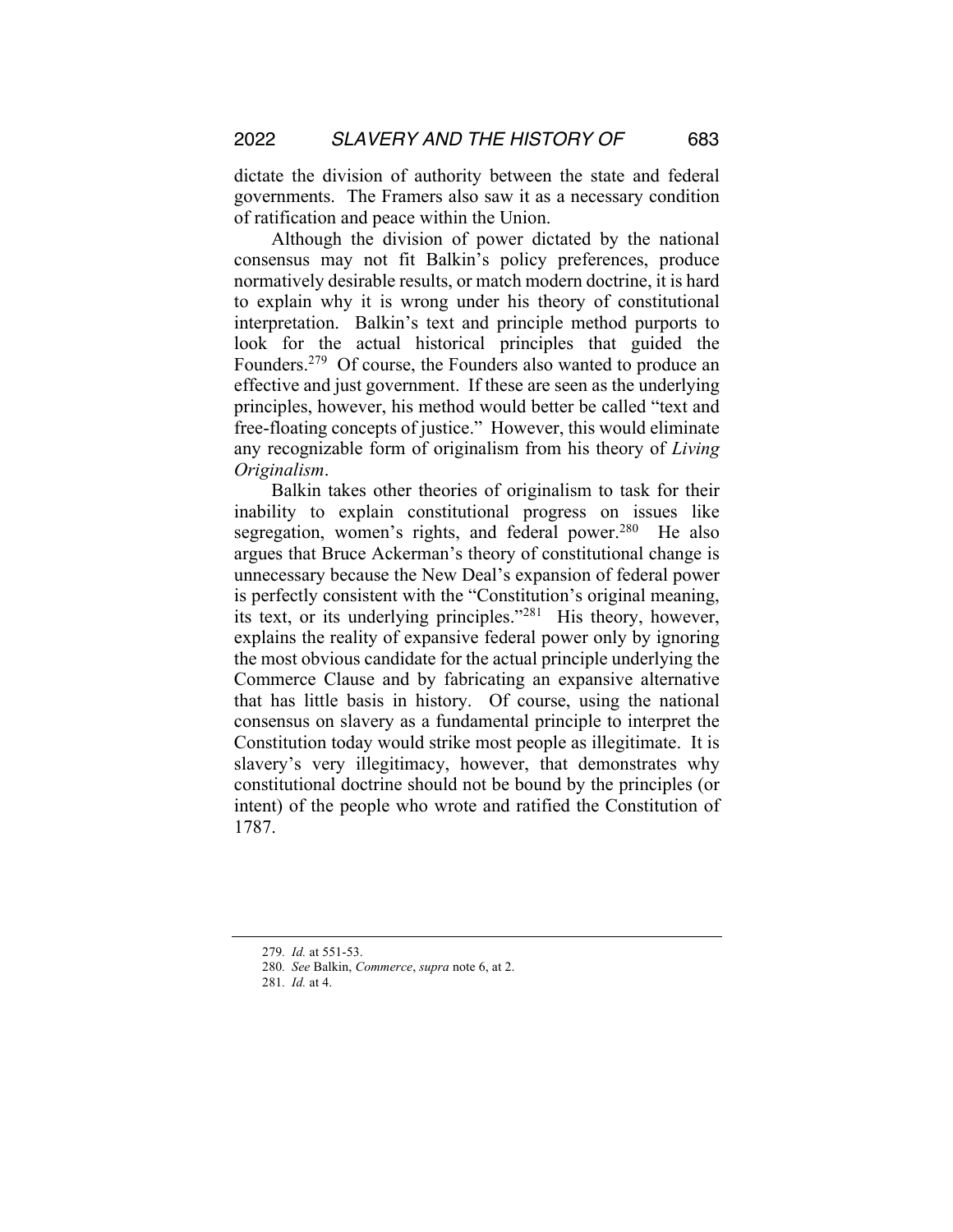#### **V. SLAVERY, ORIGINALISM, AND THE LIVING CONSTITUTION**

The scope of federal powers is one of the most significant issues in constitutional law. In *NFIB*, the Supreme Court came within one vote of striking down the Affordable Care Act ("ACA"), perhaps the most significant federal legislation of the twenty-first century.282 In fact, by making Medicaid expansion voluntary with each state, the Court invalidated a central provision of the ACA and effectively prevented millions of Americans from getting health insurance.<sup>283</sup> The Justices who voted against the ACA did so to protect "the independent power of the States" in our federal system.284 The Obama Administration's expansive view of federal power, Chief Justice Roberts warned, "would . . . permit[] Congress to reach beyond the natural extent of its authority, 'everywhere extending the sphere of its activity and drawing all power into its impetuous vortex.'"285 The Roberts Court could use the same reasoning to strike down any new legislation that expands the role of the federal government or its oversight of state programs. Just as the Hughes Court gutted the New Deal before 1936,286 the Roberts Court could impede urgently needed federal action on issues ranging from climate change to pandemic relief.

The revisionist attempt to forestall this result is understandable. History is influential to the Roberts Court, and this is particularly true with respect to its federalism jurisprudence.287 However, it is extremely unlikely that the revisionist history of scholars like Balkin, Primus, or Schwartz will convince the Justices to change course. Groundbreaking work on the history of the Second Amendment, affirmative action, and state action doctrine, to name just a few examples,

<sup>282.</sup> NFIB v. Sebelius, 567 U.S. 519, 524 (2012).

<sup>283</sup>*. Id.* at 588, 599.

<sup>284</sup>*. Id.* at 536.

<sup>285</sup>*. Id.* at 554 (quoting THE FEDERALIST NO. 48, at 309 (James Madison) (Clinton Rossiter ed., 1961)).

<sup>286.</sup> Barry Cushman, *Rethinking the New Deal Court*, 80 VA. L. REV. 201, 201-02 (1994).

<sup>287</sup>*. See, e.g.*, *NFIB*, 567 U.S. at 533-34*;* Bond v. United States, 572 U.S. 844, 854 (2014).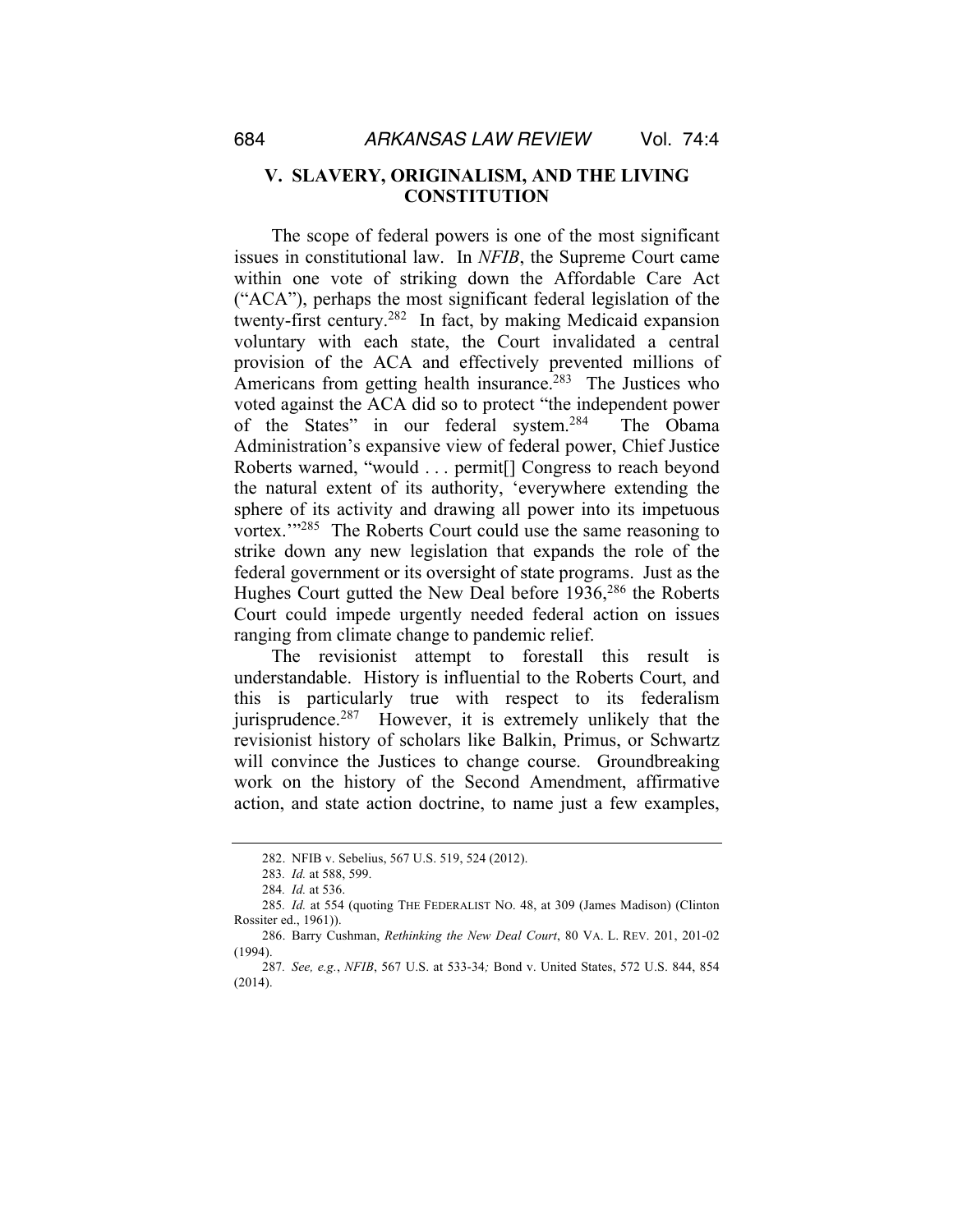have had little influence on the Court, notwithstanding the fact that it is painstakingly researched and historically accurate.288 There is little reason to think that a highly contested revisionist history of federal powers will fare any better. In fact, even the Court's self-identified originalist justices often ignore history when it does not favor their preferred results.<sup>289</sup>

Moreover, at this moment of racial reckoning, with widespread protests against systemic racism and a national debate over teaching critical race theory, legal scholarship should not ignore the constitutional history of slavery. The revisionist history sees slavery as a temporary aberration that can be easily excised from the Constitution, leaving a coherent and workable framework for modern life. However, the hard truth is that it is impossible to understand the Constitution of 1787 without appreciating the pervasive influence of slavery. Because of the South's insistence on complete state autonomy over slavery—the foundation of its social and economic system—federal powers were extraordinarily narrow in scope. Pretending otherwise threatens to obscure the country's history of racial injustice and treat it as a phenomenon of the past. The struggle for racial justice, however, requires a clear-eyed view of the past of white supremacy and its continuing effects.<sup>290</sup> Without such an honest assessment, the continuing structures of systemic racism can never be eliminated.291

Recognizing slavery's influence on the Constitution is not only necessary to address the legacy of racial injustice, but it also presents a powerful argument against any theory of constitutional interpretation that makes historical purpose, principles, beliefs, or practices dispositive of constitutional meaning.<sup>292</sup> Any such

292. This does not describe all originalist methods of interpretation. An originalist who believes in the distinction between interpretation and construction may not view historic

<sup>288</sup>*. See, e.g.*, Chris Schmitt, *Originalism and Congressional Power to Enforce the Fourteenth Amendment*, 75 WASH. & LEE L.REV. ONLINE 33, 51-52 (2018); Eric Schnapper, *Affirmative Action and the Legislative History of the Fourteenth Amendment*, 71 VA. L. REV. 753, 798 (1985).

<sup>289</sup>*. See* SEGALL, *supra* note 13, at 3, 6-7, 169.

<sup>290</sup>*. See, e.g.*, Charles W. McKinney, Jr., *Beyond Dreams and Mountains: Martin King's Challenge to the Arc of History*, 49 U. MEMPHIS L. REV. 263, 282-83 (2018).

<sup>291.</sup> Derrick Bell, Brown v. Board of Education*: Reliving and Learning from Our Racial History*, 66 U. PITT. L. REV. 21, 31 (2004) ("The historic serves as a guide to understanding the present.").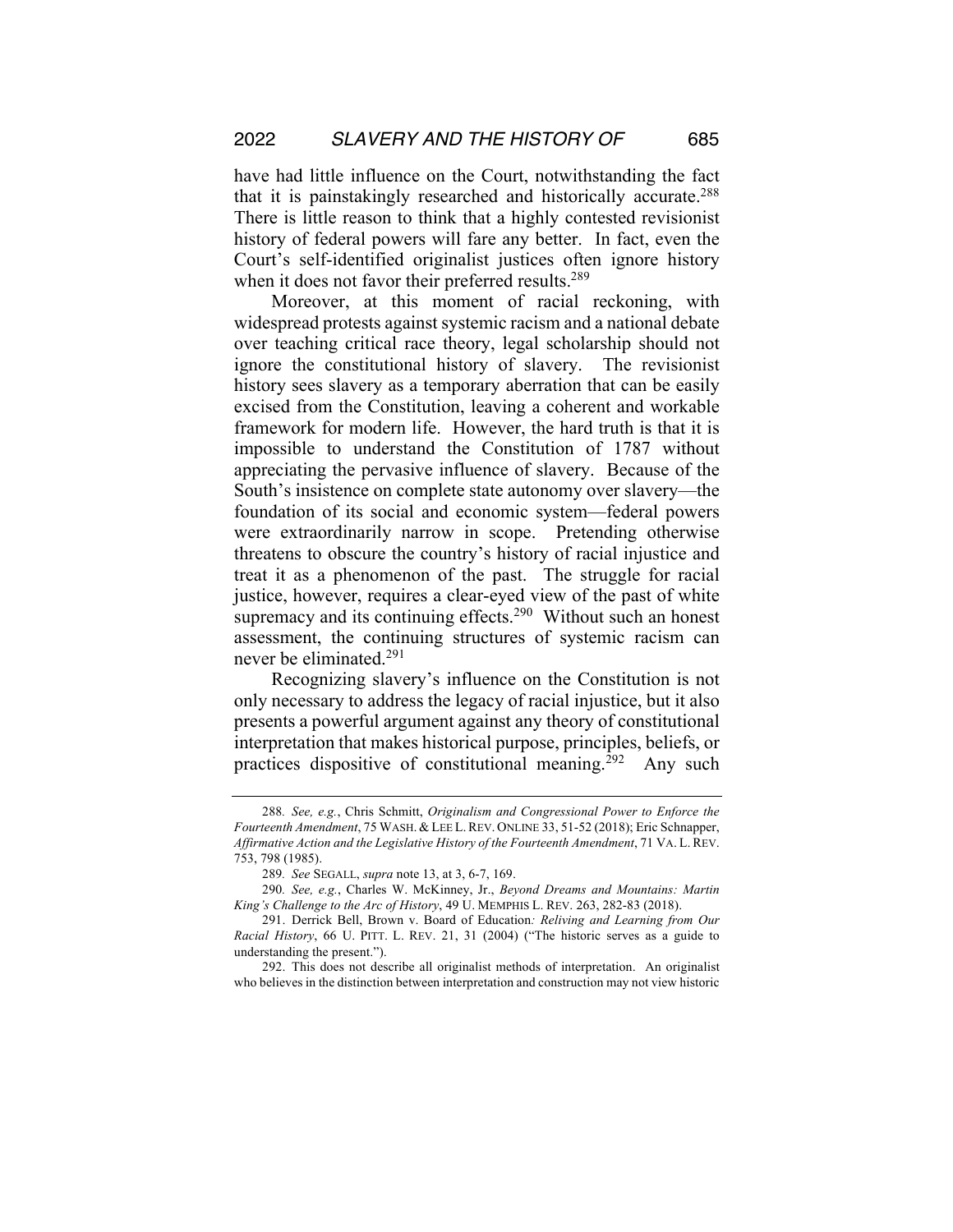theory must view modern constitutional doctrine, which allows Congress to regulate local economic matters because they effect interstate commerce, as illegitimate. Countless federal laws that enjoy overwhelming public support, ranging from civil rights protections to criminal laws against child pornography, are thus unconstitutional from the standpoint of originalism. Admittedly, most originalists argue that the courts should uphold nonoriginalist precedent under certain circumstances.<sup>293</sup> The fact remains, however, that most federal legislation would be constitutionally suspect, and the Court may strike down any new legislation that would expand federal power. An originalist Court thus could strike down new legislation on critical issues requiring a national solution, such as medical care or climate change, to preserve a system that the Founders designed to protect state autonomy over slavery. Stated simply, understanding the constitutional history of slavery demonstrates why no one should accept a strong version of originalism today.

Once originalism is rejected, it is far easier to articulate a principled justification for a broad view of federal powers. As a matter of text and logic, Primus's critique of the enumeration principle is correct. Rejection of the enumeration principle, however, requires a dynamic approach to constitutional meaning. While Primus's theory may be faithful to the values of liberty and limited government, it is not faithful to the historical understanding of the Constitution. He undermines his larger argument by saying otherwise.

Similarly, there is much to recommend in Balkin's work on text and principle. It works well for individual rights protections that are stated at a high level of generality and that reflect fundamental shared values, especially those in the Reconstruction Amendments. As Balkin explains, our conception of how these fundamental values apply to concrete issues changes over time. For example, although the framers of the Fourteenth Amendment

purpose or practices as dispositive. *See, e.g.*, LAWRENCE SOLUM & ROBERT BENNETT, CONSTITUTIONAL ORIGINALISM: A DEBATE 3 (2011). Of course, this critique also would not apply to an originalist approach to the Reconstruction Amendments.

<sup>293</sup>*. See, e.g.*, John O. McGinnis & Michael B. Rappaport, *A Pragmatic Defense of Originalism*, 101 NW. U. L.REV. 383, 385 (2007). However, the fact remains all such federal legislation would be constitutionally illegitimate from an originalist standpoint.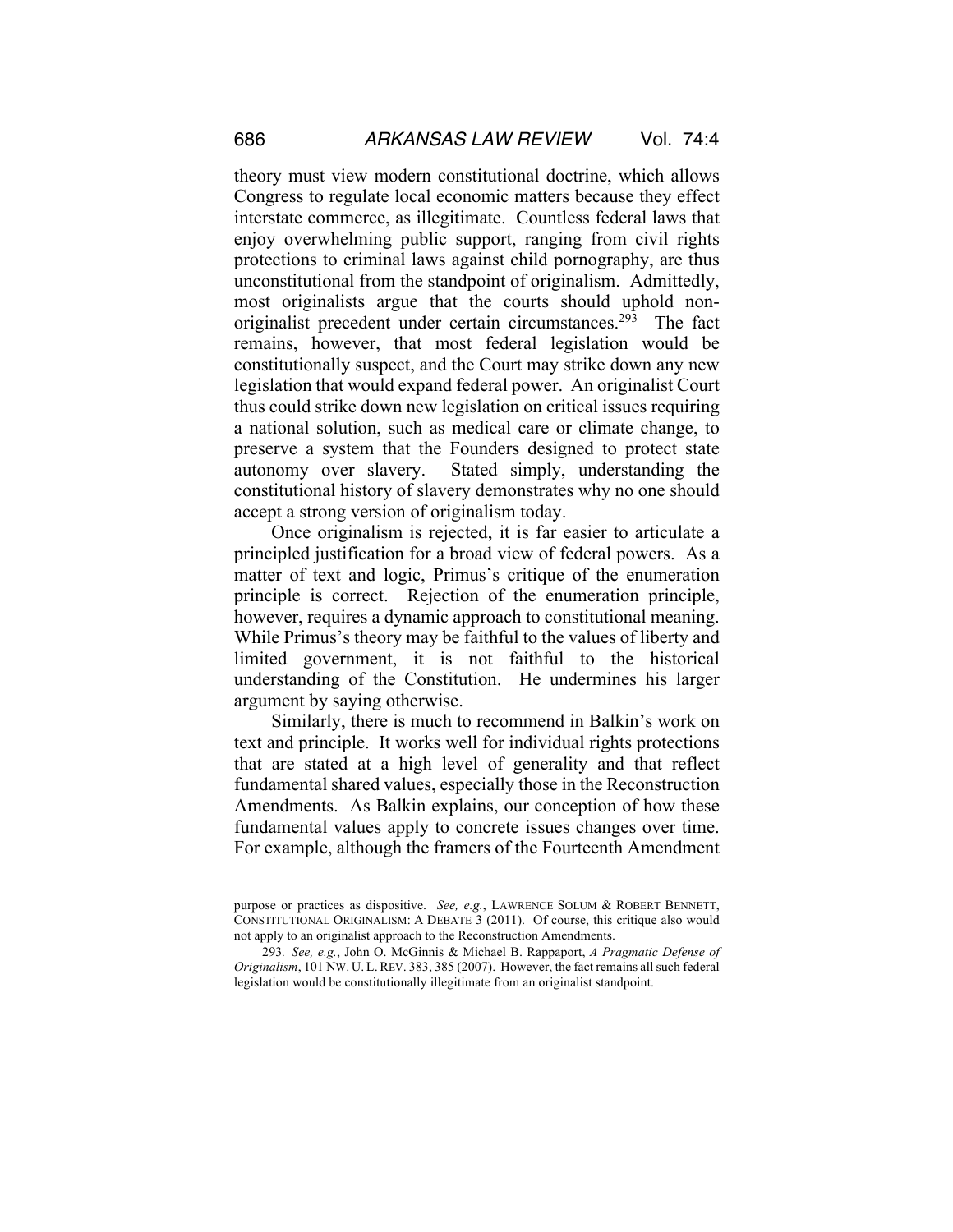thought that segregation was consistent with equal treatment,<sup>294</sup> this original expected application is not binding today. As the Court held in *Brown v. Board of Education*, we now know that segregation is incompatible with the principle of equality.<sup>295</sup>

However, Balkin is wrong to extend the text and principle approach to the federal powers contained in the Constitution of 1787. This is because, rather than reflecting a fundamental shared value like equality, the structure of federal powers reflected a compromise that gave the states complete sovereignty to abolish or protect slavery. In other words, the Founders sought to preserve a state's power to structure its social and political institutions to enforce white supremacy. A dynamic, "living" approach to constitutional interpretation thus is the only legitimate approach to federal powers.

#### **CONCLUSION**

Abolitionist William Lloyd Garrison famously condemned the Constitution as a "covenant with death" and an "agreement with Hell."<sup>296</sup> As Garrison recognized more than 150 years ago, slavery exerted a profound influence on the structure of the Constitution and its subsequent interpretation. In fact, from the founding period until the Civil War, there was a national consensus that the federal government had no power to interfere with slavery in the states. Because slavery was a central component of the country's economic and social order, the national consensus dictated that Congress's powers were far more limited in the past than they are today. In particular, American elites agreed that Congress had no power to regulate local activities merely because they had an effect on interstate commerce. If Congress could regulate working conditions, wages, or production, it could abolish slavery as well. Any theory of constitutional interpretation that looks to original intent, underlying principles, or early constitutional history therefore must account for the national consensus on slavery.

<sup>294</sup>*. See* MICHAEL J. KLARMAN, FROM JIM CROW TO CIVIL RIGHTS: THE SUPREME COURT AND THE STRUGGLE FOR RACIAL EQUALITY 5-6 (2006).

<sup>295.</sup> 347 U.S. 483, 495 (1954).

<sup>296</sup>*. See* FINKELMAN, *supra* note 37, at 11.